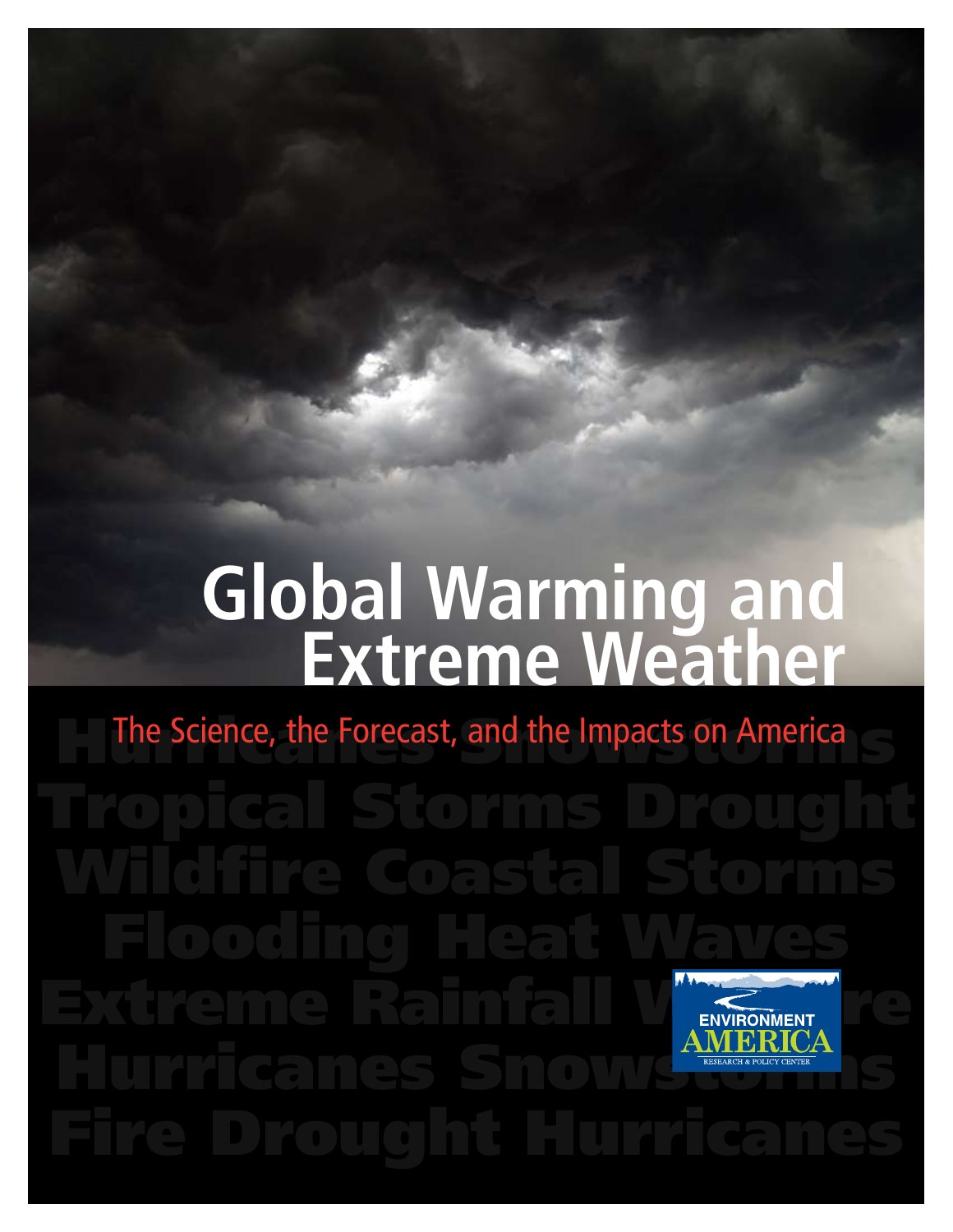# Global Warming and Extreme Weather The Science, the Forecast, and the Impacts on America

Environment America Research & Policy Center

> Tony Dutzik, Frontier Group

Nathan Willcox, Environment America Research & Policy Center

September 2010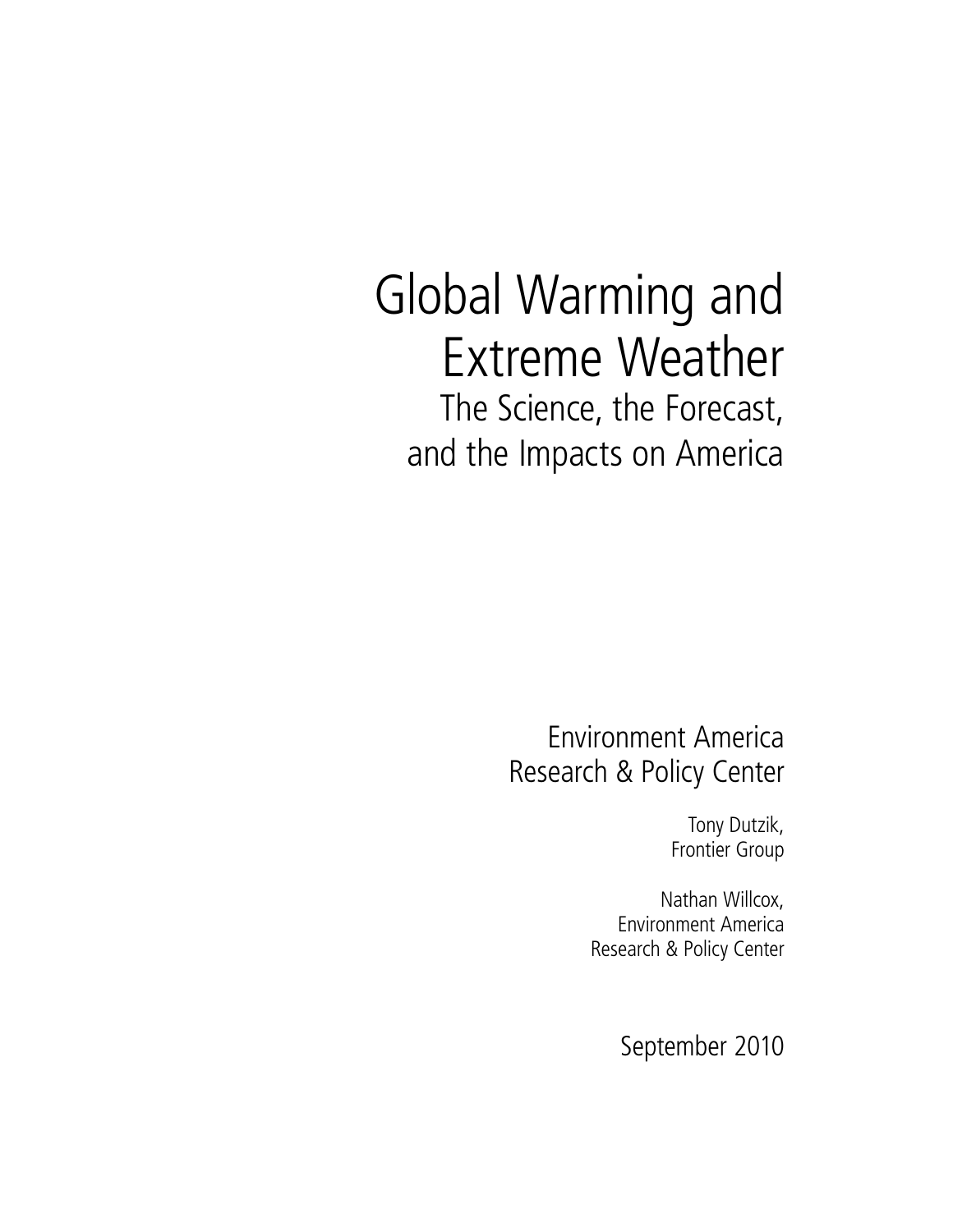# Acknowledgments

Environment America Research & Policy Center thanks Kevin Trenberth, head of the Climate Analysis Section at the National Center for Atmospheric Research; Amanda Staudt, climate scientist with the National Wildlife Federation; Paul Epstein, associate director of the Center for Health and the Global Environment at Harvard Medical School; and Brenda Ekwurzel, assistant director of climate research and analysis for the Climate and Energy Program of the Union of Concerned Scientists for their review of drafts of this document, as well as their insights and suggestions. Thanks also to Clair Embry and Kurt Walters for their research assistance and Susan Rakov and Travis Madsen of Frontier Group for their editorial assistance.

The authors express sincere gratitude to the many scientists and researchers working to help society understand the causes and likely impacts of global warming.

Environment America Research & Policy Center thanks the Energy Foundation, Oak Foundation and New York Community Trust for making this report possible.

The authors bear responsibility for any factual errors. The recommendations are those of Environment America Research & Policy Center. The views expressed in this report are those of the authors and do not necessarily reflect the views of our funders or those who provided review.

© 2010 Environment America Research & Policy Center

Environment America Research & Policy Center is a  $501(c)(3)$  organization. We are dedicated to protecting America's air, water and open spaces. We investigate problems, craft solutions, educate the public and decision makers, and help Americans make their voices heard in local, state and national debates over the quality of our environment and our lives. For more information about Environment America Research & Policy Center or for additional copies of this report, please visit www.environmentamerica.org/center.

Frontier Group conducts independent research and policy analysis to support a cleaner, healthier and more democratic society. Our mission is to inject accurate information and compelling ideas into public policy debates at the local, state and federal levels. For more information about Frontier Group, please visit www.frontiergroup.org.

*Cover: bocky, Shutterstock.com Design and layout: Harriet Eckstein Graphic Design*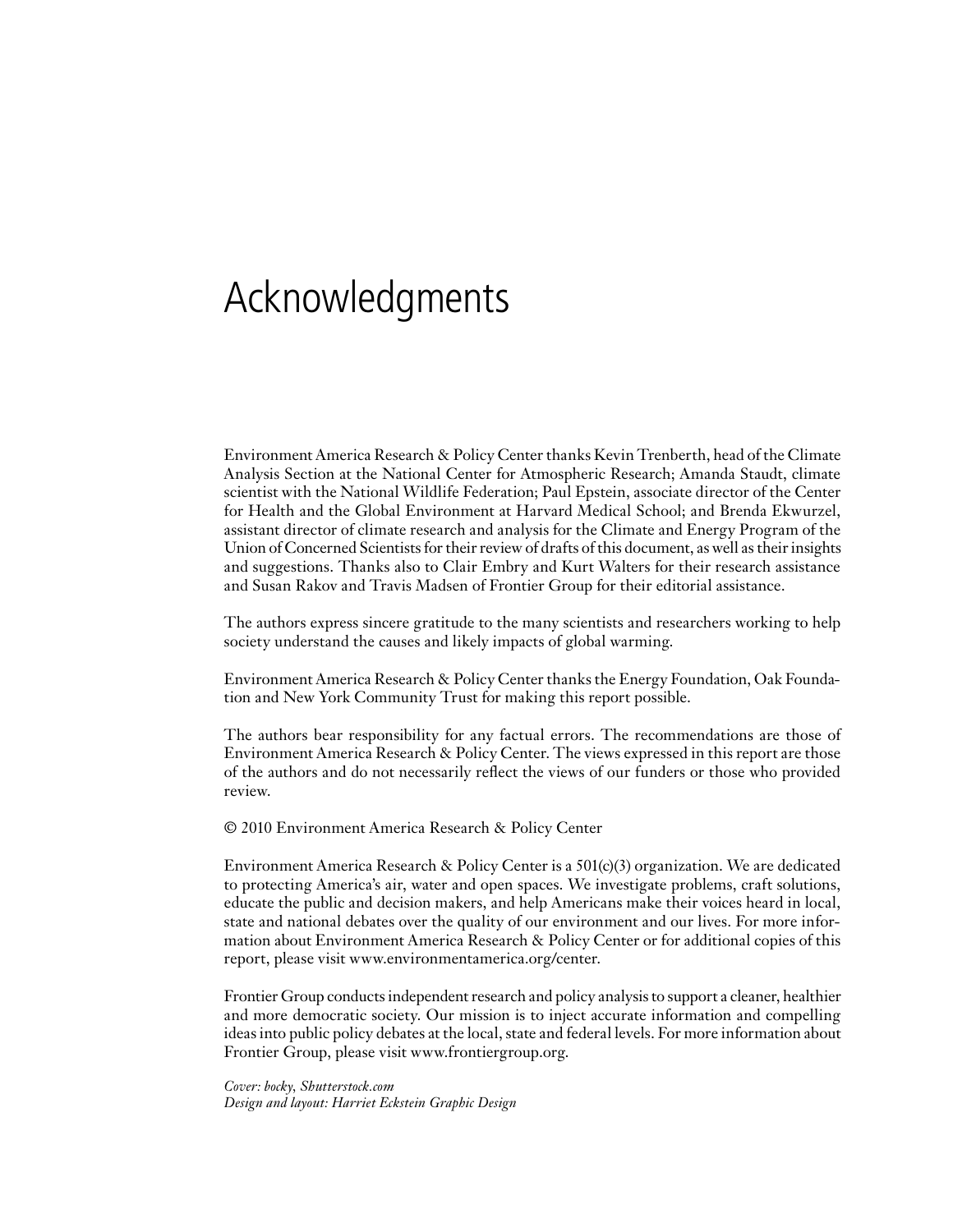# Table of Contents

| Executive Summary                                                                                                                                                                                                                     |                                  |
|---------------------------------------------------------------------------------------------------------------------------------------------------------------------------------------------------------------------------------------|----------------------------------|
| Introduction                                                                                                                                                                                                                          | 6                                |
| Global Warming: The Scientific Consensus<br>America's Changing Climate                                                                                                                                                                | 8<br>9                           |
| Extreme Weather and Why it Matters<br>What Is Extreme Weather?<br>Why Care About Extreme Weather?                                                                                                                                     | 11<br>11<br>12                   |
| Extreme Weather: The Trends, The Impacts,<br>and Predictions for the Future<br>Hurricanes and Tropical Storms<br>Coastal Storms and Sea Level Rise<br>Flooding and Extreme Rainfall<br>Snowstorms<br>Drought, Wildfire and Heat Waves | 14<br>14<br>18<br>24<br>30<br>32 |
| Conclusions and Recommendations                                                                                                                                                                                                       | 38                               |
| <b>Notes</b>                                                                                                                                                                                                                          | 40                               |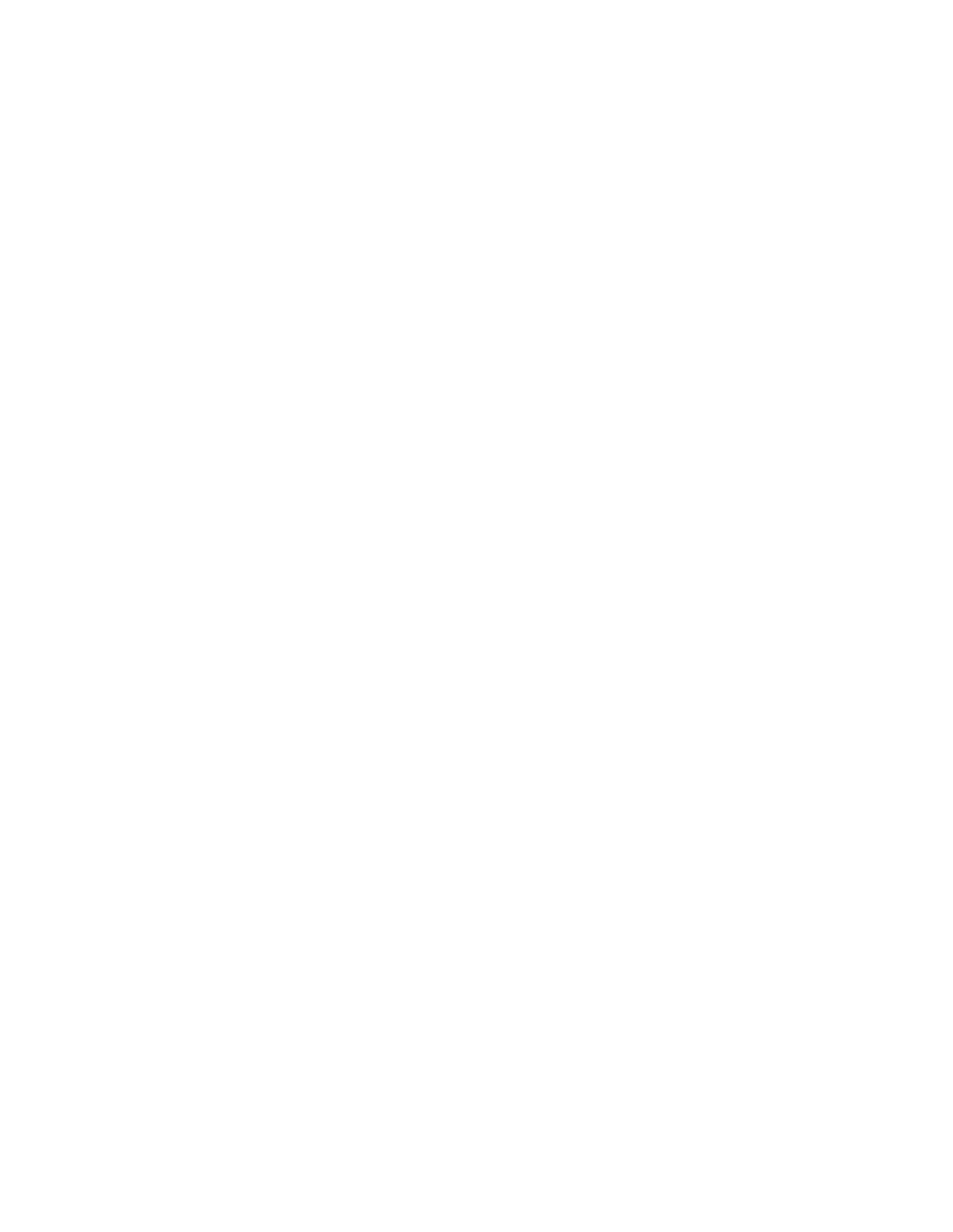# Executive Summary

**P** atterns of extreme weather are changing in the United States, and climate science predicts that further changes are in store. Extreme weather events lead to atterns of extreme weather are changing in the United States, and climate science predicts that further changes billions of dollars in economic damage and loss of life each year. Scientists project that global warming could affect the frequency, timing, location and severity of many types of extreme weather events in the decades to come.

Over the last five years, science has continued to make progress in exploring the connections between global warming and extreme weather. Meanwhile, the United States has experienced a string of extreme events—including massive floods in the Midwest, Tennessee and Northeast, intense hurricanes in Florida and along the Gulf Coast, drought and wildfire in the Southeast and Southwest—that serve as a reminder of the damage that extreme weather can cause to people, the economy and the environment.

This report reviews recent trends in several types of extreme weather, the impacts caused by notable events that have occurred since 2005, and the most recent scientific projections of future changes in extreme weather.

To protect the nation from the damage to property and ecosystems that results from changes in extreme weather patterns—as well as other consequences of global warming—the United States must move quickly to reduce emissions of global warming pollutants.

## **The worldwide scientific consensus that the earth is warming and that human activities are largely responsible has solidified in recent years.**

- A recent report published by the U.S. National Academy of Sciences stated that "the conclusion that the Earth system is warming and that much of this warming is very likely due to human activities" is "so thoroughly examined and tested, and supported by so many independent observations and results," that its "likelihood of subsequently being found to be wrong is vanishingly small."
- The national academies of sciences of 13 leading nations issued a joint statement in 2009 stating that "climate change is happening even faster than previously estimated."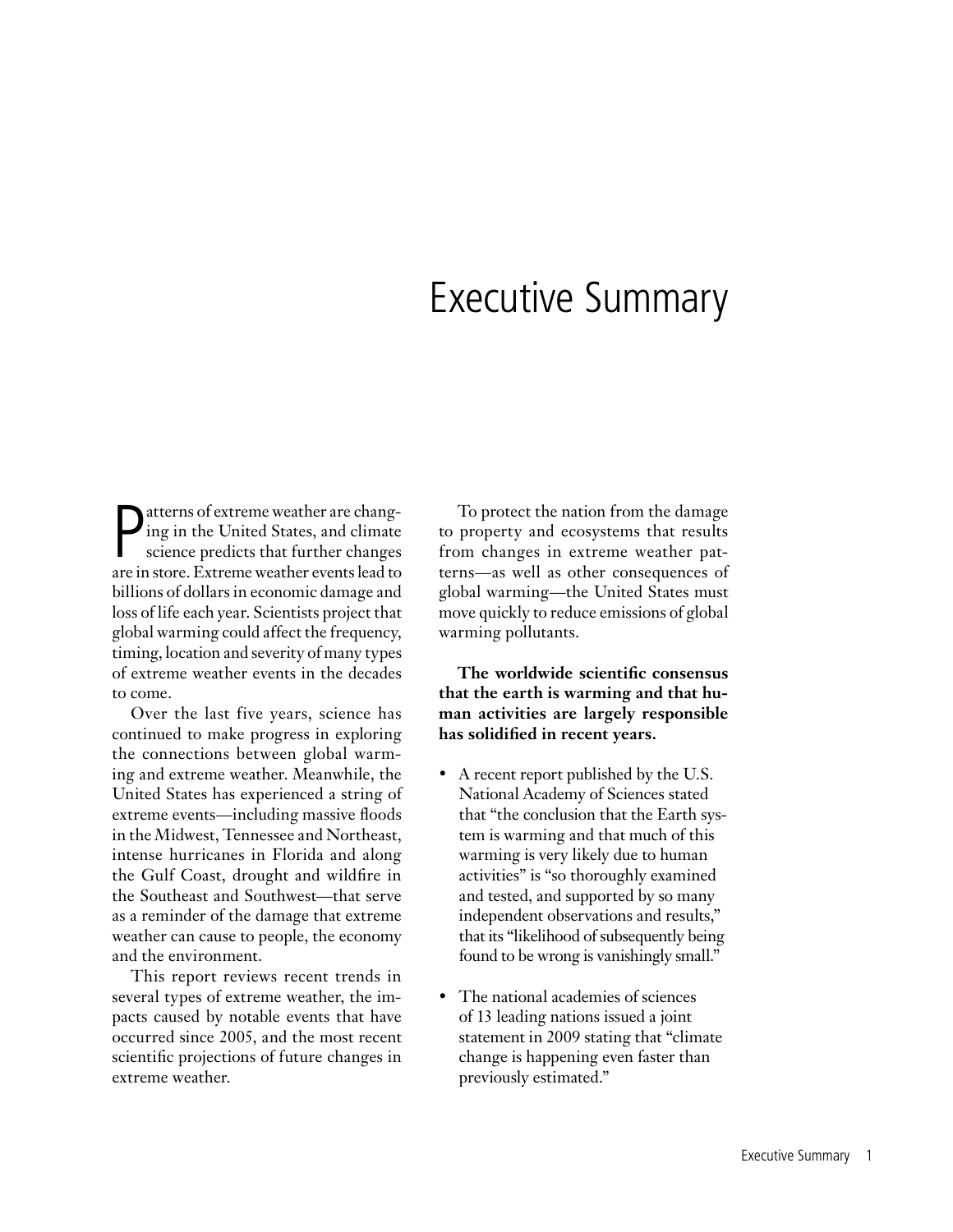• A 2009 study of the work of more than 1,300 climate researchers actively publishing in the field found that 97 to 98 percent of those researchers agree with the central theories behind global warming.

**The consequences of global warming are already beginning to be experienced** i**n the United States, and are likely to grow in the years to come, particularly if emissions of global warming pollutants continue unabated.** 

- Average temperature in the United States has increased by more than 2° Fahrenheit over the last 50 years. Temperatures are projected to rise by as much as an additional 7° F to 11° F on average by the end of the century, should emissions of global warming pollutants continue to increase.
- The United States has experienced an increase in heavy precipitation events, with the amount of precipitation falling in the top 1 percent of rainfall events increasing by 20 percent over the course of the  $20<sup>th</sup>$  century. The trend toward extreme precipitation is projected to continue, even as higher temperatures and drier summers increase the risk of drought in much of the country.
- Snow cover has decreased over the past three decades in the Northern Hemisphere, and the volume of spring snowpack in the Mountain West and Pacific Northwest has declined significantly since the mid-20th century.
- Sea level has risen by nearly 8 inches globally since 1870. Global sea level is currently projected to rise by as much as 2.5 to 6.25 feet by the end of the century if global warming

pollution continues unabated. Parts of the northeastern United States could experience an additional 8 inches of sea-level rise due to changes in ocean circulation patterns.

**Several types of extreme weather events have occurred more frequently or with greater intensity in recent years. Global warming may drive changes in the frequency, timing, location or severity of such events in the future.**

## *Hurricanes*

- The strongest tropical cyclones have been getting stronger around the globe over the last several decades, with a documented increase in the number of severe Category 4 and 5 hurricanes in the Atlantic Ocean since 1980. (See page 14.)
- Scientists project that global warming may bring fewer—but more intense—hurricanes worldwide, and that those hurricanes will bring increased precipitation. The number of intense Category 4 and 5 hurricanes in the Atlantic may nearly double over the course of the next century. (See page 16.)
- Estimated total damages from the seven most costly hurricanes to strike the United States since the beginning of 2005 exceed \$200 billion. (See page 16.) That includes damages from Hurricane Katrina, which was not only the most costly weather-related disaster of all time in the United States, but which also caused major changes to important ecosystems, including massive loss of land on barrier islands along the Gulf Coast. (See pages 12-13.)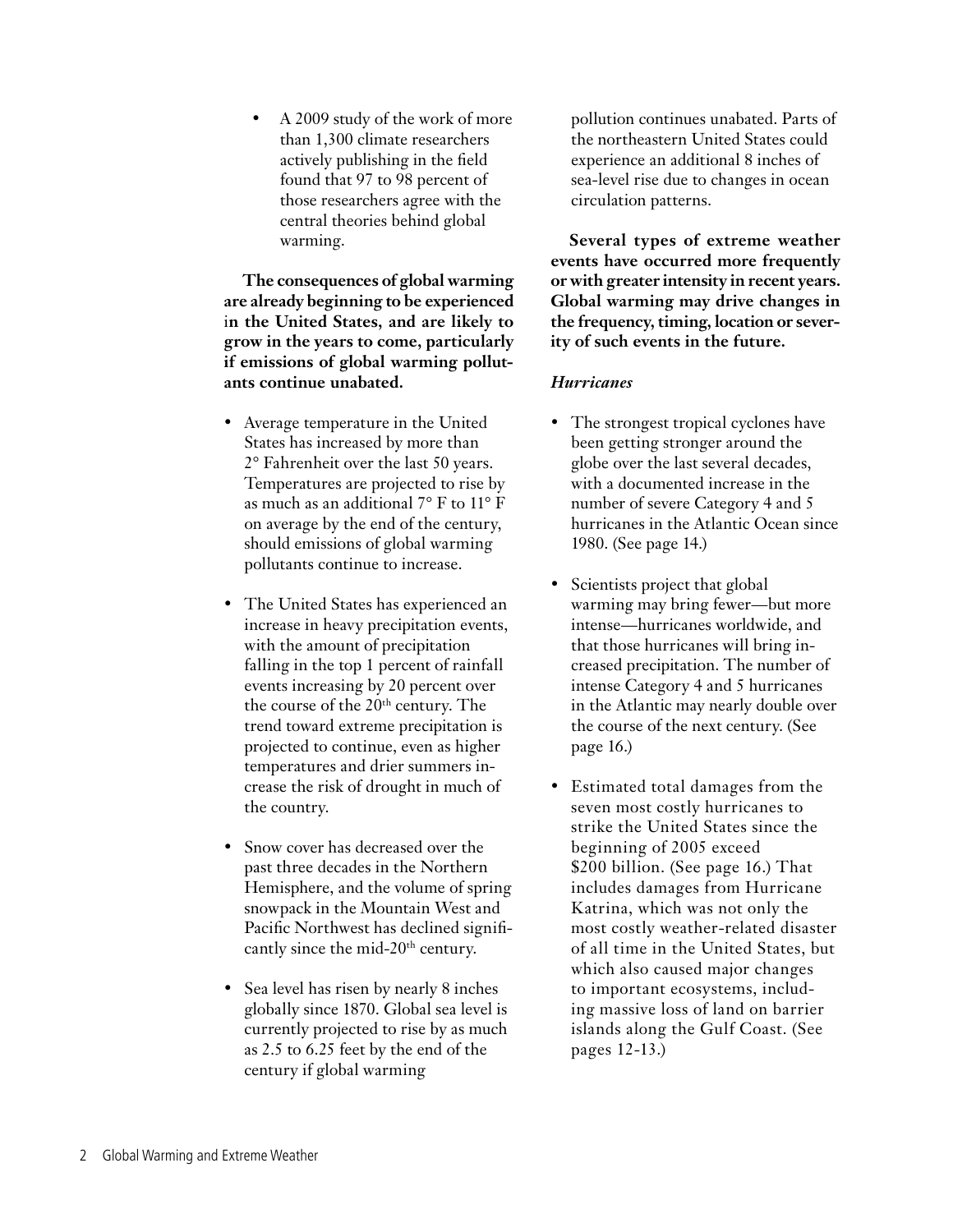## *Sea Level Rise and Coastal Storms*

- Sea level at many locations along the East Coast has been rising at a rate of nearly 1 foot per century due to the expansion of sea water as it has warmed and due to the melting of glaciers. Relative sea level has risen faster along the Gulf Coast, where land has been subsiding, and less along the northern Pacific Coast.
- In addition to sea-level rise, wave heights have been rising along the northern Pacific coast in recent years, possibly indicating an increase in the intensity of Pacific winter storms. In the 1990s, scientists estimated that the height of a "100-year wave" (one expected to occur every 100 years) off the coast of the Pacific Northwest was approximately 33 feet; now it is estimated to be 46 feet. (See page 20.)
- Projected future sea-level rise of 2.5 to 6.25 feet by the end of the century would put more of the nation's coastline at risk of erosion or inundation by even today's typical coastal storms.
	- o In the mid-Atlantic region alone, between 900,000 and 3.4 million people live in areas that would be threatened by a 3.3 foot (1 meter) rise in sea level. (See page 18.)
	- o Along the Gulf Coast from Galveston, Texas, to Mobile, Alabama, more than half the highways, nearly all the rail miles, 29 airports and almost all existing port infrastructure are at risk of flooding in the future due to higher seas and storm surges.
	- o Had New York City experienced a 20-inch (0.5 meter) rise in sea level over the 1997 to 2007 period (at

the low end of current projections for sea level rise by the end of the century), the number of moderate coastal flooding events would have increased from zero to 136—the equivalent of a coastal flood warning every other week.

## *Rainfall, Floods and Extreme Snowstorms*

- The number of heavy precipitation events in the United States increased by 24 percent between 1948 and 2006, with the greatest increases in New England and the Midwest. In much of the eastern part of the country, a storm so intense that once it would have been expected to occur every 50 years can now be expected to occur every 40 years. (See page 25.)
- The largest increases in heavy rainfall events in the United States are projected to occur in the Northeast and Midwest. The timing of overall precipitation is also projected to change, with increases in precipitation during the winter and spring in much of the north, but drier summers across most of the country. (See page 26.)
- Global warming is projected to bring more frequent intense precipitation events, since warmer air is capable of holding more water vapor. Changing precipitation patterns could lead to increased risk of floods. What is now a 100-year flood in the Columbia River basin could occur once every three years by the end of the 21st century under an extreme global warming scenario, due to the combination of wetter winters and accelerated snowmelt. This change is projected to occur even as the region experiences an increase in summer drought due to reduced summer precipitation and declining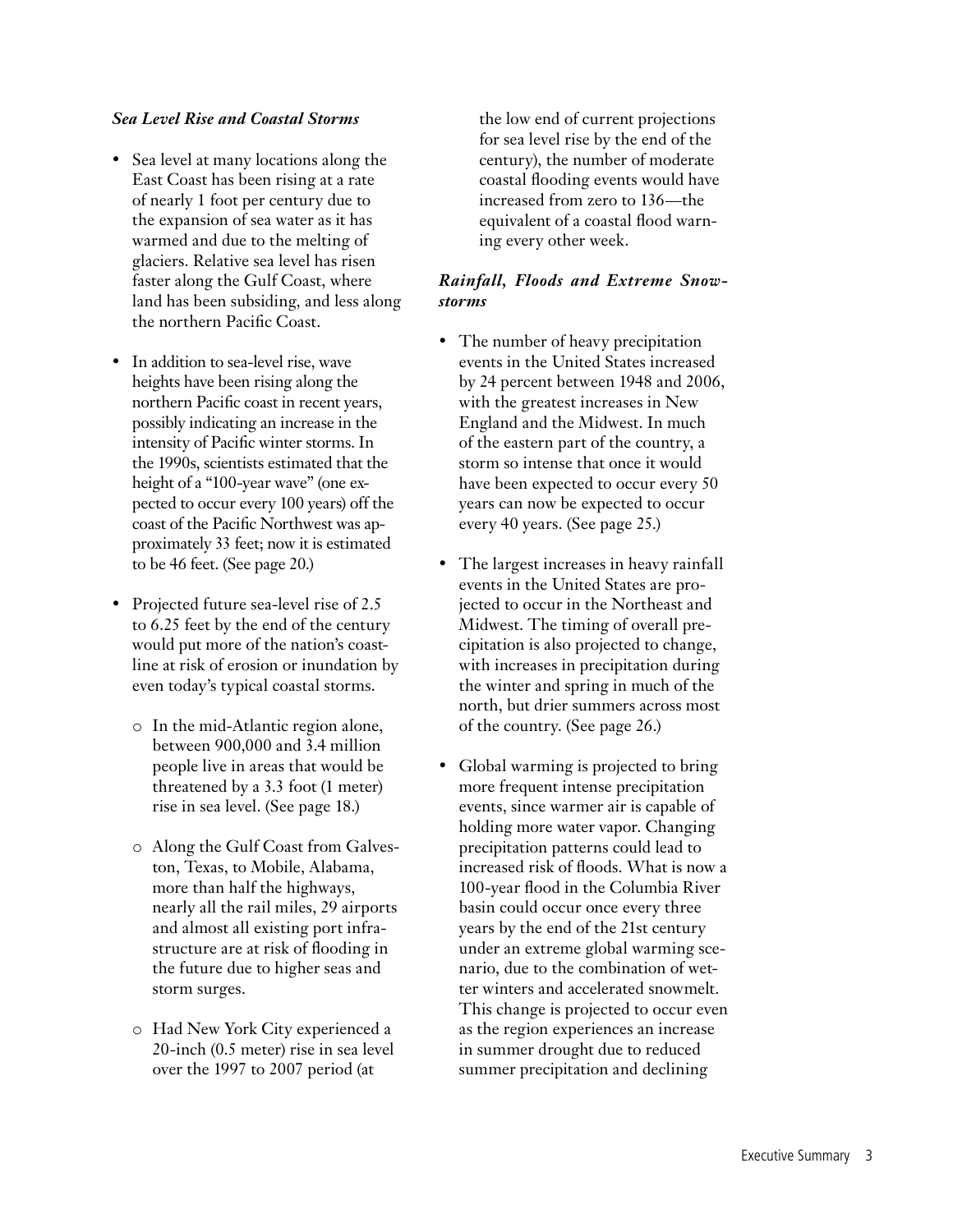availability of snowmelt in the summer. (See page 27.)

- Flooding is the most common weather-related disaster in the United States. Recent years have seen a string of incredibly destructive floods, including the 2008 Midwest flood that inundated Cedar Rapids, Iowa, and caused an estimated \$8 to \$10 billion in damage, and the massive 2010 floods in New England and Tennessee. (See pages 28 and 29.)
- Projections of more frequent heavy precipitation apply to both rain and snow storms (although warming will bring a shift in precipitation from snow to rain over time). The 2010 record snowfalls in the mid-Atlantic region (dubbed "Snowmageddon") are fully consistent with projections of increased extreme precipitation in a warming world—and with the string of massive flooding events elsewhere in the country during 2010. (See page 30.)

## *Heat Waves, Drought and Wildfires*

- Over the past century, drought has become more common in parts of the northern Rockies, the Southwest and the Southeast. Periods of extreme heat have also become more common since 1960. (See page 32.)
- Large wildfires have become more frequent in the American West since the mid-1980s, with the greatest increases in large wildfires coming in the northern Rockies and northern California.
- Heat waves are projected to be more frequent, more intense, and last longer in a warming world. Much of the United States—especially the Southwest—is projected to experience more frequent or more severe drought. (See page 34.)
- Scientists project that a warmer climate could lead to a 54 percent increase in the average area burned by western wildfires annually, with the greatest increases in the Pacific Northwest and Rocky Mountains. (See page 35.)
- Heat waves are among the most lethal of extreme weather events. A 2006 heat wave that affected the entire contiguous United States was blamed for at least 147 deaths in California and another 140 deaths in New York City. (See page 36.)
- Wildfire is capable of causing great damage to property, while the cost of fighting wildfires is a significant drain on public resources. In 2008, California spent \$200 million in a single month fighting a series of wildfires in the northern part of the state. (See page 36.)

**Avoiding the potential increased risks from extreme weather events—and their costs to the economy and society—is among the reasons the United States and the world should reduce emissions of global warming pollution.** 

- The United States and the world should adopt measures designed to prevent an increase in global average temperatures of more than 2° C (3.6° F) above pre-industrial levels—a commitment that would enable the world to avoid the most damaging impacts of global warming.
- The United States should commit to emission reductions equivalent to a 35 percent reduction in global warming pollution from 2005 levels by 2020 and an 83 percent reduction by 2050, with the majority of near-term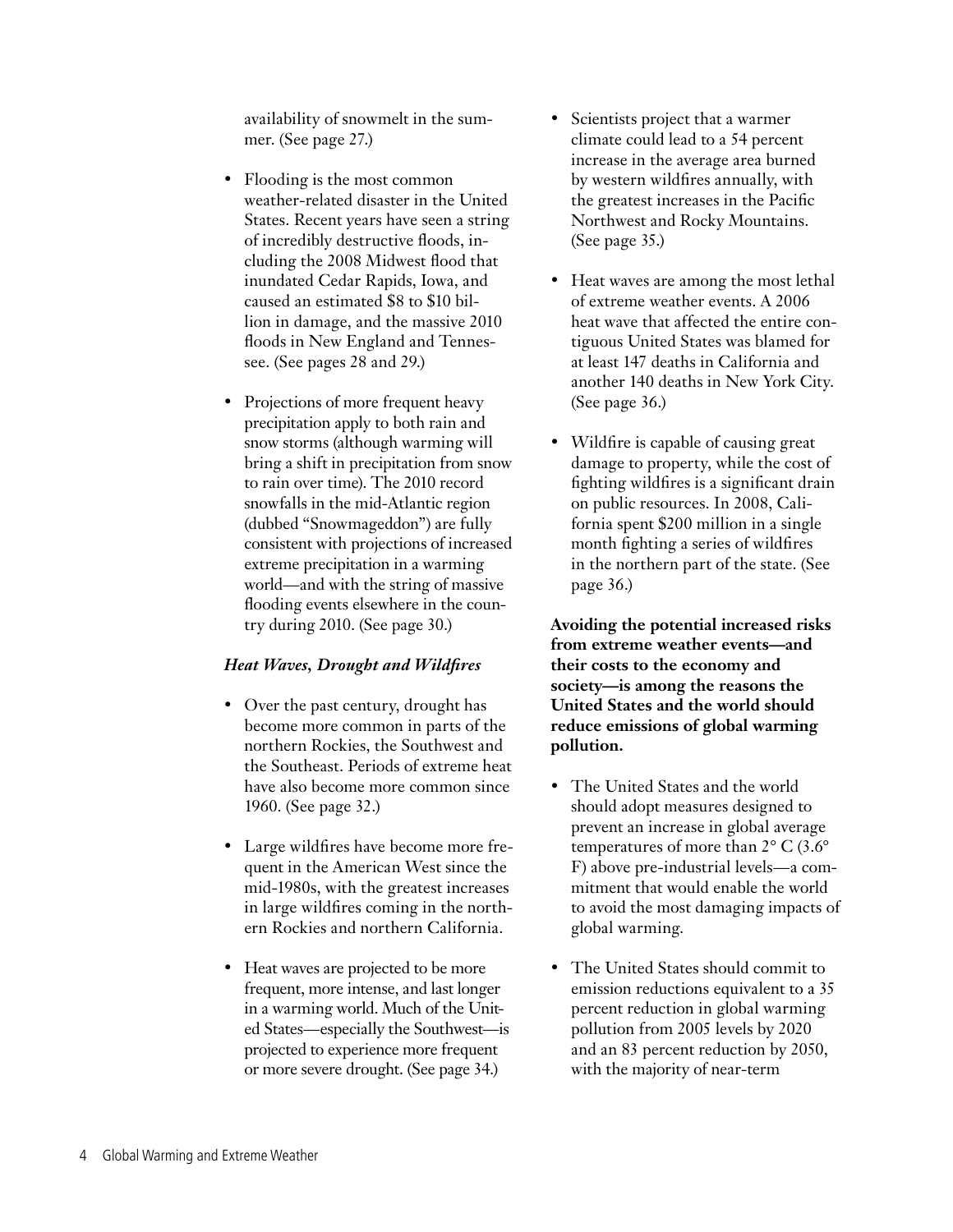emission reductions coming from the U.S. economy. A variety of policy measures can be used to achieve this goal, including:

- o A cap-and-trade system that puts a price on emissions of global warming pollutants.
- o A renewable energy standard to promote the use of clean renewable energy.
- o A strong energy efficiency resource standard for utilities that maximizes the use of cost-effective energy efficiency improvements.
- o Enhanced energy efficiency standards for appliances and vehicles and stronger energy codes for new or renovated commercial and residential buildings.
- o Investments in low-carbon transportation infrastructure—including transit and passenger rail—and

support for a transition to plug-in and other alternative fuel vehicles.

- o Retention of the EPA's authority to require reductions in global warming pollution at power plants, as well as retention of state authority to go beyond federal minimum standards in reducing global warming pollution.
- State and local governments should adopt similar measures to reduce global warming pollution and encourage a transition to clean energy.
- In addition, federal, state and local officials should take steps to better protect the public from the impact of extreme weather events. Government officials should explicitly factor the potential for global warming-induced changes in extreme weather patterns into the design of public infrastructure and revise policies that encourage construction in areas likely to be at risk of flooding in a warming climate.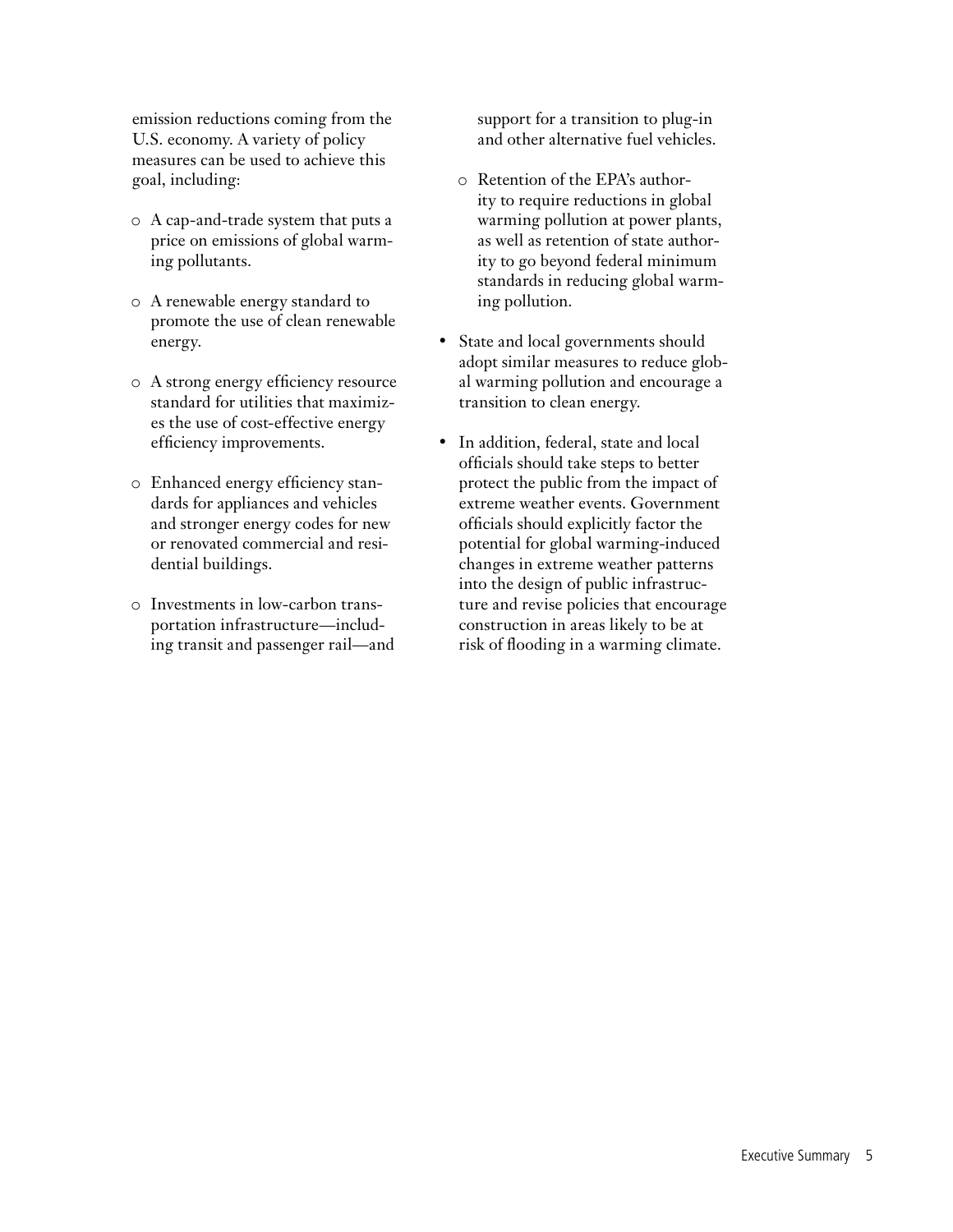# Introduction

n August 29, 2005, Hurricane Ka-<br>trina made landfall along the Gulf<br>Coast. Katrina was the most expentrina made landfall along the Gulf Coast. Katrina was the most expensive natural disaster in U.S. history and one of the most deadly. Its landfall—especially in the context of a 2005 season that shattered all previous records for hurricane frequency, intensity and damage—launched a vigorous discussion among the public and in the media about the role global warming may play in extreme weather trends.

That discussion is renewed—often heatedly—virtually every time an extreme weather event occurs in the United States, whether it is an unprecedented string of snowstorms in the nation's capital, massive flooding in Nashville, Tennessee, or a season of rampant wildfires in California.

Five years after Hurricane Katrina, it is worthwhile to take a step back and review what we know about the connection between global warming and extreme weather and why it matters.

The first thing we know is that the world's climate has changed. The evidence is now "unequivocal" that air and ocean temperatures have increased globally, snow and ice cover has decreased, and global average sea level has risen.<sup>1</sup>

We also know from the world's leading scientific authorities that much of the warming that has occurred is very likely the result of human activities, especially the release of global warming pollution.

We know that the climate has not just changed on average, but also that there have been changes at the extremes—such as an increase in the frequency of extremely hot days and heavy precipitation events worldwide.2 We also understand, with a high degree of confidence, *why* some of these changes in extremes are occurring. We know, for example, that warmer air is capable of holding more water vapor, and that water vapor content in the atmosphere has in fact increased over time—and that these changes would be expected to lead to an increase in heavy precipitation events.

For other types of extreme weather—especially rare or complex events that are caused or made more severe by the confluence of several weather phenomena—discerning long-term trends and attributing causes is much more difficult. Yet, the recent increase in the severity and frequency of some of these events is troubling. To be concerned that the apparent changes in some extreme events may have something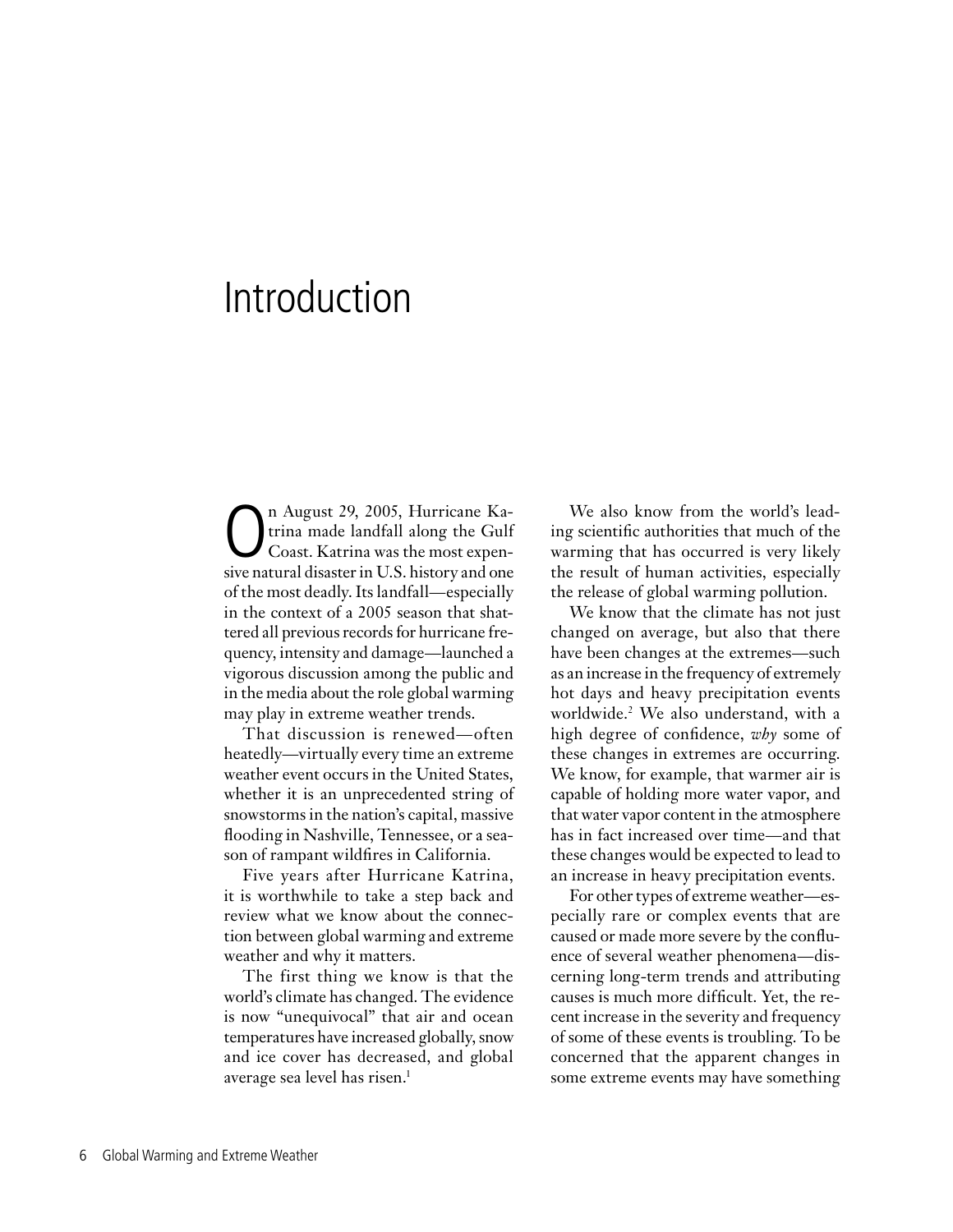to do with the broader changes humans have made in the climate is not "hysteria"—it is simple common sense.

Ultimately, however, we may never know if global warming is the "cause" of trends such as the recent uptick in extreme hurricanes or severe Western wildfires. That is because *every* weather event now reflects both natural variability and human-induced climate change.

It is important for us to know, as a society, how the changes that have taken place in the climate are likely to affect patterns of extreme weather and how these events will change in the future. Many critical decisions—which crops to plant, where to build homes, how to manage and preserve ecosystems—depend on that knowledge, some of them with life-or-death consequences.

When it comes to predicting the future, science again gives us good tools to understand the broad changes in the climate that will occur if global warming pollution continues unabated. It is very likely that the world will continue to warm, and the degree of warming will exceed that which has already taken place.<sup>3</sup> Future changes are also likely to take place at the extremes—extremely hot days, heat waves, and heavy precipitation events can all be expected to become more frequent globally in a warming world.4

Complex weather events are, again, harder to predict—as is the exact degree to which the world will warm for a given level of global warming pollution in the atmosphere—but scientists continue to make remarkable strides in this direction.

All of the above—the knowledge that the climate has changed, the strength of the scientific evidence predicting continued warming if emissions continue

unabated, the understanding that climate will change not only on average but also at the extremes, and the scientific evidence on the links between global warming and specific extreme weather events—is reason for alarm.

Avoiding increases in the frequency or severity of extreme weather events is not the only reason to take action against global warming. But it *is* an extremely good one. America's ecosystems and built environment are designed for a particular climate—including the expected boundaries of extreme events. That climate has already changed and will change further. But the degree of change that could occur if global warming pollution continues unabated could outstrip the ability of human and natural systems to react and adapt—with massive consequences to life, property, critical ecosystems and our economy.

Coming to grips with what those changes might mean—both in the upcoming decades and for the lives of future generations—is difficult. As anyone who has lived through, or volunteered in the wake of a natural disaster can attest, the impacts transcend any measure of dollars and cents.

The profiles of extreme weather events included in this report—all of which have occurred since 2005—are intended to illustrate the impacts of major extreme weather events. Their inclusion in this report is not an assertion that these events were "caused by global warming." Rather, these stories are intended to remind us—just as Hurricane Katrina did in 2005—that the potential for damage from extreme weather is worth avoiding. One important way to protect our future is by swiftly reducing emissions of pollutants that are changing our climate.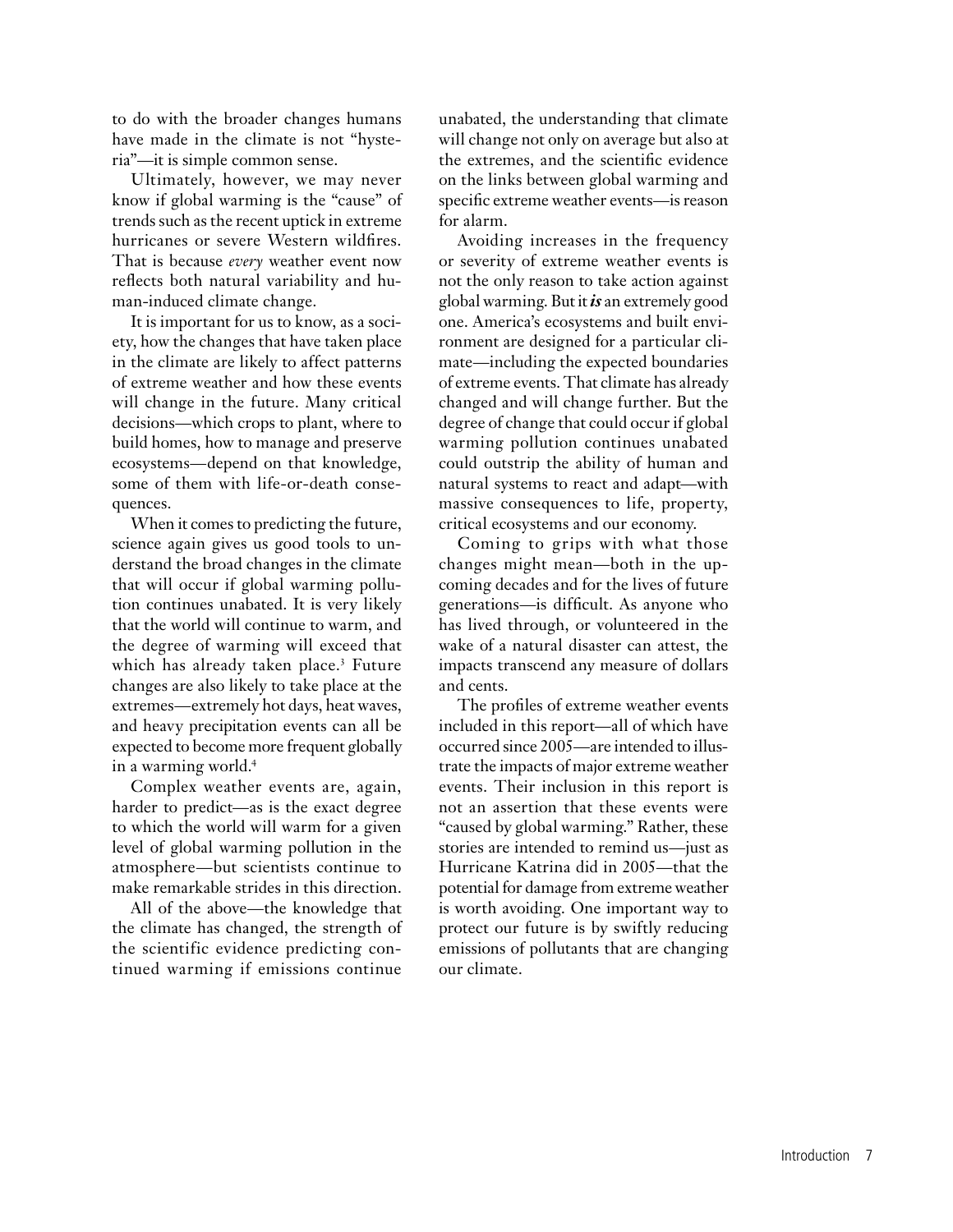# Global Warming: The Scientific Consensus

n 2007, the Intergovernmental Panel on<br>Climate Change (IPCC)—the world's<br>foremost scientific authority on the<br>subject completed its fourth assessment n 2007, the Intergovernmental Panel on Climate Change (IPCC)—the world's subject—completed its fourth assessment of the science of global warming. The report, which reflected the work of thousands of scientists worldwide, concluded that "warming of the climate system is unequivocal" and that "[m]ost of the observed increase in global average temperatures since the mid- $20<sup>th</sup>$  century is very likely due to the observed increase in anthropogenic [greenhouse gas] concentrations."5

In the years since publication of the Fourth Assessment Report, the consensus surrounding the basic science behind global warming has further crystallized. The world's leading scientific authorities have concluded that the planet is warming and emissions of global warming pollutants are very likely to blame.

A recent report published by the U.S. National Academy of Sciences concluded:

Some scientific conclusions or theories have been so thoroughly examined and tested, and supported by so many independent observations and results, that their *likelihood of*  *subsequently being found to be wrong is vanishingly small*. Such conclusions and theories are then regarded as settled facts. This is the case for the conclusion that the Earth system is warming and that much of this warming is very likely due to human activities.6 (emphasis added)

Similarly, 13 national academies of sciences from around the world produced a joint statement in 2009 concluding:

[C]limate change is happening even faster than previously estimated; global  $\text{CO}_2$  emissions since 2000 have been higher than even the highest predictions, Arctic sea ice has been melting at rates much faster than predicted, and the rise in sea level has become more rapid. … *The need for urgent action to address climate change is now indisputable.*<sup>7</sup> (emphasis added)

The scientific consensus behind global warming is underscored by a recent study of more than 1,300 climate researchers actively publishing in the field, which found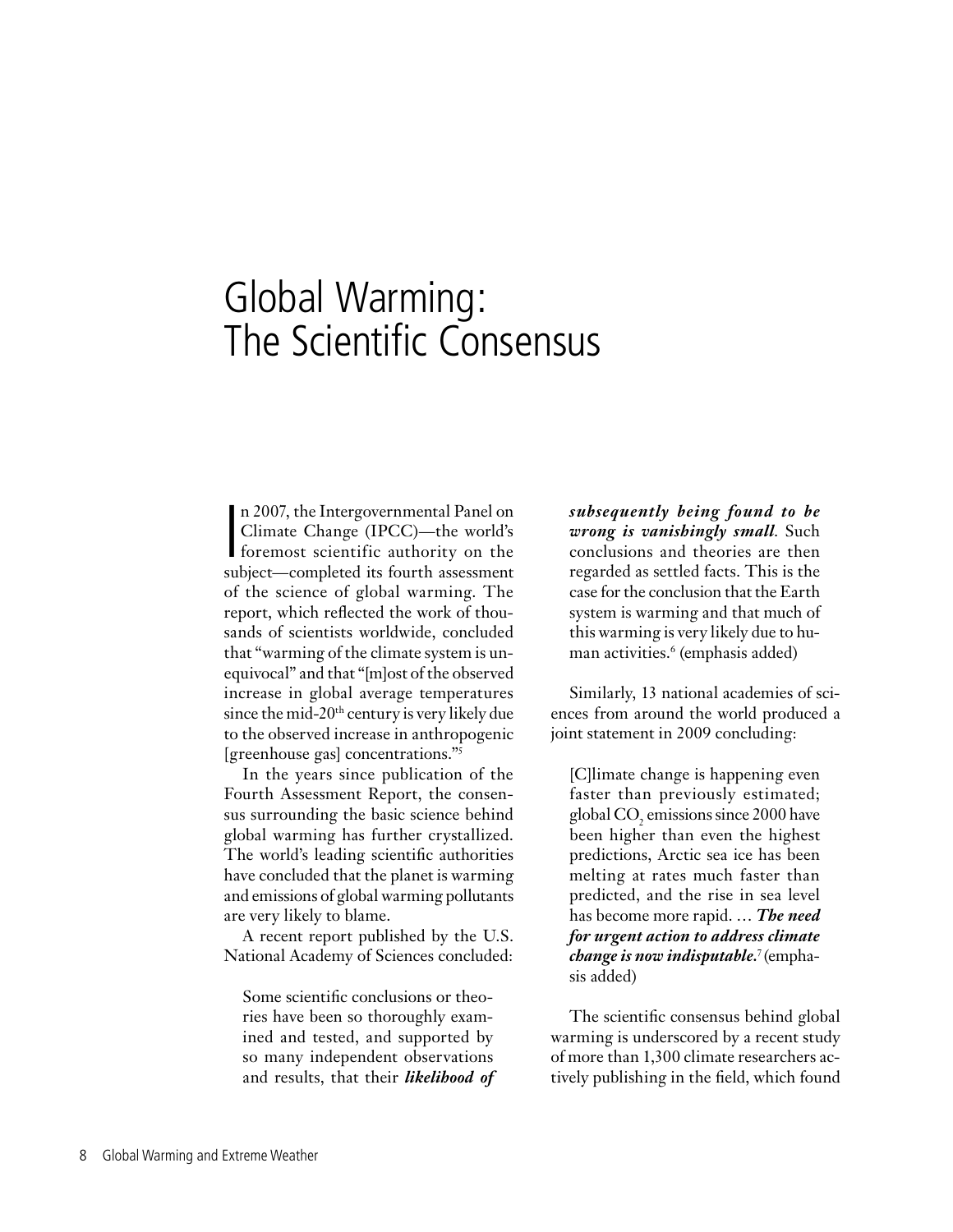that 97 to 98 percent of those researchers agree with the central theories behind global warming as laid out by the Intergovernmental Panel on Climate Change.8

There remain many unanswered questions about the specific impacts of global warming, but in the world's most respected scientific institutions, the issues of whether global warming is occurring, and whether human activities are playing a role, are largely settled. Global warming is already changing America's climate, and will lead to even greater changes in the decades to come—particularly if human-caused emissions of global warming pollutants continue unchecked.

## America's Changing Climate

Global warming will bring major changes to America's climate over the coming decades. Some of those changes have already begun to occur and are projected to accelerate if emissions of global warming pollutants continue unabated.

• **Temperature:** Average temperature in the United States has increased by more than 2° F over the last 50 years.<sup>9</sup> Temperatures are expected to rise by as much as an additional 7° F to 11° F on average by the end of this century under a high-emission scenario.10 Heat waves have become more common and more intense in recent years.<sup>11</sup>

The heat content of the ocean has also increased since the mid-20<sup>th</sup> century.<sup>12</sup> Sea surface temperatures in the Gulf of Mexico and Atlantic Ocean have increased over the last 100 years during the July to September period, when many hurricanes form.<sup>13</sup>

• **Precipitation:** Precipitation has increased on average in the United

States over the last 50 years. However, the increase in precipitation has not been uniform around the country, with the Northeast and upper Midwest receiving more precipitation on average since the late 1950s and the Southeast and parts of the Southwest receiving less.14 In addition, a greater share of precipitation is falling in heavy rainstorms and snowstorms, and there have been shifts in the seasonal distribution of precipitation. Scientists project that global warming will result in an increase in the share of precipitation that comes in heavy events and will cause important seasonal shifts. Virtually the entire United States, for example, may experience drier summers by the end of the century if global warming pollution continues to increase unabated.15

## **Figure 1. Decline in Northern Hemisphere Spring Snow Cover16**



• **Snow cover:** Snow cover has decreased over the Northern Hemisphere over the past three decades, with the greatest reductions in spring and summer.17 The volume of early spring snowpack in the mountain West and Pacific Northwest has declined significantly on average since the mid 20th century, with the greatest losses in more temperate areas subject to earlier spring snowmelt.<sup>18</sup>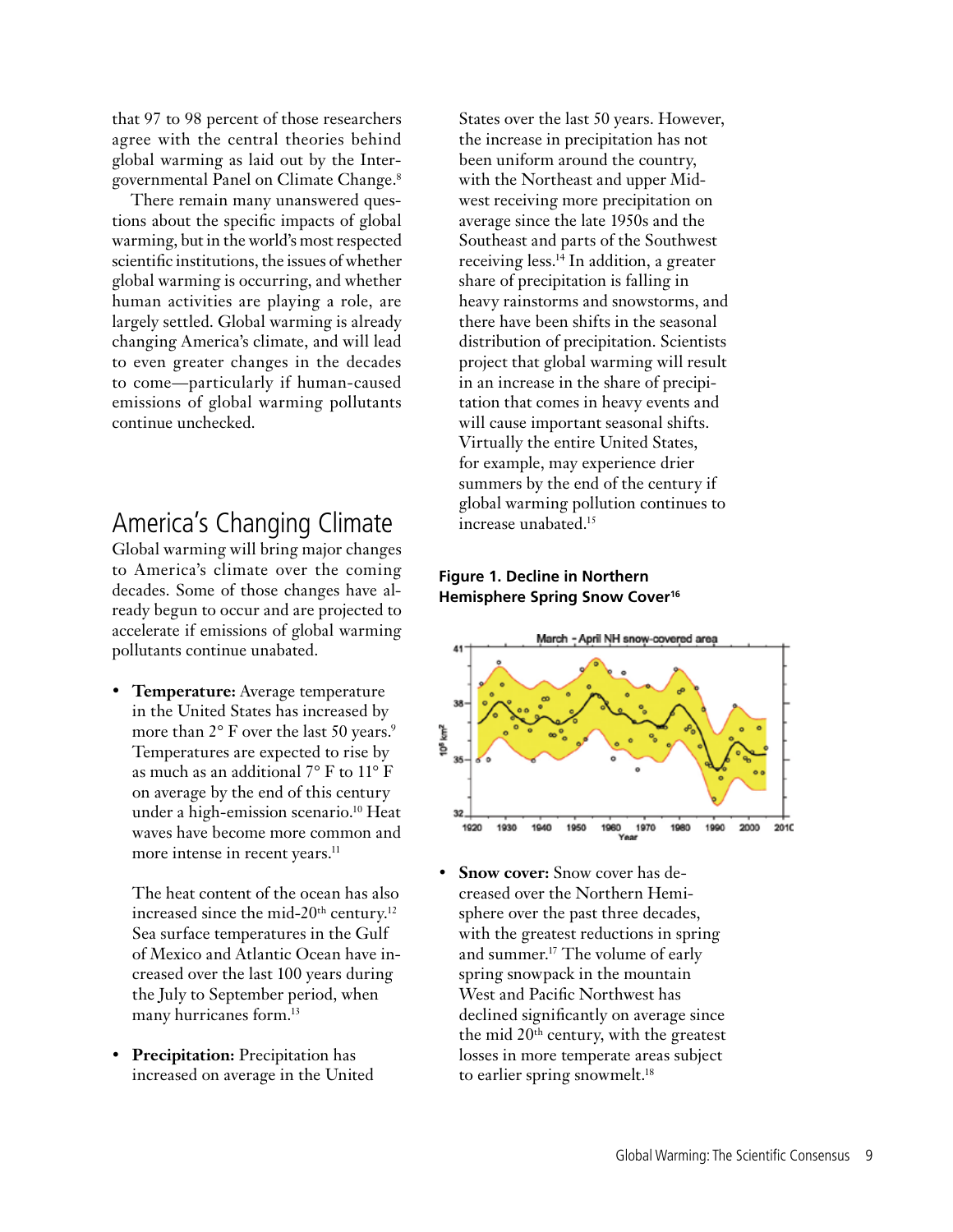• **Sea level rise:** Sea level has risen by nearly 8 inches (20 cm) globally since 1870, with the rate of sea level rise increasing in recent years. Sea level rise is occurring both because of the thermal expansion of sea water as it warms and by the melting of glaciers and ice caps.19 Relative sea level has risen along U.S. shorelines (with exceptions in parts of the Pacific Northwest and Alaska) since early in the  $20<sup>th</sup>$ century, with the greatest relative rise in the mid-Atlantic and Gulf Coast regions. (See page 19.) A recent study suggests that global sea level could rise by an average of between 2.5 and 6.25 feet (0.75 and 1.9 meters) by the end of the century, depending on future trends in global warming pollution.20 Changes in ocean circulation patterns could result in some areas—such as the northeastern U.S. coastlineexperiencing greater increases in sea level than the global average. (See page 22.)

• **Shifts in species and ecosystems:** Global warming has already had significant effects on ecosystems, with shifts in the timing of spring events, the observed migration of plant and animal species northward and to higher elevations, and the spread of infestations by insect pests and invasive species.<sup>21</sup>

In addition to these changes, climate science projects that there will be changes in the timing, frequency, severity and impacts of "extreme weather" events, both in the United States and worldwide.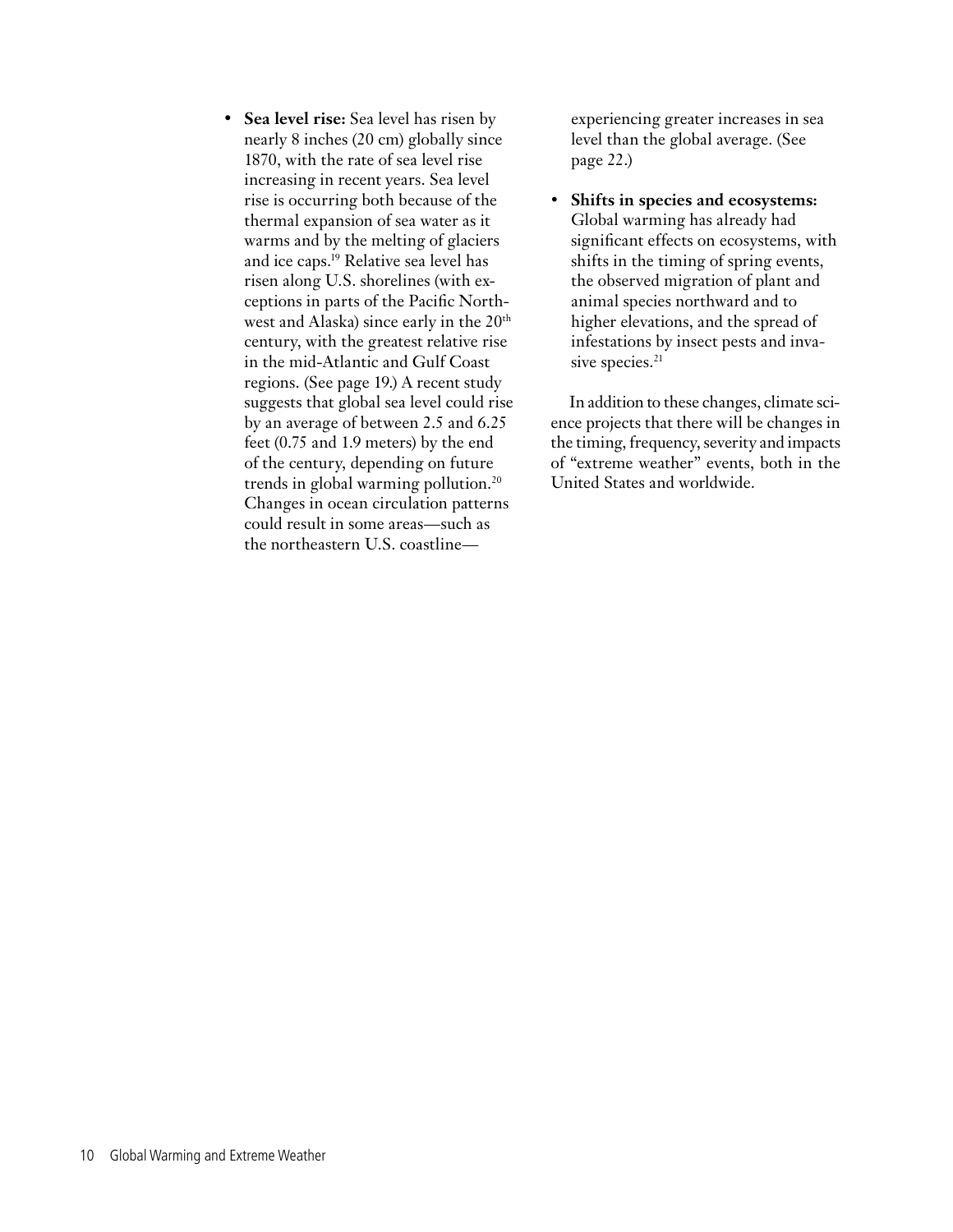# Extreme Weather and Why it Matters

## What Is Extreme Weather?

"Extreme weather" is a term potentially fraught with ambiguity. According to the Intergovernmental Panel on Climate Change:

An extreme weather event is an event that is rare at a particular place and time of year. Definitions of rare vary, but an extreme weather event would normally be as rare as or rarer than the 10th or 90th percentile of the observed probability density function. By definition, the characteristics of what is called extreme weather may vary from place to place in an absolute sense.<sup>22</sup>

The IPCC definition reinforces that "extreme" is a relative term, one that only has meaning when compared with a particular historical record (or other reference point) at a particular place. For instance, a storm that brought 12 inches of snow in a 24-hour period would hardly be extreme today in Buffalo, New York, but it would be highly unusual in Washington, D.C.

However, it is important to remember

that extremes in meteorological measurements—temperature, rainfall, wind speed—are mainly meaningful because of the impact they have on people and the environment. Changes brought about by global warming, as well as decisions made by humans, can make humans and ecosystems more vulnerable to the impacts of even "routine" weather events. Sea level rise, for example, magnifies the danger of damage to property, human life, and the environment of both "extreme" storms and storms that would be considered "normal" today.

In addition, there is a blurry line between what the IPCC calls extreme "weather" events, which are of short duration, and extreme "climate" events, which take place over a longer period of time (for example, droughts or extremely rainy seasons).<sup>23</sup> If an area that has experienced months of above-normal rainfall receives a sudden downpour that triggers a flood, or an area locked in a dry spell experiences a severe thunderstorm that sparks a fire, is the resulting disaster attributable to a "climate" event or a "weather" event?

In this report, we will use the term "extreme weather" broadly to describe weather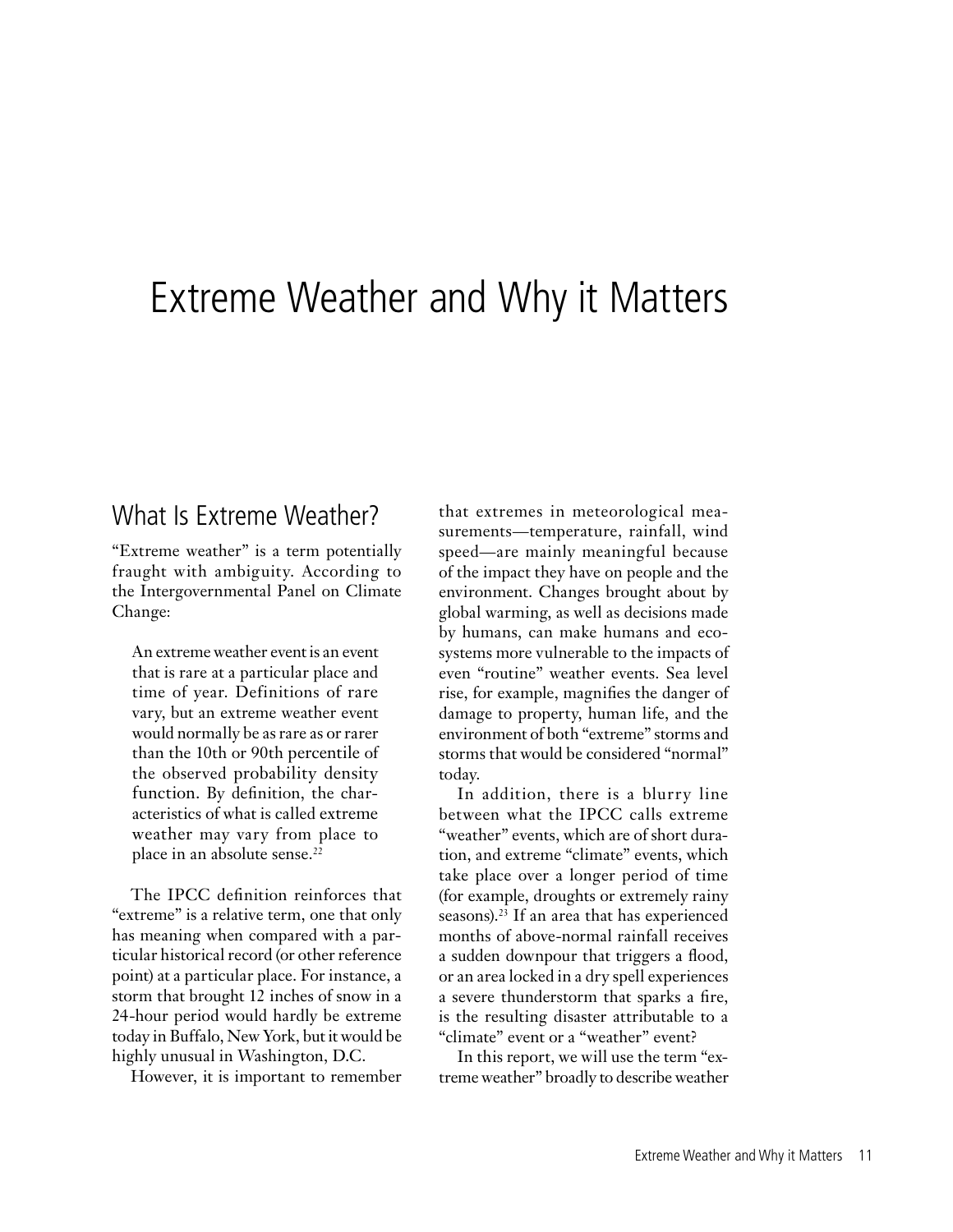events that would be considered rare when compared to the modern historical record, events that create extreme impacts on humans or the environment (particularly if those impacts are likely to be exacerbated by global warming), as well as longer-term events that might otherwise be described as extreme climate events.

## Why Care About Extreme Weather?

Changes in the frequency and severity of extreme weather events are among many projected impacts of global warming. Extreme weather events tend to attract great notice by the public and the media, leading television news coverage and grabbing headlines. But other impacts of global warming that occur slowly over a long period of time, or are less amenable to media coverage, may also cause tremendous damage to human health and well-being or to treasured ecosystems.

Extreme weather events, however, *are* vitally important. By definition, extreme weather tests the boundaries of humanbuilt and natural systems. Extreme weather events are capable of inflicting massive damage on human life, the economy, and the environment in a variety of ways:

• **Property and crop damage:** Countless private and public investment decisions—from the location of roads and buildings to the design of bridges and flood control systems—are made based on assumptions about the probability and likely maximum severity of extreme weather events. When extreme weather events defy those expectations, massive damage to property can result. According to the National Oceanic and Atmospheric Administration, insured property

losses from weather-related disasters in the United States in 2008 totaled more than \$30 billion.<sup>24</sup> Because many losses are not covered by insurance, the total cost of damages from natural catastrophes is likely to be much higher.

- **Death and injury:** Improvements in weather forecasting and communications now enable early warning of many extreme weather events, giving many vulnerable people the opportunity to escape from harm's way. Even with these advances, however, extreme weather events cause significant loss of life in the United States each year. In 2008, for example, weather-related events killed 568 Americans and injured more than 2,000 people.<sup>25</sup>
- **Permanent changes to ecosystems:** Extreme weather events can also result in permanent changes to ecosystems. The storm surge created by Hurricane Katrina, for example, permanently converted 118 square miles of wetlands and dry land along the Gulf Coast to open water, removing an important protection for the Louisiana coast.<sup>26</sup> The Chandeleur Islands off the Louisiana coast—part of the nation's second-oldest national wildlife refuge and an important bird habitat—lost 84 percent of their land area following Hurricane Katrina.27 Similarly, persistent drought, unusually hot temperatures, and pest infestation in the southwestern United States have led to the widespread die-off of piñon pine trees—an event described by *National Geographic News* in 2005 as "arguably the most extensive die-off of trees ever documented by modern science."28 The economic costs of these changes wrought by extreme weather events are rarely tabulated or included in estimates of storm damage.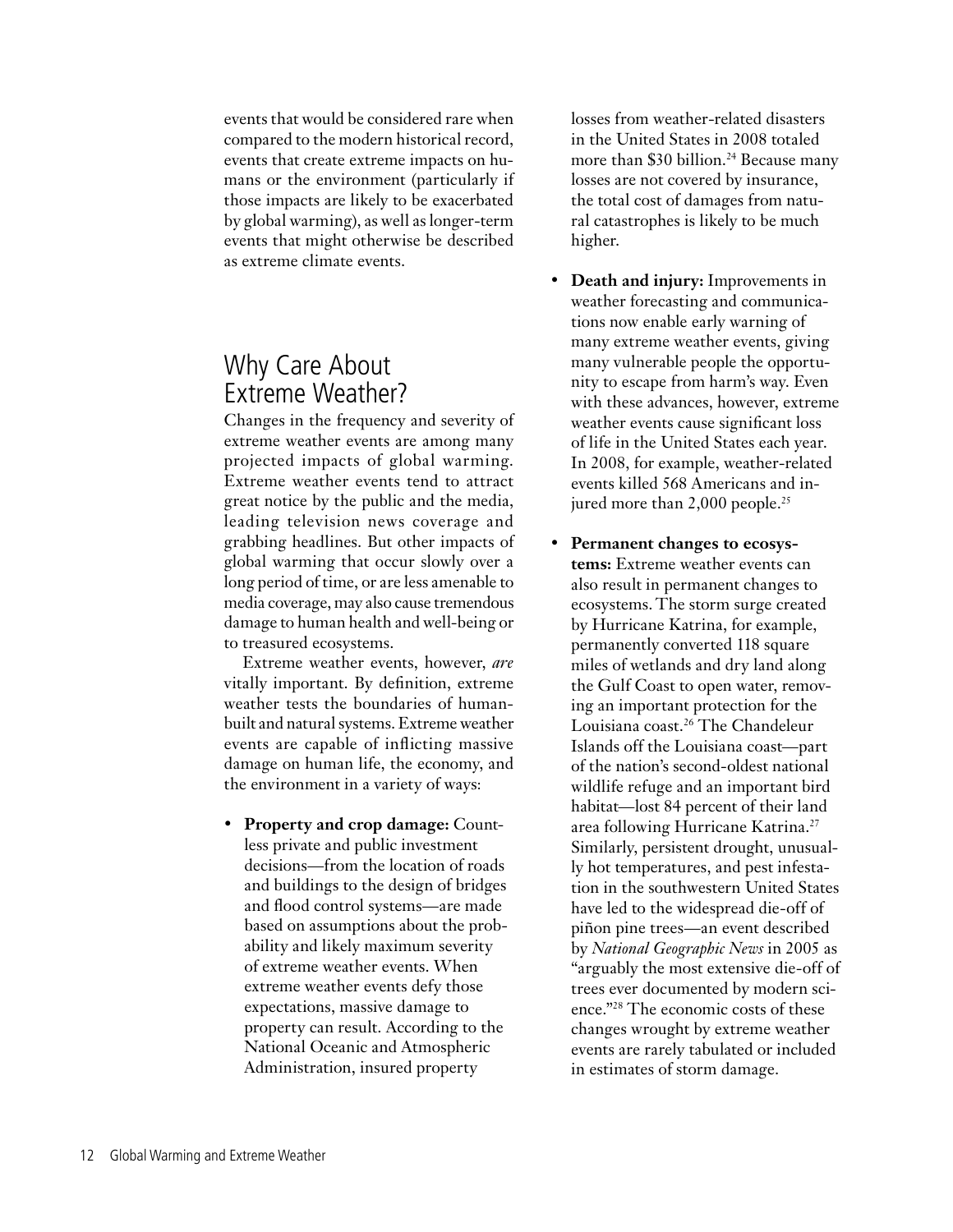- **Emergency response expenses:** Deaths, injuries and property damage from extreme weather events would likely be even greater were it not for the work of emergency responders firefighters, workers stacking sandbags alongside swollen creeks, and police and National Guard troops called upon to preserve public order. The costs of providing emergency response for extreme weather events are significant. The federal government alone, for example, spends approximately \$1 billion per year on fire suppression efforts.<sup>29</sup>
- **Economic disruption:** Natural disasters also cause temporary economic disruptions by reducing productivity for the duration of the storm, rendering transportation systems and other types of infrastructure inoperable, and forcing workers and businesses to expend time and resources recovering from dislocation and property damage.
- **Investments in preventive measures:** Another hidden cost of extreme weather is the added cost of building structures and settlements designed to withstand natural disasters. Adoption of stronger building codes designed to ensure that buildings withstand high winds and floods, or relocation or fortification of public infrastructure, such as roads and sewer systems, impose major—if difficult to calculate—costs.
- **Broader and longer-term impacts:** The costs of extreme weather events can persist long after buildings are rebuilt and things are seemingly "back to normal." During a disaster,

schools and health centers may close, and close-knit communities may be torn apart through relocation, all with long-term implications for health, human development and the economy.30

Changes in the severity or frequency of extreme weather events can have massive impacts on the environment and society. It is important, therefore, that decision-makers and the public attempt to understand the potential for global warming-driven changes in extreme weather.



*Louisiana's Chandeleur Islands—an important bird habitat—were greatly diminished between 2001 (top photo) and the days following the passage of Hurricane Katrina (bottom). Credit: U.S. Geological Survey.*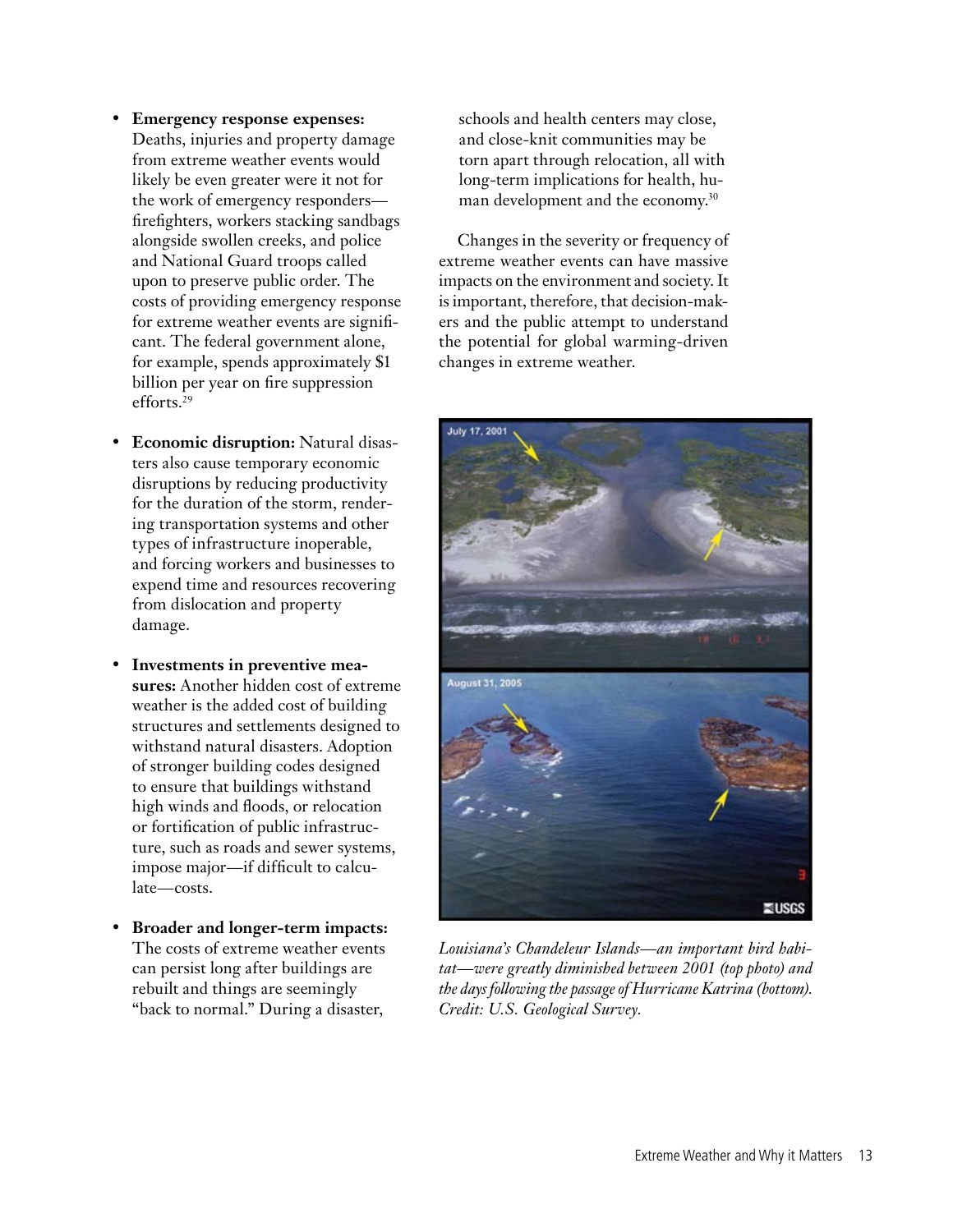# Extreme Weather: The Trends, the Impacts, and Predictions for the Future

P<br>that atterns of extreme weather events are already changing in the United States, and climate science predicts that further changes are in store. In this report, we review recent trends in several types of extreme weather events, the impacts caused by notable events that have occurred since 2005, and the most recent scientific projections of future changes in extreme weather.

## Hurricanes and Tropical Storms

Hurricanes are the most costly extreme weather events that affect the United States. Hurricane Katrina was, in nominal terms, the most costly single weather-related disaster in American history, with property damages estimated to be as much as \$125 billion.<sup>33</sup> Hurricanes can unleash flooding rains, violent winds, tornadoes, and massive coastal storm surges, inflicting severe damage to property and natural systems over a wide area.

In recent decades, there has been a

trend toward stronger, more destructive hurricanes. Climate science projects that global warming may bring about increased hurricane activity, with changes in the number, intensity, duration or size of those storms.<sup>34</sup>

## **Recent Trends**

*There has been a clear trend in recent years toward stronger, more destructive hurricanes in the Atlantic Ocean and worldwide.* 

The strongest tropical cyclones have been getting stronger around the globe in recent decades.35 There has been an observed increase in the number of Category 4 and 5 hurricanes in the Atlantic since 1980.36 Measurements that aggregate the destructive power of tropical storms—in terms of their intensity, duration and frequency—over entire storm seasons have shown a marked increase in the power of hurricanes in the Atlantic since the 1970s.<sup>37</sup> Other research has found that both the energy of and amount of precipitation in tropical cyclones in the Atlantic have increased in recent years, with an abrupt, step-wise increase in cyclone energy and precipitation occurring in the mid-1990s.<sup>38</sup>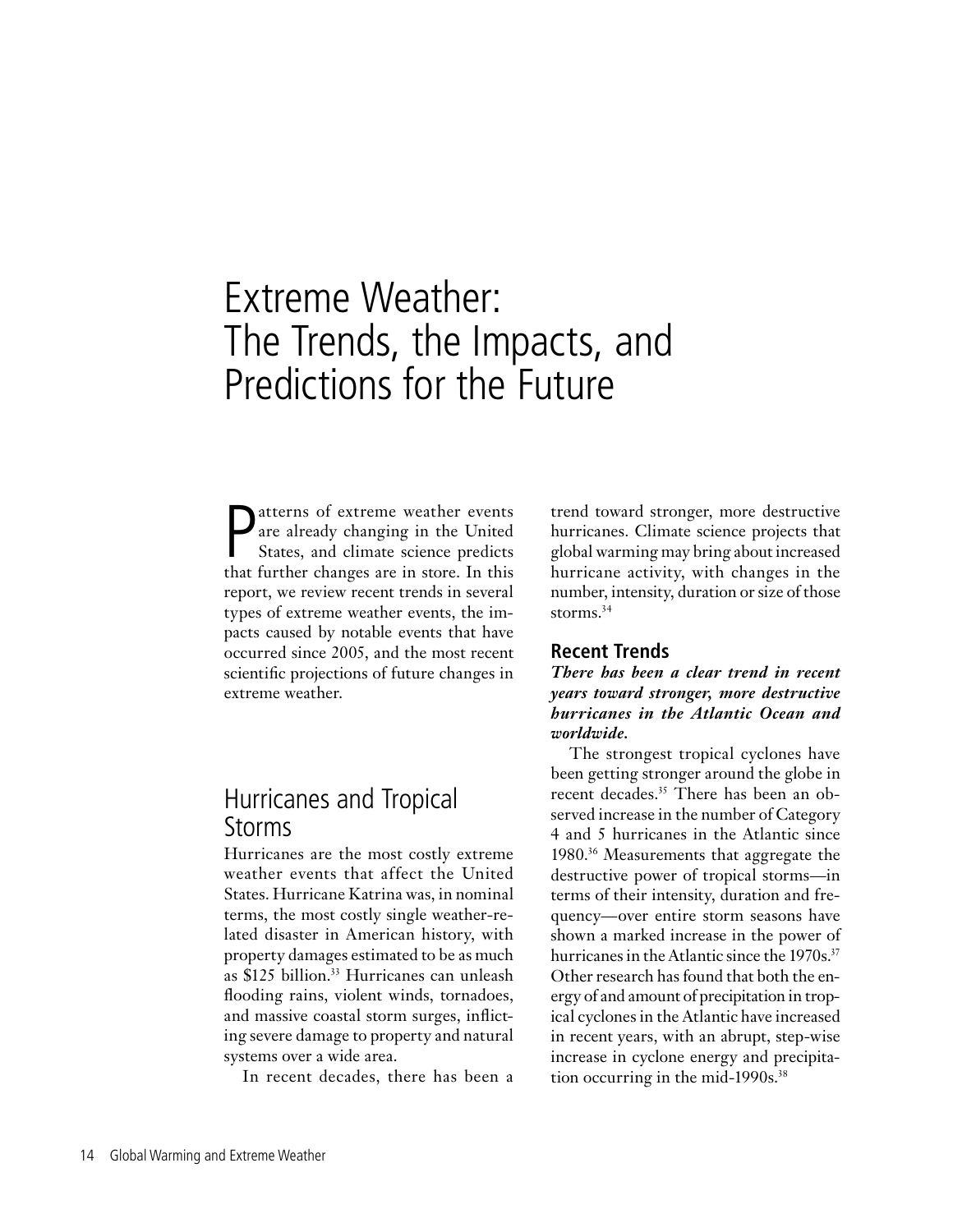## A Focus on the Most Damaging Extreme Weather Events

Not all extreme weather events are created equal. Floods, tornadoes and wildfires occur frequently across the United States. The vast majority of the damage caused by extreme weather events, however, comes from the few ext wildfires occur frequently across the United States. The vast majority of the damage caused by extreme weather events, however, comes from the few extreme events that are either so intense, or cover such a large geographic area, that they overwhelm the defenses and adaptive ability of human and natural systems.

For example, "major" hurricanes—those in Categories 3, 4 and 5 of the widely used Saffir-Simpson Scale—pack a far greater destructive punch than minor Category 1 or 2 hurricanes. Indeed, between 1990 and 2005, major hurricanes accounted for only 24 percent of landfalling U.S. hurricanes, but were responsible for 85 percent of total hurricane damages.<sup>31</sup> A reconstruction of historical damage estimates from floods shows a similar dynamic, with the estimated damages from flooding events in any given state typically dominated by a few, very extreme events.<sup>32</sup>

At present, there is no single, reliable, consistent, and comprehensive source of data on economic or other damages from extreme weather events. As such, in this report we will focus on describing the damage inflicted by several "notable" extreme weather events since the beginning of 2005—either those that are the most deadly or most costly in economic terms, or that are extremely unusual for their location. The estimates of damages and loss of life used in this report are compiled from various sources, which include or exclude various costs associated with extreme weather events. The intention is not to provide definitive estimates of the cost of particular natural disasters where none likely exist, nor to compare the cost of one event to that of another, but rather to illustrate the severe impact that extreme weather events impose on the economy, society and the environment.

The general trend toward increases in hurricane strength is correlated with warmer sea surface temperatures<sup>39</sup> which, in turn, have been linked to the increase in the concentration of global warming pollution in the atmosphere.<sup>40</sup> However, the number, size and strength of hurricanes in any particular year vary dramatically based on a number of other factors, and the relative importance of global warming as a factor in recent trends remains uncertain.<sup>41</sup>

Very recent records show an unmistakable increase in hurricane activity in the Atlantic during the 1995-2005 period compared with the average for the second half of the  $20<sup>th</sup>$  century—a phenomenon that has been linked to warmer sea waters during the August-September period of maximum hurricane activity.<sup>42</sup>

While there has been a clear trend toward stronger hurricanes in recent decades, longer-term trends—which are important for sorting out the potential impacts of global warming versus the normal decade-to-decade variability in hurricane frequency and strength—are less clear. Much of this uncertainty is due to questions about the consistency of the historical hurricane record, given the vast improvements in our ability to detect and track hurricanes since record-keeping on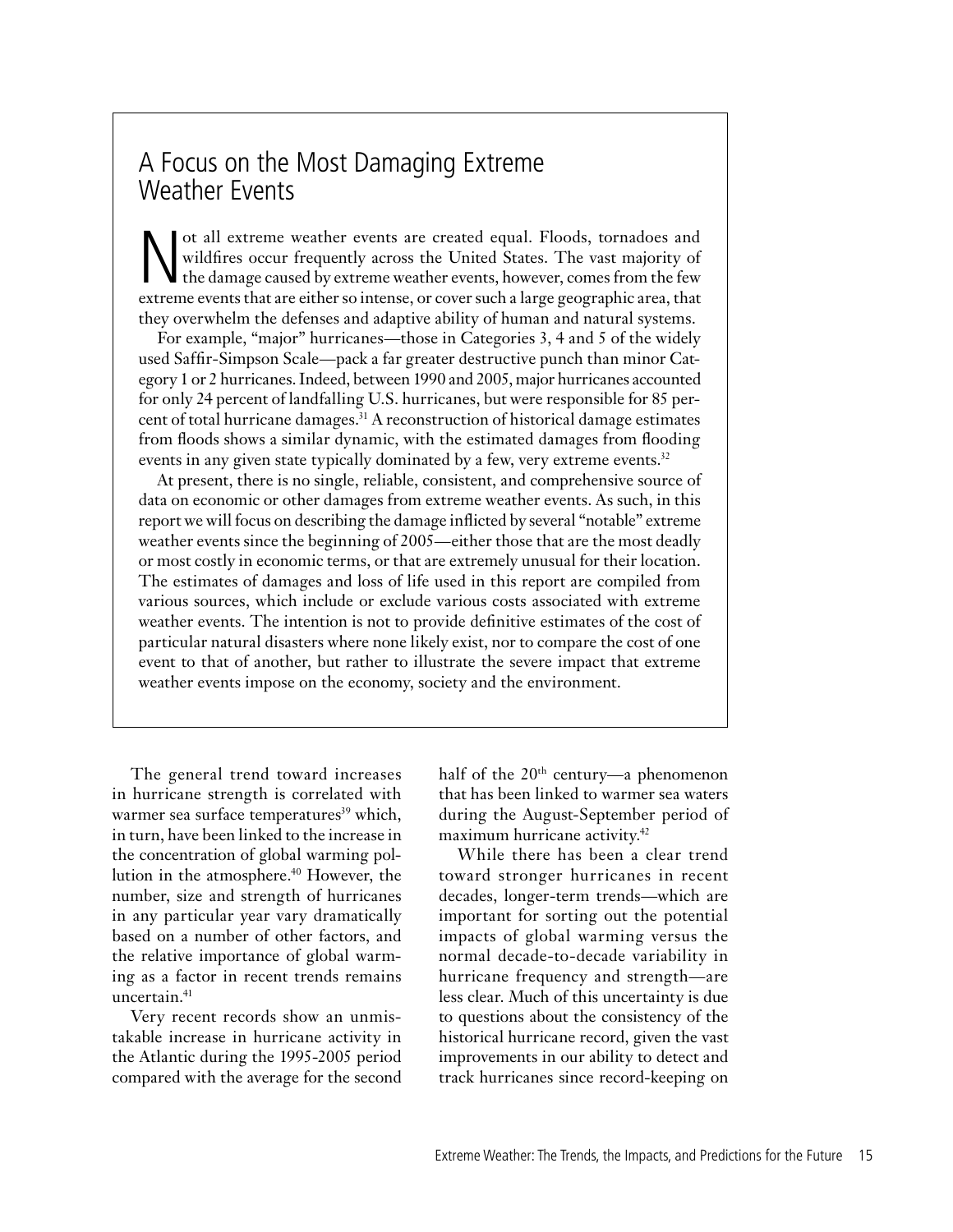Atlantic hurricanes began in the 1850s. As a result, scientists disagree about whether the number of hurricanes has increased<sup>43</sup> since the 19<sup>th</sup> century, or there has been no change.44

## **Hurricanes in a Warming World**

*Global warming is projected to lead to an increase in the destructive power of hurricanes, with a likely increase in the number of extreme storms, but a possible decrease in the overall number of hurricanes.*<sup>45</sup> *Hurricanes, like all storms, are expected to bring more precipitation in a warming world.*

An expert team convened by the World Meteorological Organization (WMO) recently concluded that hurricane activity could change in important ways by the end of this century if global warming continues unabated:

- The number of tropical cyclones is projected to decrease globally, by an estimated 6 to 34 percent, but with great potential variation in trends for specific ocean basins.
- Average maximum wind speeds are projected to increase globally by 2 to 11 percent.
- The number of intense hurricanes is projected to increase.46
- Tropical cyclones are projected to bring more rainfall, with a projected average increase of about 20 percent.<sup>47</sup>

These global trends are likely to vary by region. Five of seven climate models in one recent study pointed to an increase in the aggregate power of hurricanes in the Atlantic by the end of the next century, with an average increase in power across all models of 10 percent.<sup>48</sup> Another recent modeling effort projected that the number of severe Category 4 and 5 hurricanes could

be expected to double in the Atlantic over the course of the  $21^{st}$  century as a result of global warming.49

Climate scientists have made great progress in improving their understanding of the links between global warming and hurricanes over the past five years, but there remain areas of uncertainty about the timing and degree of projected changes in hurricane activity—particularly when the scale of analysis is narrowed from the entire globe to particular ocean basins. Projected trends toward increasingly intense hurricanes that bring more rainfall, if they hold true along the Atlantic or Gulf coasts, pose serious risks to coastal communities—particularly when coupled with rising sea level. (See page 18.)

## **Notable Recent Hurricanes and Their Impacts**

According to the National Oceanic and Atmospheric Administration, there have been seven hurricanes since the beginning of 2005 that inflicted more than \$1 billion in damages or costs.<sup>50</sup> (It is likely that these estimates, while the most comprehensive available, still undercount the damage imposed by these disasters.) Collective damage from these storms exceeded \$200 billion. Major destructive hurricanes during this period include:

- Katrina 2005 \$134 billion in estimated damages (normalized 2007  $dollars)^{51}$
- Ike 2008 \$27 billion
- Rita 2005 \$17.1 billion
- Wilma 2005 \$17.1 billion
- Gustav 2008 \$5 billion
- Dennis 2005 \$2.2 billion
- Dolly 2005 \$1.2 billion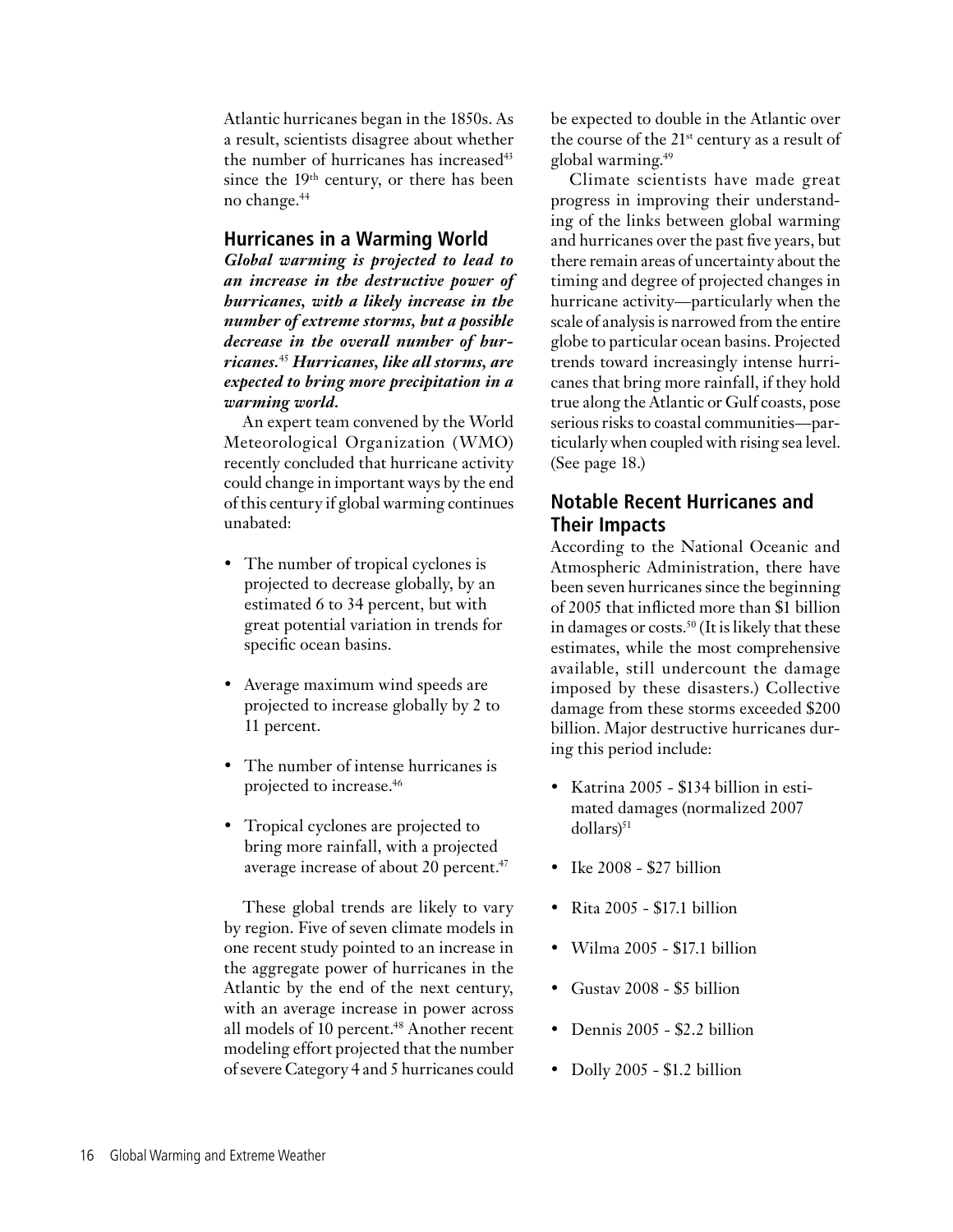Damages from hurricanes extend far beyond the destruction of property and loss of life. Hurricanes are capable of inflicting permanent change to coastal ecosystems (see page 12), triggering oil spills and the discharge of toxic chemicals that can threaten public health, and causing destructive inland flooding hundreds of miles from the point of landfall. In addition to Hurricane Katrina, the costliest weather-related disaster in U.S. history, several other hurricanes have caused major damage in recent years.

## **Hurricane Ike (2008)**

## *Texas, Louisiana, Arkansas, Tennessee, Ohio, Indiana, Illinois, Missouri, Kentucky, Michigan, Pennsylvania*

Hurricane Ike, 2008's strongest Atlantic hurricane, made landfall on the north side of Galveston Island as a Category 2 hurricane, but it packed a storm surge consistent with a larger storm, inundating large parts of Galveston Island, Texas' Bolivar Peninsula and nearby low-lying areas.<sup>52</sup>

The destruction of homes and businesses along the Gulf Coast made national headlines, but Ike brought other forms of damage as well. Ike hit the oil industry hard and caused significant environmental damage, destroying 49 offshore oil platforms,53 spilling half a million barrels of oil into the Gulf,<sup>54</sup> and shutting down 14 oil refineries accounting for 23 percent of American capacity, causing gas prices to rise five cents per gallon. 55 The storm knocked out power for 3 million residents. Houston saw Ike blow out windows and tear steel off the sides of skyscrapers.<sup>56</sup> The prospect of similar storms in the future has prompted Houston-area leaders to push for the construction of a 17-foot-tall



*A lone house stands on a section of Texas' Bolivar Peninsula that was inundated by the storm surge from 2008's Hurricane Ike.* Credit: Adam T. Baker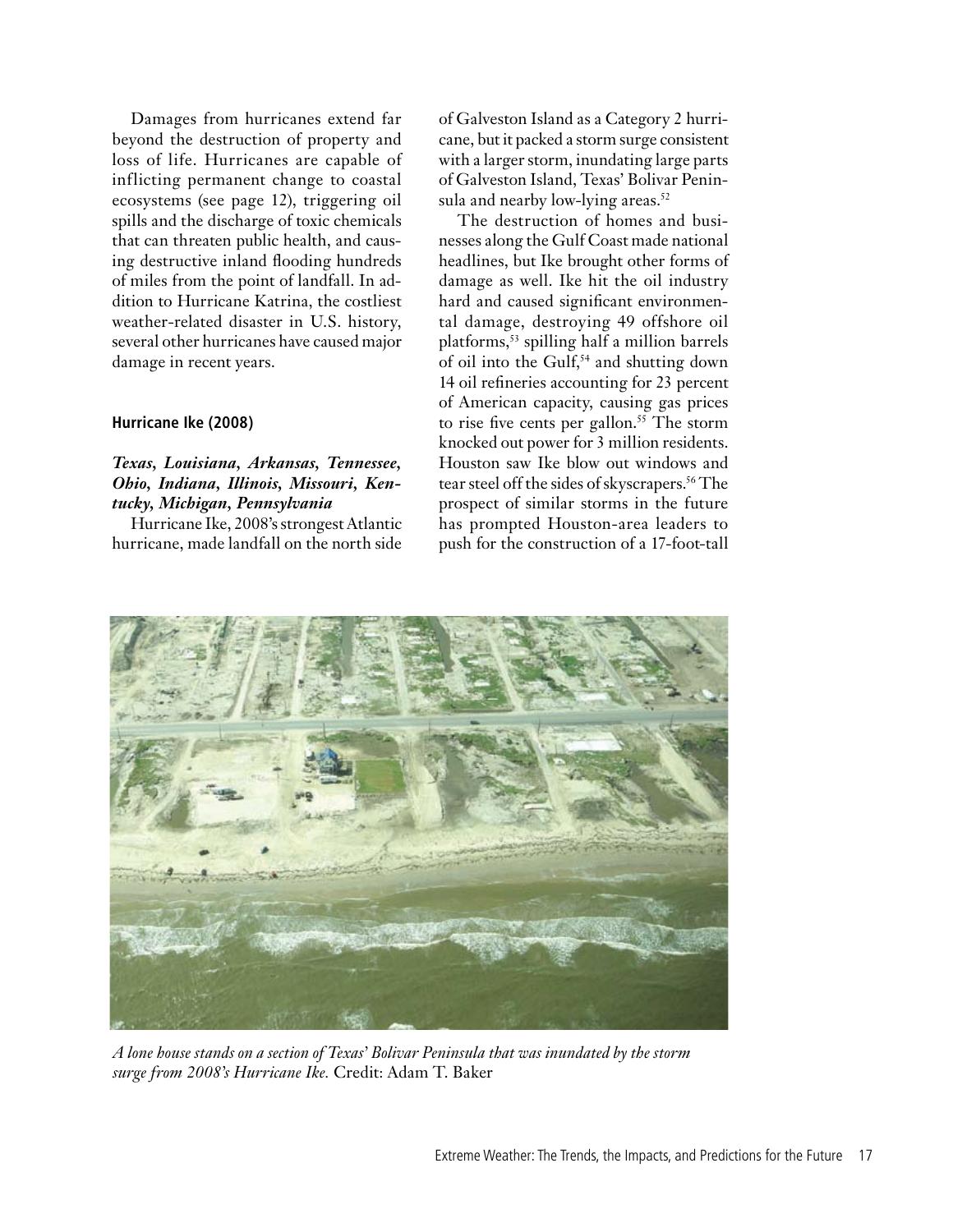"Ike Dike" that would stretch 60 miles and protect the area from floodwaters. If built, the structure would cost an estimated \$2 billion to \$4 billion.<sup>57</sup>

Ike was responsible for 112 deaths in the United States and the Caribbean. While the destruction along the Gulf Coast attracted the bulk of the attention, flooding rains from the storm affected large parts of the Midwest and Canada. Authorities blamed at least 28 deaths in the Midwest and Appalachian regions on flooding from Ike, and ranked the storm as one of the costliest natural disasters in the history of Ohio.<sup>58</sup>

#### **Hurricane Wilma (2005)**

#### *Florida*

By the time Hurricane Wilma formed in October 2005, the 2005 U.S. hurricane season had already tied or broken records for both the highest number of hurricanes and of Category 5 hurricanes, had already registered two of the five strongest hurricanes on record (Katrina and Rita), and had seen the costliest hurricane ever in terms of estimated damage (Katrina).59

Hurricane Wilma, however, showed that records still remained to be broken during 2005, becoming the strongest Atlantic hurricane on record. Within a 24-hour period, Wilma intensified from a tropical storm to a Category 5 hurricane, a rate of intensification that staff at the National Hurricane Center described as "by far the largest in the available records … going back to 1851."60

Wilma weakened slightly to a Category 4 hurricane before striking Cozumel, Mexico. After crossing the Yucatan peninsula, Wilma emerged into the Gulf of Mexico and restrengthened (to a Category 3) before making landfall in southwestern Florida. Wilma knocked out power to 98 percent of South Florida and caused 23 deaths in all, five of them in Florida.<sup>61</sup> Wilma's storm surge inundated the Florida Keys, putting

60 percent of Key West underwater—the worst storm surge flooding in the Keys since 1965.<sup>62</sup> The cost of damage from the storm was estimated at nearly \$21 billion, making it (at the time) the third costliest hurricane in U.S. history.

## Coastal Storms and Sea Level Rise

The United States is the world's thirdlargest country by land area, but much of our population and property is clustered along the coasts. Nearly three out of every 10 Americans live in counties that abut the Atlantic or Pacific Oceans or the Gulf of Mexico.<sup>63</sup> The coasts are home to five of the nation's 10 largest cities as well as much of its economic productivity, key infrastructure, culture and history. All in all, between 900,000 and 3.4 million people in the mid-Atlantic region alone live on city blocks or land parcels with some land below 3.3 feet (1 meter) in elevation.<sup>64</sup>

The images of widespread destruction along the Gulf Coast after Hurricane Katrina and Hurricane Ike reinforce the association of storm surge damages with hurricanes. But coastal flooding is not only a problem in the southern states and not only a result of hurricanes. In 2003, for example, Hurricane Isabel pushed storm surge waters far up Chesapeake Bay, inundating low-lying portions of Baltimore, Annapolis and other communities.<sup>65</sup> Intense winter storms along the East and West coasts also cause flooding that damages coastal property.

The U.S. coastline faces a double threat from global warming—the potential for more intense storms that generate greater storm surge and wave action and the projected rise in sea level that will enable coastal storms to have a more destructive impact further inland.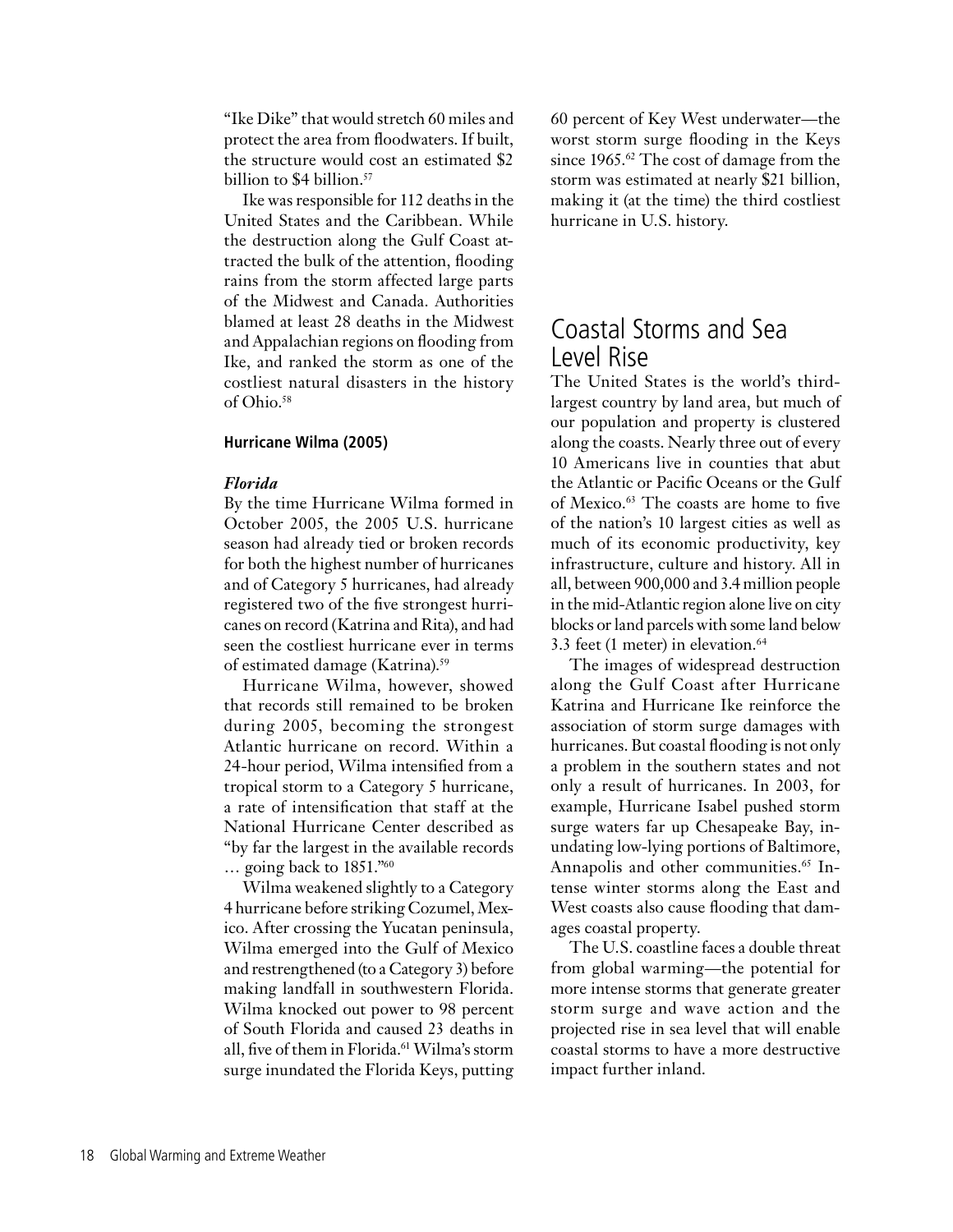## **Recent Trends**

## *Sea level along the U.S. coast is on the rise and there are indications of an increase in the number of intense winter storms off the U.S. Pacific coast.*

Rising sea level is not a "weather event," but it can play a major role in magnifying the damage done by severe storms.

Sea level has risen by nearly 8 inches (20 cm) globally since 1870, with the rate of sea level rise increasing in recent years. Sea level rise is occurring both because of the thermal expansion of sea water as it warms and because of the melting of glaciers and ice caps.<sup>66</sup>

Sea level rise is not experienced the same way at all points along the coastline, for two reasons. First, land along the coast is rising or falling as a result of long-term geological processes (and, in some cases, such as along the Gulf Coast, by the drawdown of underground reserves of fossil fuels or fresh water). Second, global warming is likely to cause sea level to rise more in some locations than others, due to associated changes in ocean circulation patterns.

Figure 2 shows the relative rise in average sea level at various points along the coast from the beginning of record-keeping at each station to 2006. Relative sea level rise has been greatest in areas that are experiencing simultaneous land subsidence, such as in the mid-Atlantic and along the Gulf Coast. Land subsidence and

**Figure 2. Measured Rise in Mean Sea Level Along the U.S. Coast (from the beginning of record-keeping at each station to 2006) in Feet per Century68**

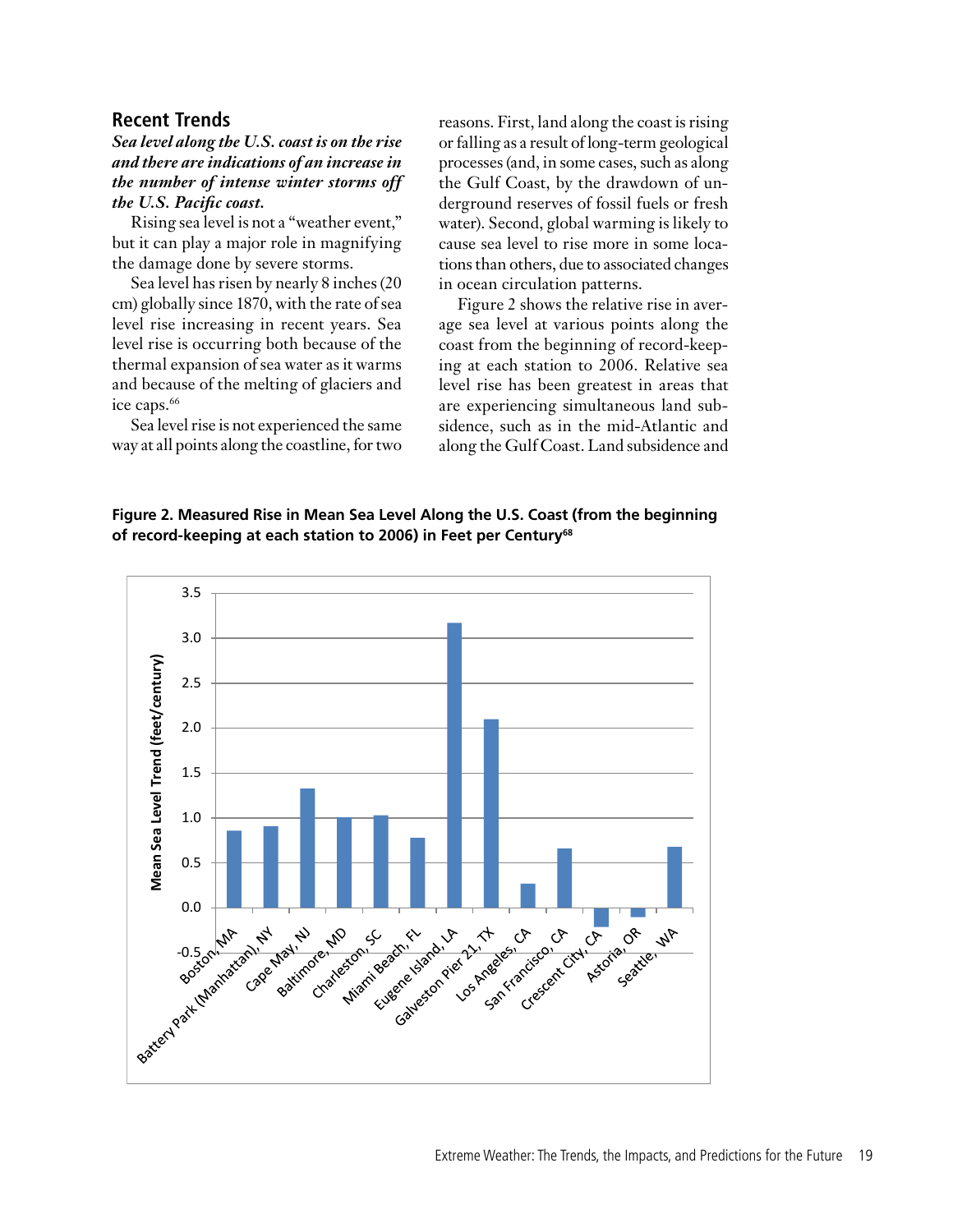rising seas have been contributing factors to the loss of 1,900 square miles of coastal wetlands in Louisiana.<sup>67</sup>

Sea level rise has the potential to increase the destructive capability of coastal storms—both tropical storms and extratropical storms such as the "Nor'easters" that frequently hammer the East Coast and the vicious winter storms that occur along the Pacific Coast.

The storm tracks of extratropical cyclones have shifted toward the poles in recent decades, coinciding with a decline in the number of such storms off the U.S. Atlantic and Pacific coasts.<sup>69</sup>

Parts of the Pacific off the U.S. West Coast, however, have experienced increasing numbers of intense winter storms since the middle of the  $20<sup>th</sup>$  century.<sup>70</sup> One clue to the increase in the power of winter storms has come from the measurement of wave heights off the coast of the Pacific Northwest. Researchers have found that waves off the Oregon coast are higher than they were 35 years ago, with the greatest increase coming in the largest waves.<sup>71</sup> As recently as the early 1990s, scientists estimated that the height of a "100-year wave" (one expected to occur only once every century) was 33 feet; now it is estimated to be 46 feet.<sup>72</sup> The study also found that the increases in wave height have been greatest off the coast of Washington and northern Oregon, and less in southern Oregon. The study is consistent with other research that suggests an increase in the height of the highest waves along the West Coast,

particularly in the Pacific Northwest.73 (Similar research has found an increase in maximum wave heights on the Atlantic Coast resulting from hurricanes.<sup>74</sup>)

As described below, however, sea level rise is likely to increase the destructive power of even "normal" coastal storms.

## **Sea Level Rise and Coastal Storms in a Warming World**

*Global warming will bring higher seas as glaciers and ice caps melt and sea water continues to expand as it warms. Rising sea level will increase the damage that can be inflicted by coastal storms. The implications of global warming for changes in the number and severity of non-tropical coastal storms are less clear, though these storms will likely bring more rainfall.*

A warmer world will bring higher seas as glaciers and ice caps continue to melt and sea water continues to expand as it warms.

In 2007, the Intergovernmental Panel on Climate Change estimated that sea level would likely rise by 7 to 23 inches (18 to 59 centimeters) by the end of the century. That estimate, however, (as the IPCC acknowledged at the time) did not include the potential for sea level change resulting from the potential changes in the flow of ice sheets in Greenland or Antarctica.75

Research conducted since publication of the IPCC's Fourth Assessment projects that sea level rise will be significantly greater than the IPCC estimate. The

NY NJ PA DE MD DC VA NC TOTAL Dry Land 63 106 9 49 174 2 135 528 1,065 Non-Tidal Wetland 4 66 1 12 47 0 57 1,193 1,381 All Land 91 551 13 199 652 2 817 2,212 4,536

**Table 1. Land Area Less than One Meter in Elevation Above Spring High Water, Mid-Atlantic Region (sq. mi.)**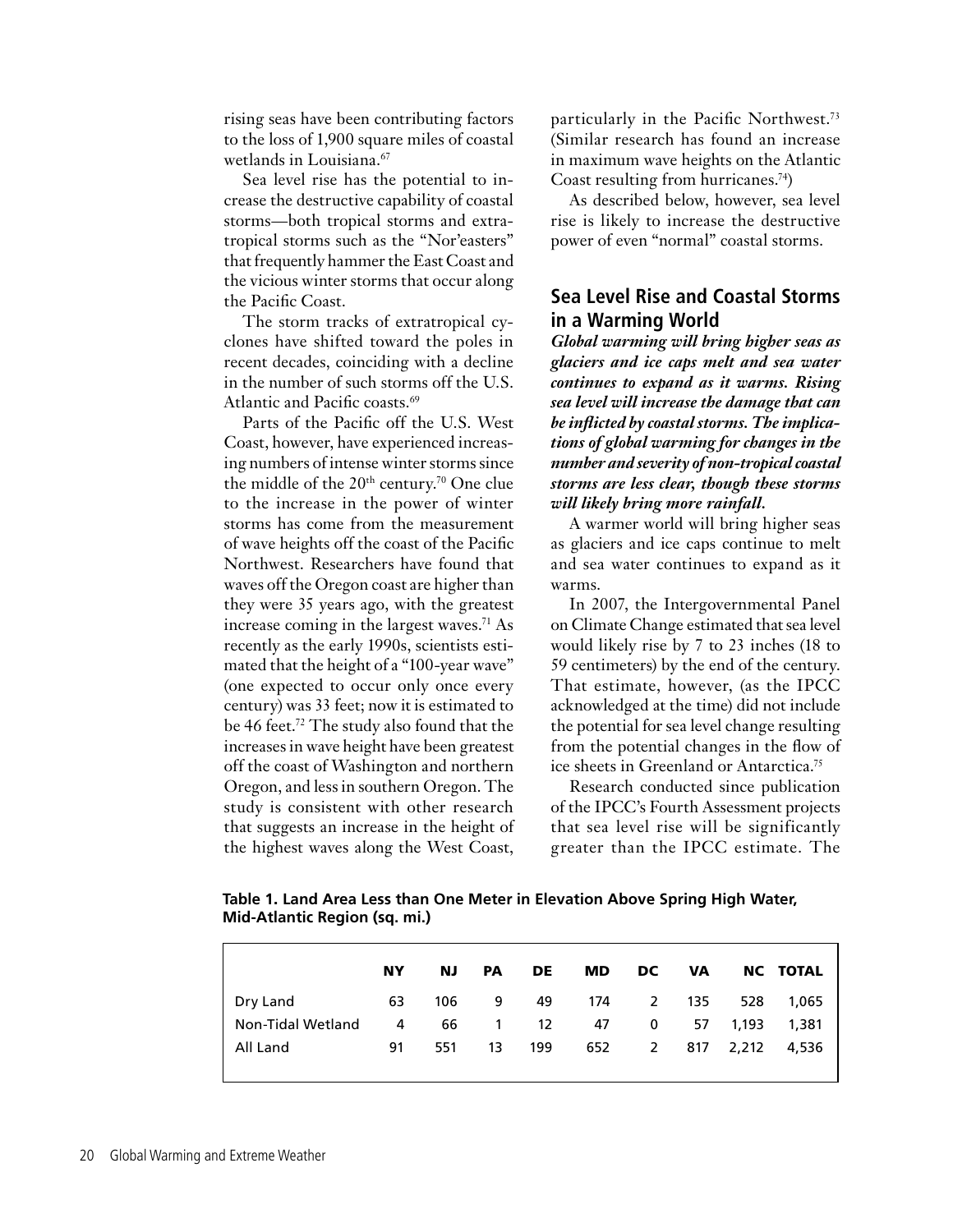## Cost of Adaptation to Sea-Level Rise

The inundation of New Orleans following Hurricane Katrina demonstrated the need for effective systems to protect low-lying coastal cities from storm surge.<br>Should sea level continue to rise, the preservation of low-lying c he inundation of New Orleans following Hurricane Katrina demonstrated the need for effective systems to protect low-lying coastal cities from storm surge. Should sea level continue to rise, the preservation of low-lying cities—includcome to depend on engineered defenses—defenses that could cost tens of billions of dollars to build and maintain.

Engineered defenses against sea-level rise and associated storm surge flooding are expensive and, as the case of New Orleans showed, not infallible. Great Britain and the Netherlands have built flood barriers to defend against periodic storm surge flooding that is capable of causing major property damage and loss of life. The Thames Barrier, which protects London from storm surge flooding, was completed at a cost of \$1.9 billion, while the Netherlands' Oosterscheldekering barrier near Rotterdam cost about \$3.4 billion.<sup>89</sup>

Other strategies to protect coastal property from global warming-induced sea level rise—ranging from construction of seawalls to stronger building codes to the relocation of people and businesses away from the shore—would also impose economic costs.

U.S. Climate Change Research Program concluded in 2008 that, based on observed changes in the behavior of the Greenland and Antarctic ice sheets, "including these processes in models will very likely show that IPCC AR4 [Fourth Assessment Report] projected sea level rises for the end of the 21<sup>st</sup> century are too low."<sup>76</sup> One recent study projects that sea level rise by the end of the century could be more than double that predicted by the IPCC—or between 2.5 and 6.25 feet (75 centimeters and 1.9 meters).<sup>77</sup>

What would such an increase mean for America's coastline? In the mid-Atlantic region from New York to North Carolina, approximately 1,065 square miles of dry land, as well as vast areas of wetland, are less than 3.3 feet (1 meter) above the spring high water mark. (See Table 1.)<sup>78</sup>

Rising sea level will increase the destructive power of even routine coastal

storms by driving storm surge further inland. Under a high-emission scenario, a "100-year" coastal flood in New York City (a flood of a size expected to occur once a century based on historical records—see the text box on page 26), could happen twice as often by the middle of this century, and 10 times as often by the end of the century.79 Meanwhile, higher seas would raise the water level of tidally influenced rivers, creating greater risk of inland flooding during heavy rainfall events.

The risks to property and infrastructure posed by a combination of sea level rise and strong storms are severe. In the portion of the Gulf Coast stretching from Galveston, Texas, to Mobile, Alabama, more than half of the highways, nearly half of the rail miles, 29 airports and almost all port infrastructure are subject to flooding in the future due to the combination of higher sea levels and hurricane storm surge. Much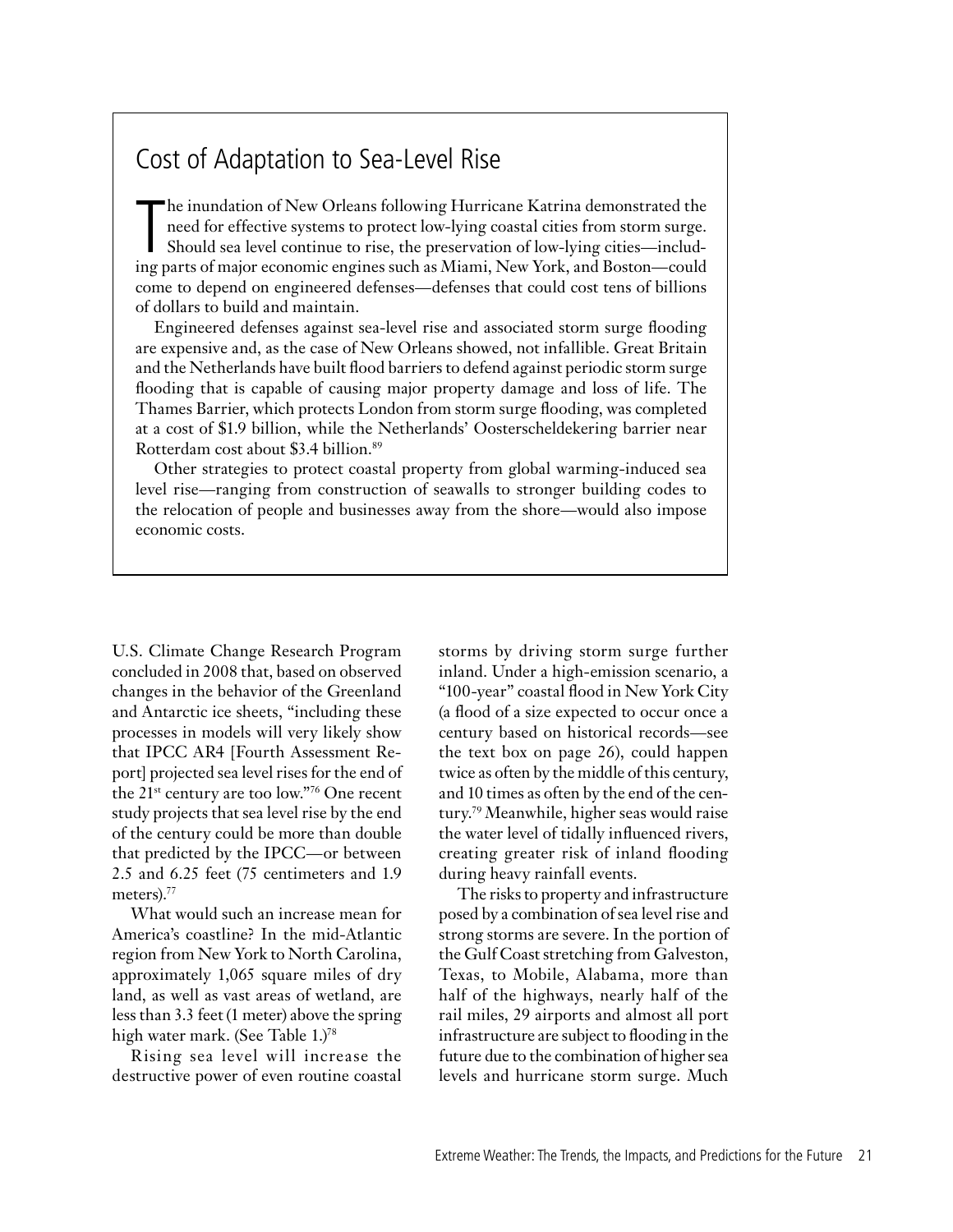of this infrastructure is at risk even in the absence of storm surge due to projected sea-level rise.<sup>80</sup>

In the mid-Atlantic region, a one-meter sea level rise could result in the breakup or migration of barrier islands, and convert vast areas of wetland to open water. In areas such as the New York City metropolitan area, sea-level rise coupled with storm surge from coastal storms could result in severe damage to transportation infrastructure, including airports, highways, tunnels, railroads, ports and public transportation systems. A review of past storm surges in New York City estimated that a 20-inch (50 centimeter) rise in sea level (well below the current low-end estimate of sea level rise by the end of the century if global warming pollution continues unabated), had it been present during the period between 1997 and 2007, would have

increased the number of moderate coastal flooding events at Battery Park from zero to 136, or the equivalent of a coastal flood warning every other week.<sup>81</sup>

Making matters worse for residents of the northeastern United States is evidence suggesting that sea-level rise in that region will be greater than the global average, due to global warming-induced changes in ocean circulation patterns. The result could be an additional 8 inches of sea-level rise in cities such as Boston, New York and Washington, D.C., atop the roughly three feet that will occur globally, further magnifying the damage caused by even routine coastal storms.82

There is less clarity regarding the potential impacts of global warming on extratropical storms. Recent studies suggest that global warming will reduce the number of extratropical cyclones in the



*Floodwaters washed out a rail line in the Pacific Northwest during the destructive December 1-3, 2007 winter storms that pounded the Pacific Coast.* Credit: National Weather Service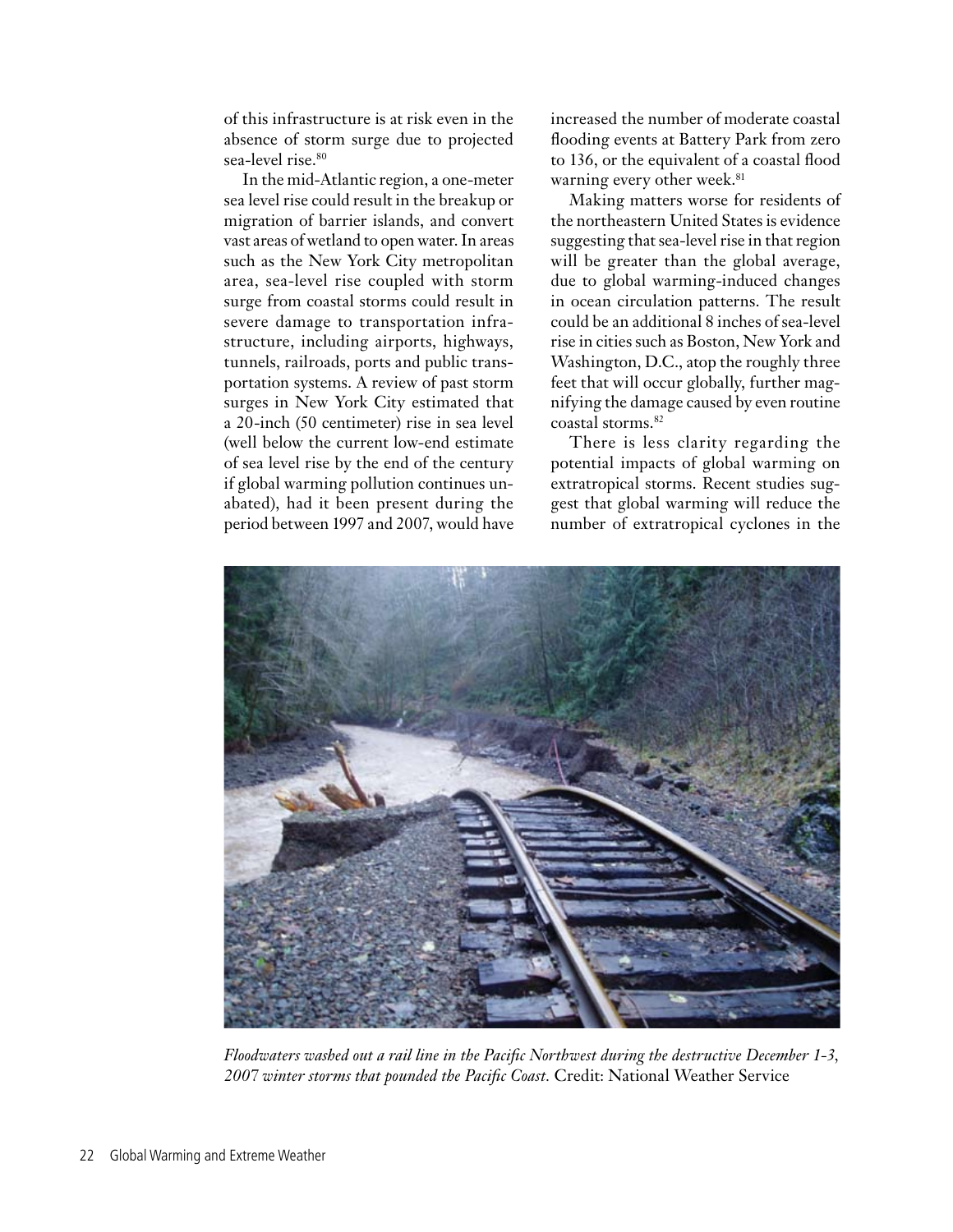Northern Hemisphere—consistent with the already-falling number of these storms as shown by the historical data.<sup>83</sup> The U.S. Climate Change Science Program concluded that the number of strong extratropical storms in the Northern Hemisphere would increase.84 Other research, however, suggests that there will be no intensification of extratropical storms on the whole.<sup>85</sup>

One clear conclusion of the research is that global warming will likely result in a poleward shift of extratropical storm tracks, with the strength of those poleward-moving storms increasing.86 Shifting tracks of autumn extratropical cyclones in the North Atlantic may move those storms closer to the U.S. East Coast and the storms may cover a greater area.<sup>87</sup>

Another conclusion is that extratropical storms—like tropical storms—are likely to deliver increased precipitation, leading to increased potential for flooding rains (see page 24) and major snowfall (see page 30) from those storms.<sup>88</sup>

Scientific understanding of non-tropical storms continues to evolve. It is clear, however, that sea level rise will increase the danger posed by even routine storms, and that precipitation from extratropical storms can be expected to increase.

## **Notable Recent Coastal Storms and Their Impacts**

Coastal storms have multiple impacts, bringing large amounts of rainfall that causes inland flooding, as well as snowfall and strong winds that cause coastal flooding.

The most damaging extratropical storm in U.S. history was the 1993 "Superstorm" or "Storm of the Century," which formed in the Gulf of Mexico and swept up the East Coast, bringing blizzard conditions to much of the eastern United States, dropping snow from the Deep South to Maine, closing every airport on the East Coast, causing storm surge damage along the Gulf and Atlantic coasts, spawning deadly tornadoes in Florida, and cutting off power to millions of customers.<sup>90</sup> An estimated 270 people died in the storm, with property damages and other costs estimated at nearly \$8 billion.<sup>91</sup>

More recent coastal storms have also caused major damage to property and life.

## **Great Coastal Gale (2007)**

#### *Oregon, Washington*

The coastline of Washington and Oregon is dotted with small communities that are no strangers to severe winter storms. The storms of December 1-3, 2007, however, are likely to go down in regional lore as among the strongest and most destructive in memory.

A series of three powerful, tightlyspaced storms brought hurricane-force winds, coastal flooding, and record or near-record rainfall in many locations. High, persistent winds snapped trees and downed power lines. In Washington state, trees were felled in an estimated 29,000 acres of forest—including areas in which 75 percent or more of trees were blown down.92 The storm cut off transportation, electricity and communications to parts of the Oregon coast. Floodwaters (some outside of the 500-year flood zone) and mudslides completely isolated Vernonia, Oregon—a logging town inland from the coast—from the rest of the state. 93 (See note explaining the meaning of "500-year flood" and similar terms on page 26.) The Chehalis River in southwest Washington experienced double its previous record rate of streamflow, with major flooding affecting the towns of Chehalis and Centralia.94

The storm was the strongest to hit the region in at least 45 years, causing an estimated \$180 million in damage in Oregon and possibly more than a billion dollars more in Washington.<sup>95</sup>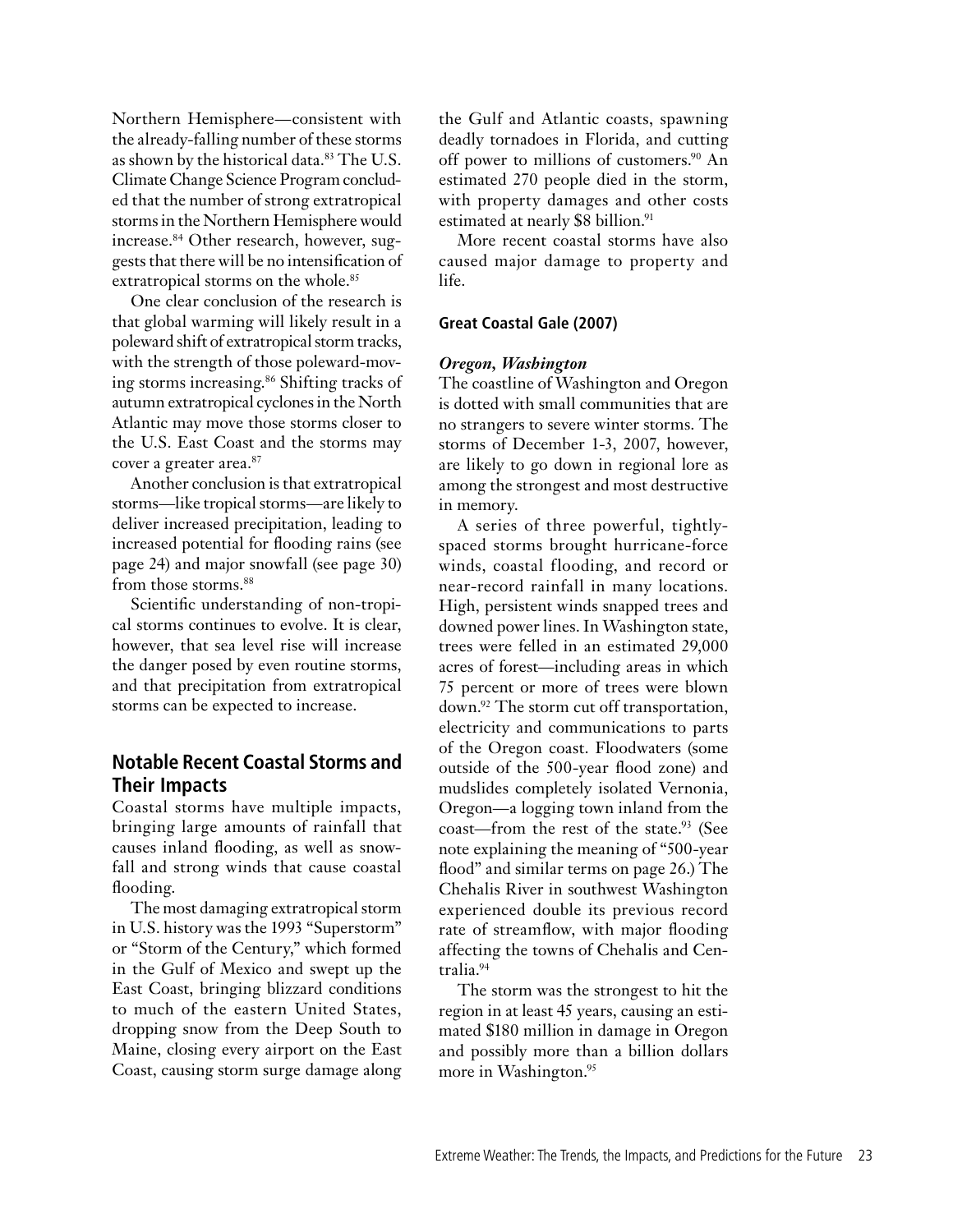#### **Southwest Winter Storm (2010)**

#### *California, Arizona, Utah, Nevada*

The winter of 2009-2010 will be best remembered for the series of massive snowstorms (dubbed "Snowmageddon") that smashed snowfall records in Washington, D.C., and the mid-Atlantic region. But January 2010 saw other records fall in America's Southwest.

Strong winter storms are not uncommon in the Southwest during El Niño periods, but the January 2010 storm was truly epic, setting all-time records for low pressure across 10 to 15 percent of the United States, including Los Angeles, Salt Lake City, Las Vegas and Phoenix.96 The storm brought heavy snowfall to higher elevations, heavy rain elsewhere, and strong winds, along with severe thunderstorms and tornadoes. In California, which experiences an average of six tornadoes a year, there were unconfirmed reports of seven tornadoes in January, which would make it the all-time busiest January for tornadoes and the sixth busiest of any month since 1950.97

In Arizona, Yuma and Flagstaff experienced their wettest January days on record, with heavy rainfall also recorded in Phoenix and Tucson.98 Accumulation of heavy, wet snow collapsed the roofs of buildings in Flagstaff and heavy rains caused flooding that led to the death of a six-year-old boy as well as evacuations of low-lying areas.<sup>99</sup>

Another potential calamity, however, was averted, when rainfall fell short of projections in California. Public officials ordered evacuations and warned residents of the potential for mudslides in areas that had been burned in wildfires the previous year. While some mudslides were reported in areas affected by the 2009 Station wildfire, according to Susan Cannon, a research geologist at the U.S. Geological Survey, "If the initial forecast had held, it's likely some catchment basins would have overflowed, potentially sending rivers of fast-moving debris into communities."100

## Flooding and Extreme Rainfall

Flooding is a major cause of property damage and loss of life in the United States. Major floods can devastate communities, ruin crops, and bring transportation to a halt. The 1993 Midwestern flood, for example, was the fifth most-costly weatherrelated disaster since 1980, trailing only Hurricane Katrina, heat waves and related droughts in 1980 and 1988, and 1992's Hurricane Andrew.101

Property damage from flooding results in part from human decisions—such as the location of houses and transportation infrastructure in floodplains or the paving-over of large areas of natural land with impervious surfaces, which accelerates the flow of runoff into waterways. But precipitation—in the form of rain or melting snow—is a key ingredient of any flood event. And with the number of extreme downpours in the United States increasing in recent decades—and projected to continue to increase in the future—flooding may well become an even more important concern in the years to come.

## **Recent Trends**

## *The number of extreme rainfall events has increased in the United States in recent decades.*

Over the last century, the amount of precipitation falling over most of the United States has increased, with the exception of the Southwest, which has received less precipitation.102

However, the increase in precipitation has come largely in the form of heavy precipitation events. Research suggests that there has either been no change or a decrease in the number of light or average precipitation days during the last 30 years.103 But, the amount of precipitation falling in the top 1 percent of rainfall events has increased by 20 percent over the course of the 20th century.104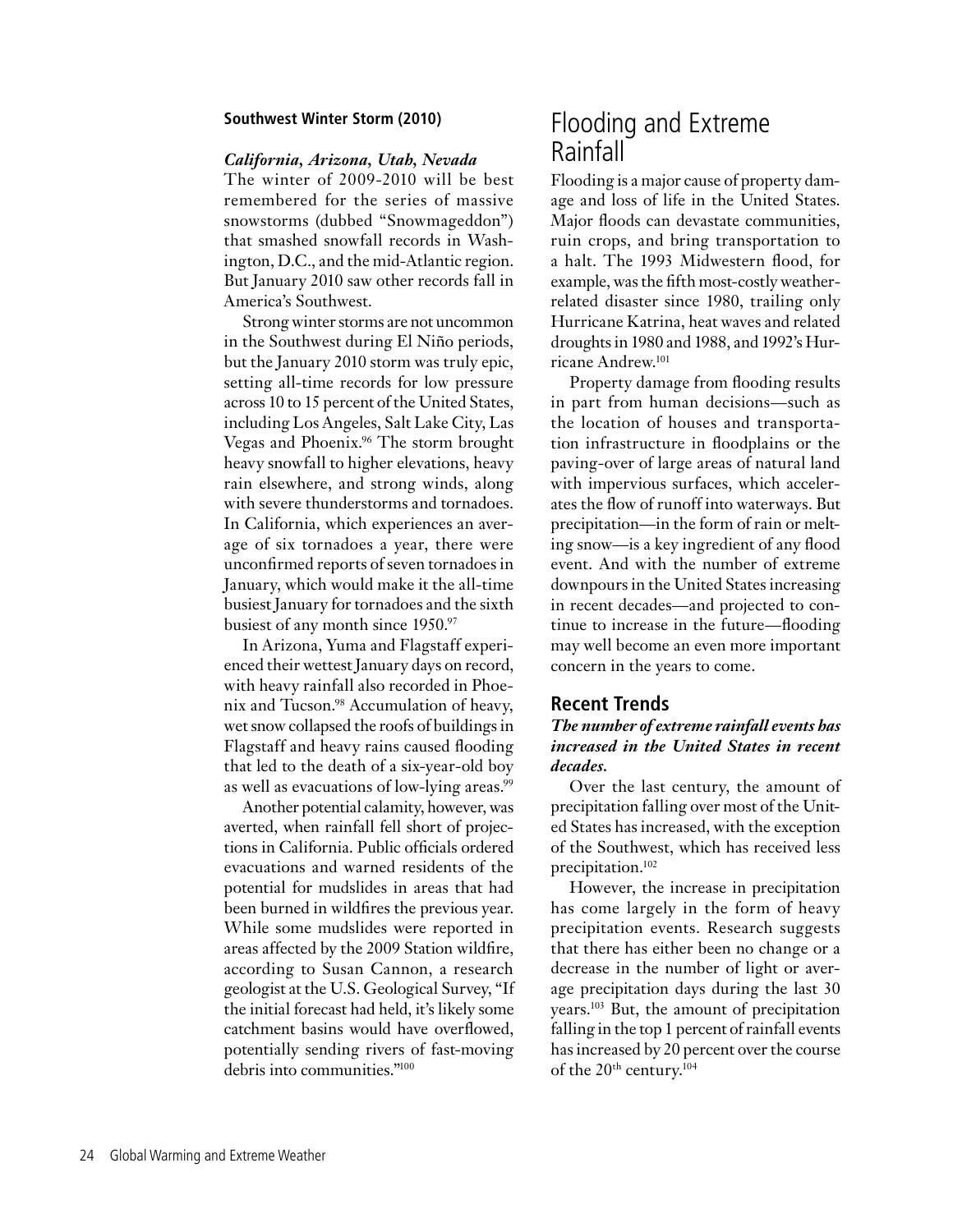A 2007 Environment America Research & Policy Center analysis found that the number of extreme precipitation events had increased by 24 percent over the continental United States between 1948 and 2006, with the greatest increases coming in New England (61 percent) and the Mid-Atlantic region (42 percent).105 (See Figure 3.) (The definition of extreme precipitation events also includes snowfall, which is discussed further on page 30.)

The increase in the number of heavy precipitation events is leading to changing expectations about the "return time" of large rainstorms and snowstorms. Critical decisions about the locations of homes and public infrastructure are made based on the expected frequency of extreme events—e.g., "100-year storms." Across the United States, the amount of rainfall expected in 2-year, 5-year and 10-year rainfall events has increased, with the most significant changes in the Northeast, western Great Lakes, and Pacific Northwest regions.<sup>106</sup> The study estimated that the amount of rain in a "100-year" rainstorm in the Northeast and western Great Lakes regions is increasing at a rate of between 4 percent and 9 percent per decade. In much of the northeastern United States, a storm that would have been expected to occur once every 50 years based on data from 1950-1979 would be expected to occur once every 40 years based on data from the full 1950-2007 period.107

The trend toward more days of heavy precipitation has even held true in the Southwest, which has experienced less precipitation overall.108

The heaviest prolonged precipitation events—including precipitation measured over 5-day, 10-day, and 90-day periods of time—have also become more frequent.<sup>109</sup> This finding is important since flooding of major rivers often occurs during periods of prolonged wet weather, rather than after short but intense bursts of rainfall.

Summarizing the evidence on extreme rainfall, the U.S. Climate Change Science Program concluded that "it is highly likely that the recent elevated frequencies in heavy precipitation in the United States are the highest on record."110

Figure 3. Trend in Frequency of Storms with Extreme Precipitation<sup>114</sup>

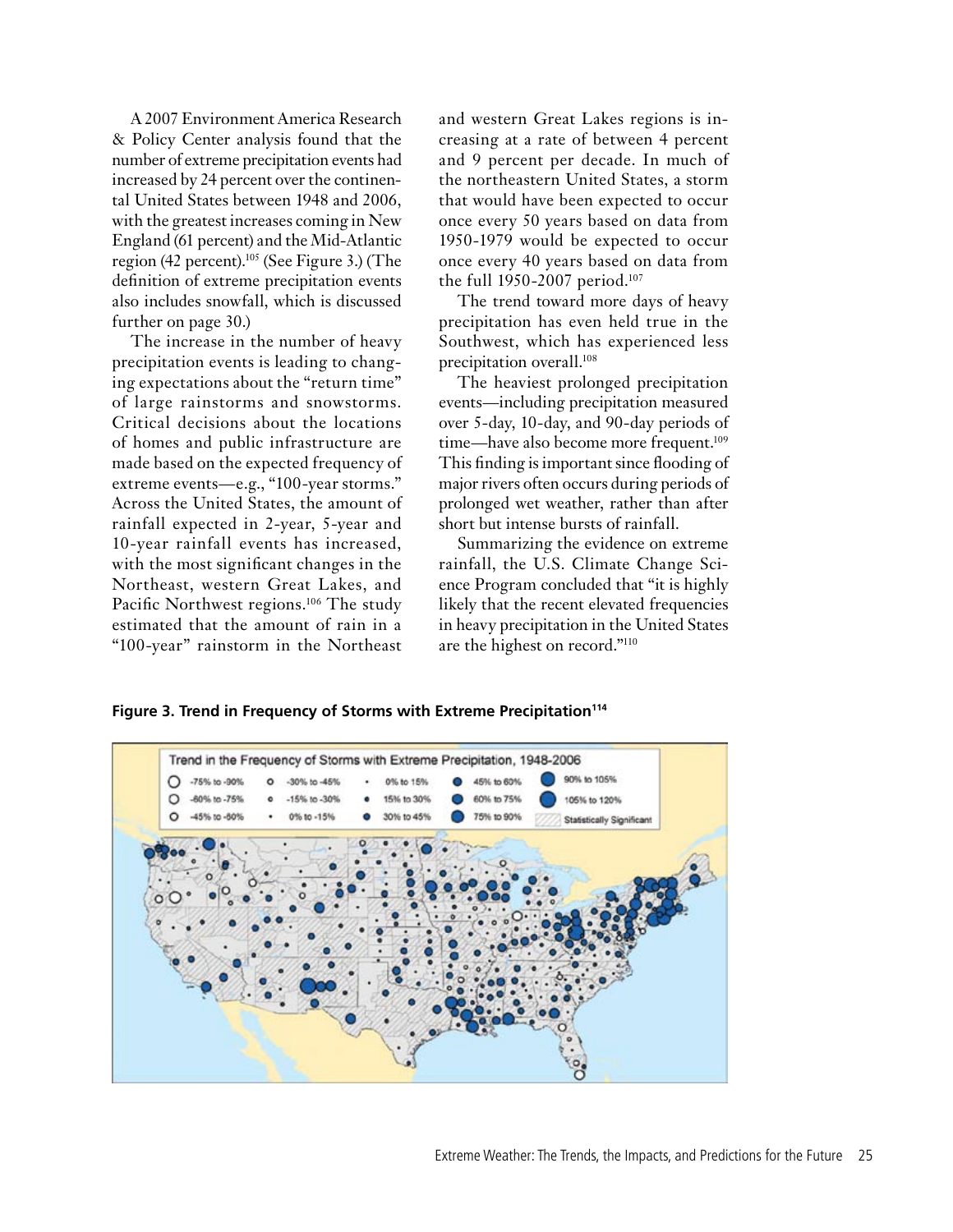## **Flooding and Extreme Rainfall in a Warming World**

## *The trend toward more extreme rainfall events is expected to continue in a warming climate, bringing with it an increased risk of flooding.*<sup>111</sup>

Warmer temperatures lead to greater evaporation, and warmer air is capable of holding more water vapor. These two factors will result in rainfall events that bring more frequent heavy precipitation events in a warmer world, even in locations where there is no overall increase in annual rainfall.112

The greatest increase in intense precipitation is projected for the Northeast and Midwest.<sup>113</sup> As discussed earlier, both hurricanes (see page 14) and extra-tropical storms (see page 18) are also projected

to come with increased precipitation in a warming world.

The question of whether increases in heavy precipitation events will lead to increased flooding, however, is more complicated—depending not only on the number and severity of extreme events, but also on their timing, as well as the effectiveness of human-built systems in managing stormwater. By the end of the century, precipitation is expected to increase during the winter months in much of the northern United States, with the greatest increases taking place in the Northeast and Northwest. The summer months are projected to be drier over most of the nation. 115

A good example of the complicated connections between precipitation and flooding is the Columbia River basin of Washington and Oregon. Climate science

## Return Time (e.g., The "100-Year Flood"): Its Meaning and Significance

Many engineering and planning decisions are made on assumptions about<br>the likely "return time" of extreme weather events. Calculations of return<br>time are typically based on the historical climate record and rest on the<br>ass the likely "return time" of extreme weather events. Calculations of return I time are typically based on the historical climate record and rest on the assumption that what has happened in the past provides us with useful information about the likelihood of extreme events recurring in the future.

Terms such as "100-year flood" are commonly misunderstood to suggest that such an event occurs only "once every 100 years." The proper way to interpret return time is as an estimate of the probability of an event occurring in any given year, *based on the historical climate record*. In other words, a 100-year flood would have an estimated 1 percent chance of occurring in any particular year. The occurrence of 100-year events in back-to-back years would be improbable, but not impossible.

More importantly, because the climate is changing, the historical climate record may no longer be as useful in helping society to estimate how frequently extreme events will occur in the future.

In this report, we make use of terms such as "100-year flood" to illustrate the improbability of specific extreme weather events in the context of the historical climate record, but caution readers that what may have been judged to be a "100-year flood" based on historical climate records may now—depending on the changes that have taken place in the climate in that location—be more or less likely to occur.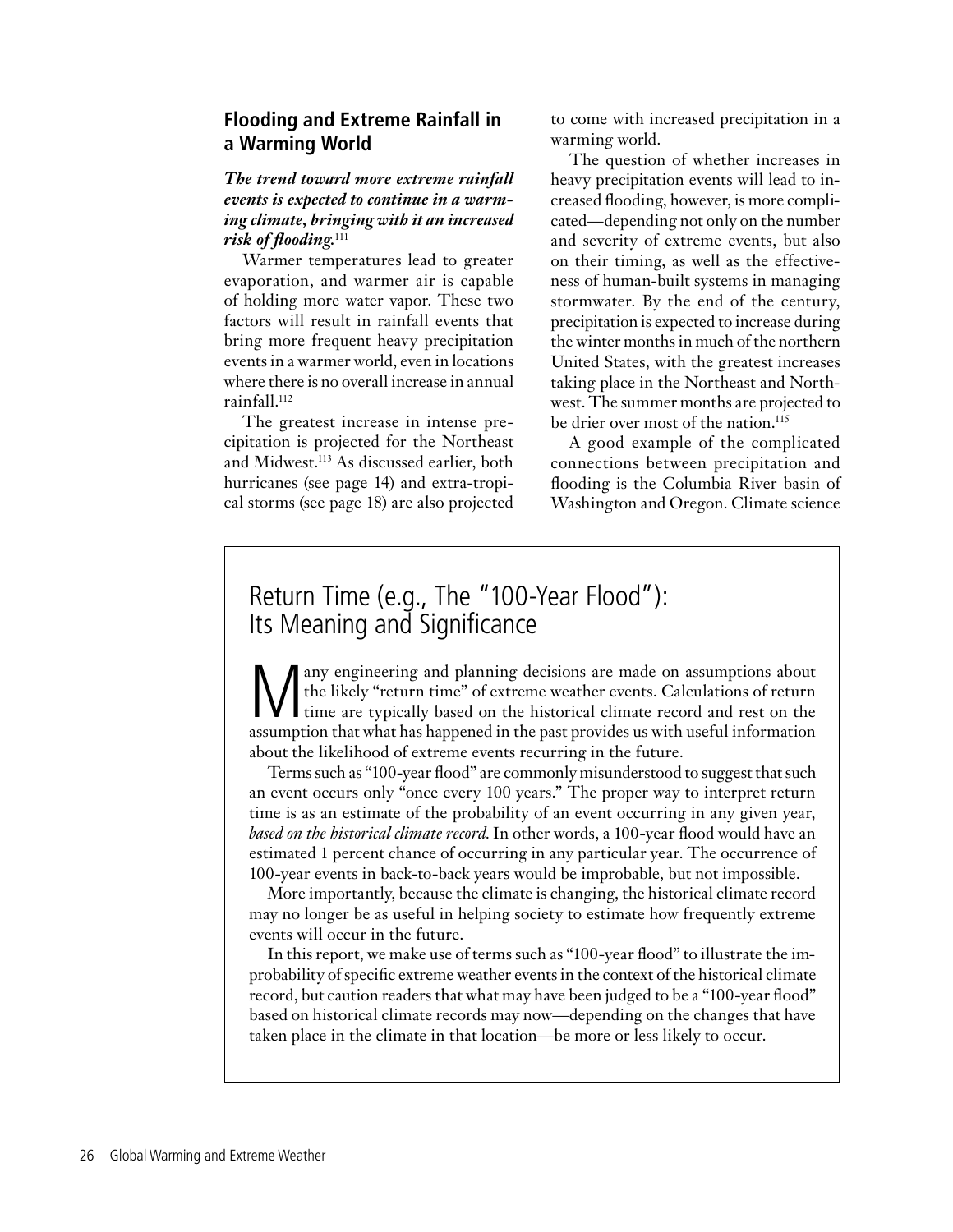projects that spring snowmelt will occur earlier in the Pacific Northwest, while precipitation will increase in the winter but decrease during the summer.<sup>116</sup> The result is projected to be a shift toward higher river flows during the winter and spring months.117 A 2008 study of the potential for flooding in major river basins worldwide under an extreme climate change scenario projected that the Columbia River could experience what is now a "100-year flood" as frequently as once every three years by the end of the 21<sup>st</sup> century.<sup>118</sup>

However, the increased risk of major flooding in the Columbia basin is expected to occur at the same time that the region *also* becomes more susceptible to summertime drought, due to reduced summer precipitation, a reduction in the availability of water from snowmelt, and higher temperatures. Indeed, the same study that projected a dramatic increase in the frequency of severe floods also projected that the Columbia basin will experience triple the number of drought days and lower total discharge from the Columbia over the course of the year under a scenario marked by dramatic increases in global warming pollution.119 (See discussion of drought on page 32.)

This same complex combination of factors will affect future trends in flooding in other major river basins. A 2002 study of the potential for "great floods" in river basins worldwide projected that the Ohio River would be more than twice as likely to experience a 100-year flood following a quadrupling of atmospheric carbon dioxide beyond pre-industrial levels (though the same study projected



*Downtown Davenport, Iowa, was submerged under floodwaters during the Midwest floods of 2008, which caused between \$8 billion and \$10 billion in damages in the state of Iowa alone.*  Credit: Kurt Ockelmann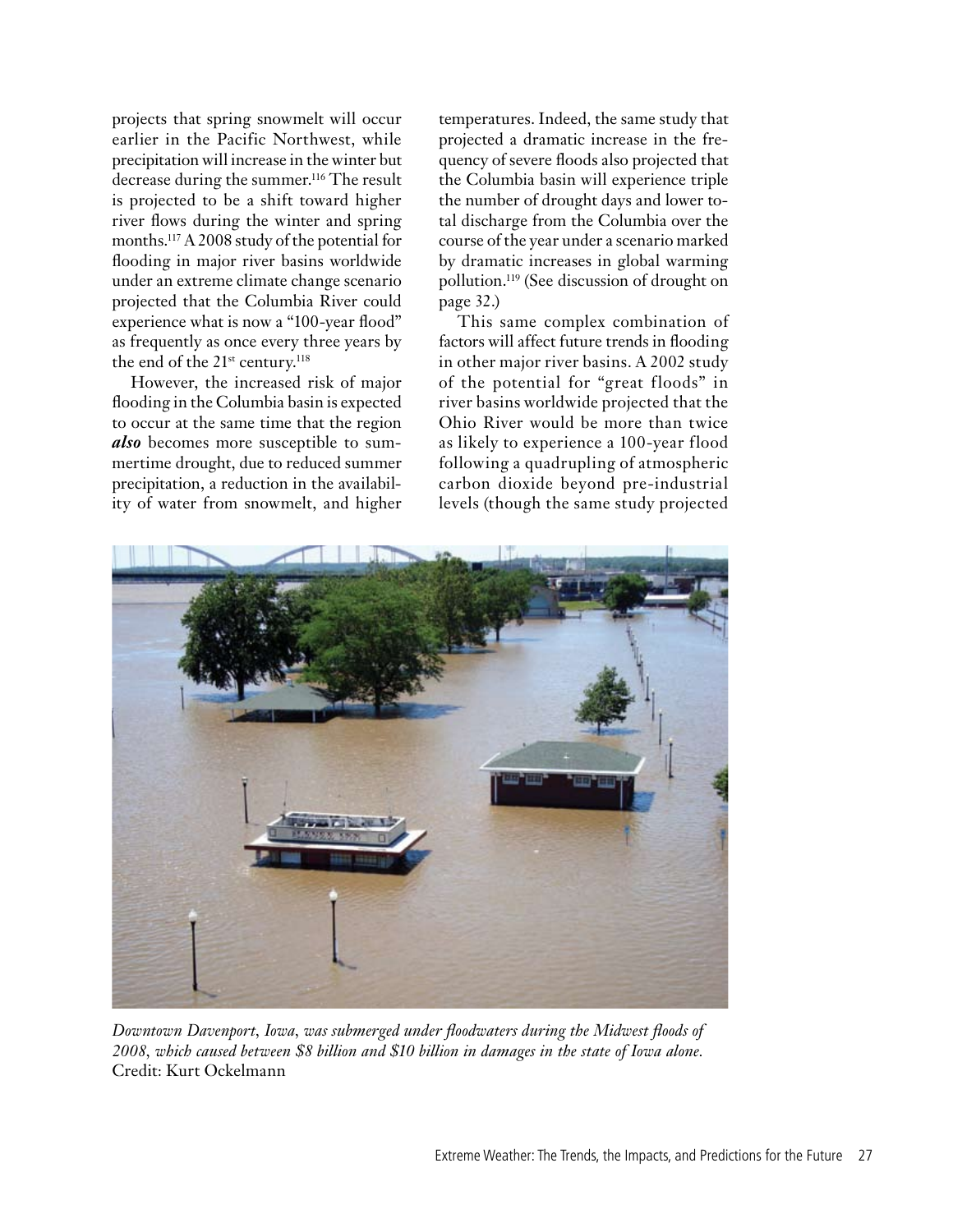a slightly lower probability of 100-year floods in the upper Mississippi River, the only river studied worldwide that exhibited a negative extreme flooding trend.)<sup>120</sup>

On a more localized level, an increase in the number of heavy downpours could be expected to increase the risk of flash flooding and urban flooding, which are also capable of inflicting property damage and loss of life.

## **Notable Recent Floods and Extreme Rainfall Events and their Impacts**

Historically, flooding has been the most common natural disaster affecting the United States.121 Damaging floods can occur in any region of the country, and major floods can inflict massive damage. In parts of the country—particularly those that have experienced the greatest increase in extreme rainfall events—extreme flooding seems to be happening more frequently, with two massive "500-year" floods occurring in the Midwest over a 15-year period and a pattern of increasingly frequent major floods in New England.

### **Midwest Floods (2008)**

## *Iowa, Wisconsin, Illinois, Indiana, Missouri, Minnesota, Nebraska*

In June 2008, abnormally heavy rains triggered the Midwest's second "500-year" flooding event in 15 years. The rains came following an unusually wet winter and spring. During June, more than 1,000 new daily precipitation records were set across the Midwest, as were new all-time records for streamflow on rivers such as the Cedar, Wisconsin and Des Moines rivers.122

Iowa was hit especially hard by the floods, which left 1,300 city blocks of Cedar Rapids under water and devastated the surrounding region.<sup>123</sup> The flood was deemed to be the worst natural disaster ever to hit the state of Iowa124 and 85 of the state's 99 counties were declared disaster

areas by the President.<sup>125</sup> Damage to the state was extensive, with 40,000 Iowans forced from their homes and 3,000 homes destroyed.126 Economic losses were monumental. Total job losses stemming from the flood were estimated at  $7,500$ ,<sup>127</sup> and the American Farm Bureau estimated that there were \$4 billion in agricultural losses in Iowa,<sup>128</sup> contributing to total damages estimated by state officials at between \$8 billion and \$10 billion.<sup>129</sup> The floods were also responsible for 24 deaths and 148 injuries.<sup>130</sup>

## **Northeast Floods (2010)**

## *Rhode Island, Massachusetts, New Hampshire, Maine, New York, New Jersey, Pennsylvania*

In March, 2010, New England was struck by a series of extremely wet "Nor'easters" that dumped record rainfall on much of the region. On March 13, a large storm dropped 6 to 10 inches of rain in parts of New England and the mid-Atlantic region. Then, two weeks later, a second major storm deposited several more inches of rain on the region's already saturated ground. Rainfall records throughout the region were smashed, with New York, Boston and Portland, Maine, experiencing their rainiest March ever and Providence setting a record for its all-time rainiest month since records have been kept.<sup>131</sup>

The damage was most severe in Rhode Island. Having just started to recover from a "100-year" flooding event in mid-March, the late March rains created an even worse, "500-year" flooding event.132 The Pawtuxet River crested at nearly 21 feet—12 feet higher than its usual level—leaving homes, businesses and transportation infrastructure underwater.<sup>133</sup> The floods damaged sewage treatment plants and created an environmental crisis as raw sewage flowed into Narragansett Bay. In addition to leaving 2,000 residents homeless for several weeks,134 the storm prompted officials to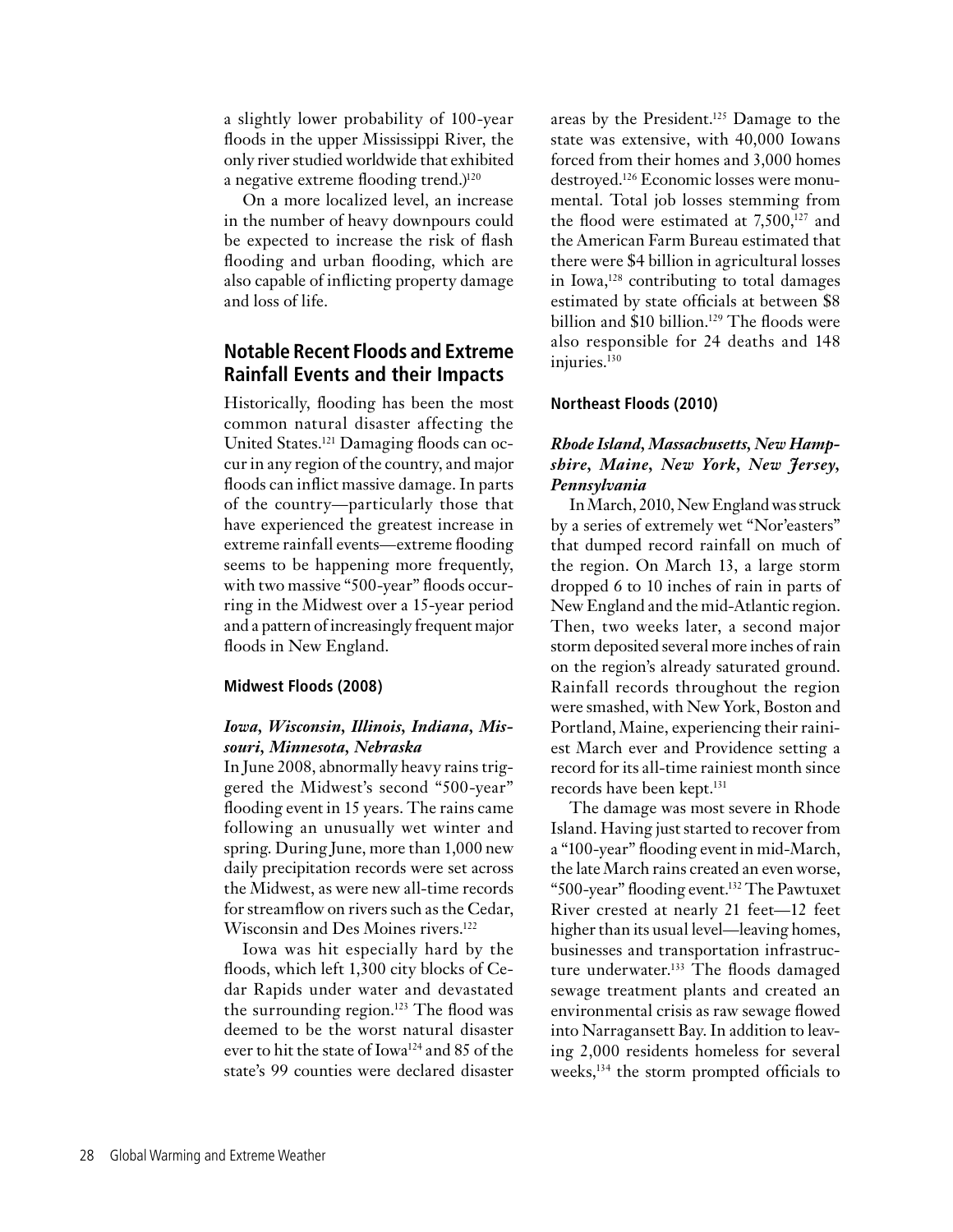ask residents to not flush toilets because of the damaged treatment plants.135 The flooding led to over \$200 million in damage, a significant setback to a state with unemployment over 13 percent.<sup>136</sup>

The 2010 floods were the fourth major flooding event in New England in five years, following floods in October 2005 (which caused 10 deaths), $137$  May 2006 (during which Boston experienced its second-highest four-day rainfall in 125 years of record-keeping),<sup>138</sup> and April 2007 (which recorded the third- to fifth-highest streamflows since 1936 at numerous locations in Massachusetts).<sup>139</sup> Weather experts have noted a pattern of increasingly frequent major floods since 1970 in the region.<sup>140</sup>

## **Tennessee Floods (2010)**

## *Tennessee, Kentucky, Mississippi*

On May 1 and 2, 2010, residents of Nashville, Tennessee, watched in shock as floodwaters ripped churches and homes from their foundations and carried them down highways alongside cars and trucks. Nashville suffered a two-day rainfall of 13.57 inches—more than double the previous two-day record and enough to make the first two days of May *alone* wetter than any other May on record.141 According to preliminary estimates from the National Climatic Data Center, more than 200 daily, monthly and all-time precipitation records were broken in Tennessee and neighboring states by the storm.<sup>142</sup>

Property damage from the flood which achieved "1,000-year flood" status across a broad swath of Tennessee—was astounding. Nashville landmarks such as the Country Music Hall of Fame and LP Field, the home of the NFL's Tennessee Titans, were submerged. Property damage in the Nashville area alone was estimated at greater than \$1.5 billion.<sup>143</sup> Surrounding areas in Tennessee, Kentucky, and Mississippi were also not spared, and at the end of the flooding, the death toll stood at 30.144



*A directional sign in East Nashville, submerged during the massive May 2010 floods in Tennessee.*  Credit: Debbie Smith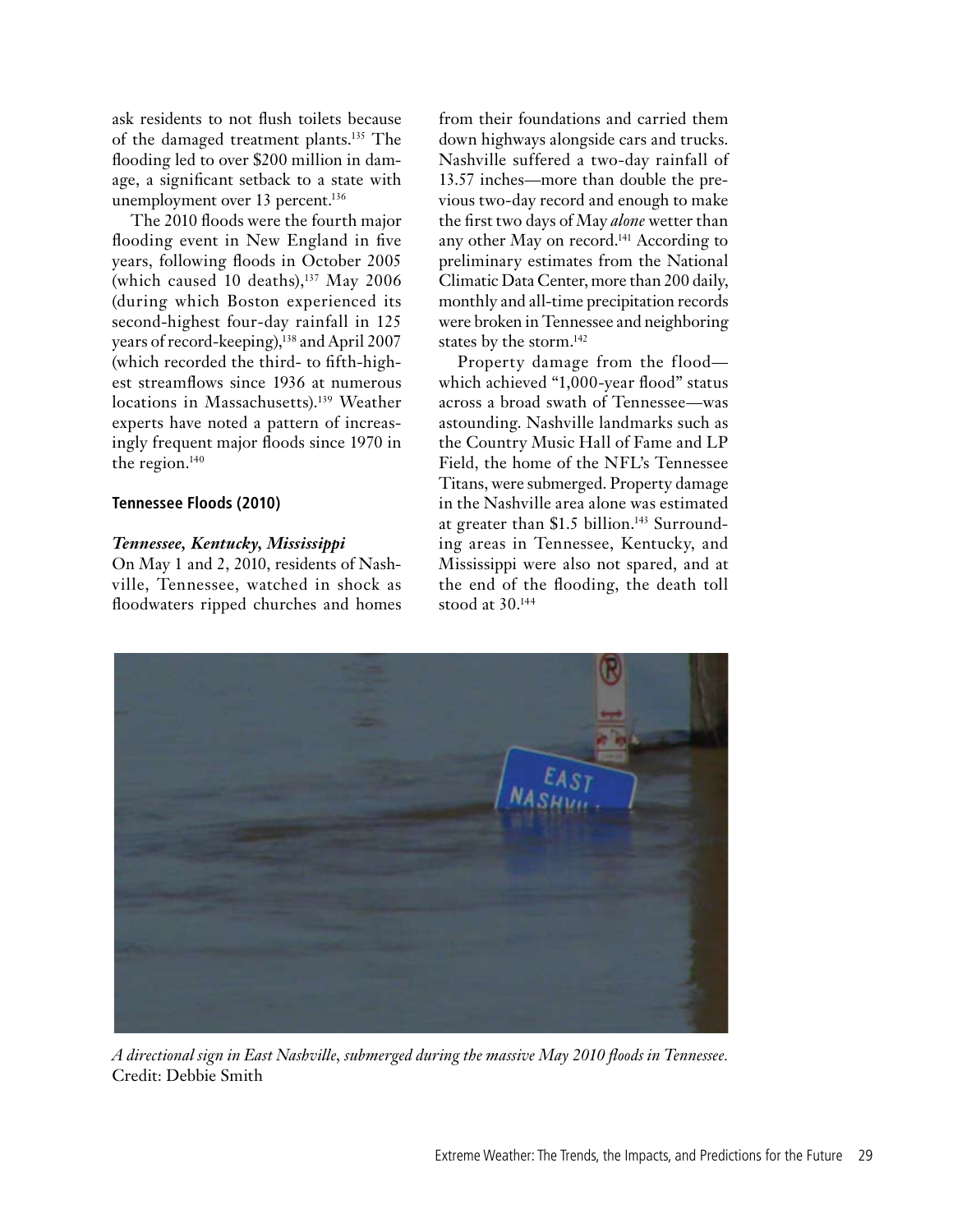## Snowstorms

The idea that global warming might fuel more extreme snowfall events might seem counter-intuitive. After all, common sense would suggest that a warmer world will bring less snow. And, on average, that is true—climate science suggests that northern portions of the United States will experience a greater share of precipitation falling as rain and less as snow in a warming world.145

But, as with other weather events, much of the damage caused by snow is caused by *extreme* snowfall events, those with the capability to collapse roofs, impair transportation, and shut down economic activity. Global warming has the potential to increase the risk of extreme snowfall events for areas that remain cold enough to receive snow.

## **Recent Trends**

*Trends toward increases in extreme precipitation events apply equally to snow and rain events. There has been a northward shift in snowstorm occurrence over the past century, along with an apparent increase in lake effect snow.*

The same conditions that lead to more intense rainstorms—including increased evaporation from oceans and the ability of warmer air to hold more water vapor—can also be expected to contribute to an increase in extreme snowstorms. Indeed, a study of snowstorms during the  $20<sup>th</sup>$  century found that most snowstorms occurred during *warmer-*than-normal years in most of the United States.<sup>146</sup>

During the  $20<sup>th</sup>$  century, there was no significant trend in snowstorms nationwide, but there were significant changes at the regional level. Snowstorms became more frequent over the course of the century in the upper Midwest and Northeast, and less frequent in the lower Midwest and South.147

For different reasons—also potentially

linked to global warming—there has been an apparent increase in lake-effect snows. Lake-effect snows occur when cold air blows across the surface of the Great Lakes, causing water evaporated from the lakes to be deposited on the far shore as snow.

Lake-effect snow is not possible after ice has formed on the lakes—this may be one reason why areas downwind of the Great Lakes experience the greatest snowstorm activity early in the winter, during December, compared with other areas where snowstorm activity peaks later in the season.<sup>148</sup>

Ice cover on the Great Lakes has declined by roughly 30 percent on average since the early 1970s as the result of warmer temperatures.<sup>149</sup> As ice cover has declined, lake-effect snows have apparently increased. A 2003 study found that there had been a significant increase in snowfall at sites receiving lake-effect snow since the early 1930s, compared with no trend for comparable areas not receiving lake-effect snow. The study noted, for example, that Syracuse, New York—a lake-effect snow hot spot—experienced its snowiest decade of the  $20<sup>th</sup>$  century during the 1990s.<sup>150</sup>

## **Extreme Snowstorms in a Warming World**

*Projected increases in extreme precipitation events apply to both snow and rain events, though, over time, the share of precipitation falling as snow versus rain is expected to decrease.*

The U.S. Global Change Research Program projects that the strongest winter storms are likely to become stronger and more frequent in the decades to come.<sup>151</sup> To the extent that certain areas of the country remain cold enough for snowfall during periods of the winter, this would suggest increased frequency of "storms of the century" in a warming world.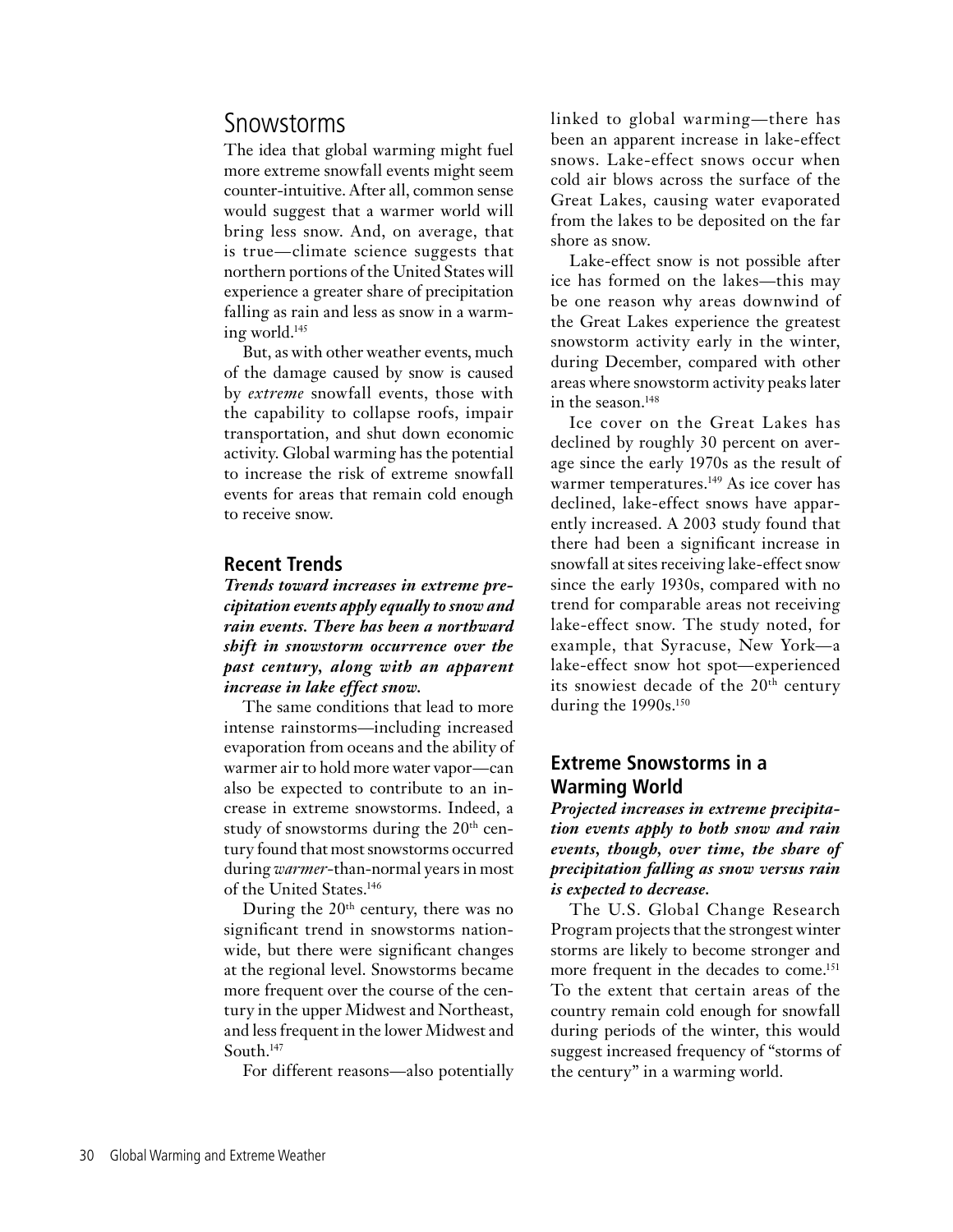

*Washington, D.C., was paralyzed by two back-to-back snowstorms in February 2010—part of a string of extreme precipitation events across the country during the first half of 2010.* Credit: Tim Brown

Climate models project that the northern United States will receive more precipitation in the winter and spring months, though, over time, an increasing share of this precipitation will come as rain, as opposed to snow.152

In a warming world, the Great Lakes are projected to freeze later and less thoroughly, allowing for more frequent lake-effect precipitation events. Climate science projects that, while lake-effect snowfall will increase over the next several decades, it is likely to decrease after then as warmer temperatures more frequently change lakeeffect snows into lake-effect rains.153

## **Notable Recent Extreme Snowstorms and their Impacts**

Extreme snowstorms generally do not create the same degree of direct property damage as hurricanes or flooding rains, though they can cause loss of life as well as economic disruption over a wide area.

### **2010 Mid-Atlantic "Snowmageddon"**

## *Maryland, Virginia, District of Columbia, Delaware, West Virginia, Pennsylvania, New Jersey, New York*

Prior to 2009, Washington, D.C., had only received more than a foot of snow 12 times since 1870.154 In the winter of 2009-2010, it happened twice—once in December 2009 and once in February 2010. The February storm, which was paired with a second, less-intense storm just a few days later, brought Washington, D.C. and much of the mid-Atlantic region to a standstill.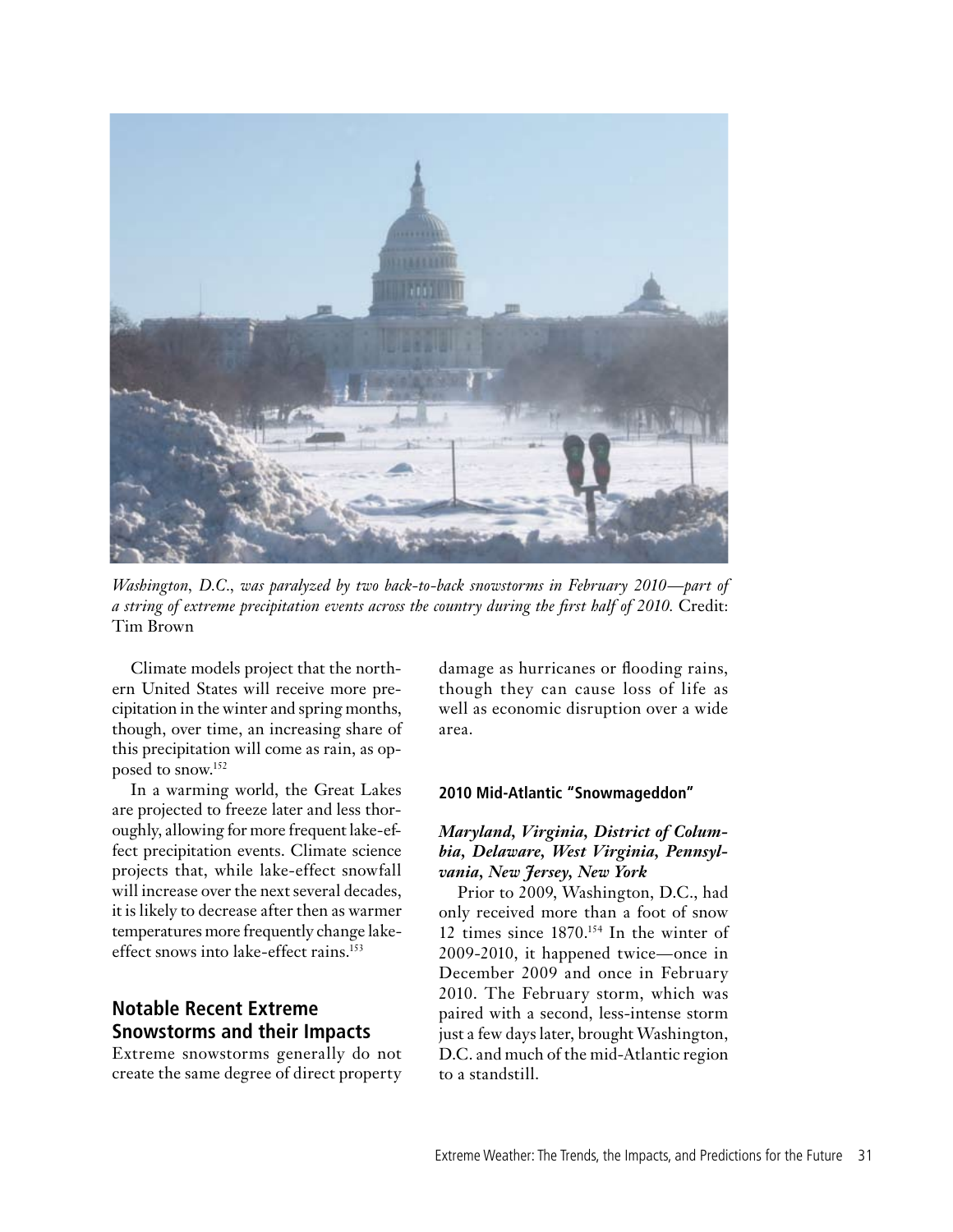Dubbed "Snowmaggedon" or the "Snowpocalypse," the storms dropped 32 inches<sup>155</sup> of snow at Washington-Dulles Airport on February 5-6 and nine more inches of snow<sup>156</sup> on February 10-11, virtually paralyzing the nation's capital.157 All modes of transportation were affected as roads became impassable, transit service on all but the underground portions of the city's Metro system came to a halt, Amtrak canceled most service, and the vast majority of flights to and from the city were stopped.158 The U.S. Postal Service did not deliver mail on Saturday, February 6—the first time in 30 years that the Postal Service canceled delivery.<sup>159</sup>

The economic costs of the storm were estimated at more than \$2 billion.<sup>160</sup> With the roads blocked, federal employees had to take unplanned leave starting four hours early on Friday and lasting into the following week, at an estimated cost to taxpayers of \$100 million each day.<sup>161</sup> The snow also caused the collapse of several buildings throughout the area, including a jet hanger at Dulles International Airport.162 While the massive snowfall in the nation's capital received the most media attention, seasonal snowfall records were also broken in Baltimore and Philadelphia and economic disruption spread throughout the mid-Atlantic region.<sup>163</sup>

At the time, the February 2010 "Snowmageddon" appeared to many to be a freak occurrence, but it was actually one of a series of damaging extreme precipitation events in the United States during the latter part of 2009 and early 2010—including the massive mid-Atlantic and eastern snowstorm of December 2009, the "500-year" flood event in New England in March 2010 (see page 28), the "1,000-year" flood event in Tennessee in May 2010 (see page 29), and massive flooding in Oklahoma in June 2010.164

## Drought, Wildfire and Heat **Waves**

Extended periods of drought have broad impacts on the economy and the environment. Crops fail, reservoirs dry up, cities and towns scramble to find water to supply the needs of residents and industry, and forests and grasslands become increasingly susceptible to damaging wildfires. The second and third most costly weather disasters of the last 30 years were droughts and heat waves that struck the eastern and central United States in 1980 and 1988.<sup>165</sup>

Global warming threatens to increase the occurrence of extreme drought worldwide, with the percentage of the globe in extreme drought projected to increase from 1 percent today to 30 percent by the end of the century if global warming emissions continue unabated.<sup>166</sup> The United States is not immune, with global warming projected to increase drought in much of the country, which could contribute to an increase in wildfire activity.

Heat waves do not create the same degree of direct physical damage to property and crops as other extreme weather events (not counting their contribution to drought or wildfire), but they are often far more lethal. The U.S. Centers for Disease Control and Prevention estimates that excessive heat killed more than 8,000 Americans between 1979 and 2003.167

## **Recent Trends**

*Over the past century, drought has become more common in parts of the northern Rockies, the Southwest and the Southeast. Periods of extreme heat have become more common since 1960, and large wildfire activity in the American West has increased markedly since the mid-1980s.*

Heat waves, droughts and wildfires are often related events. Heat waves occur over a span of days to weeks, while droughts typically develop following long periods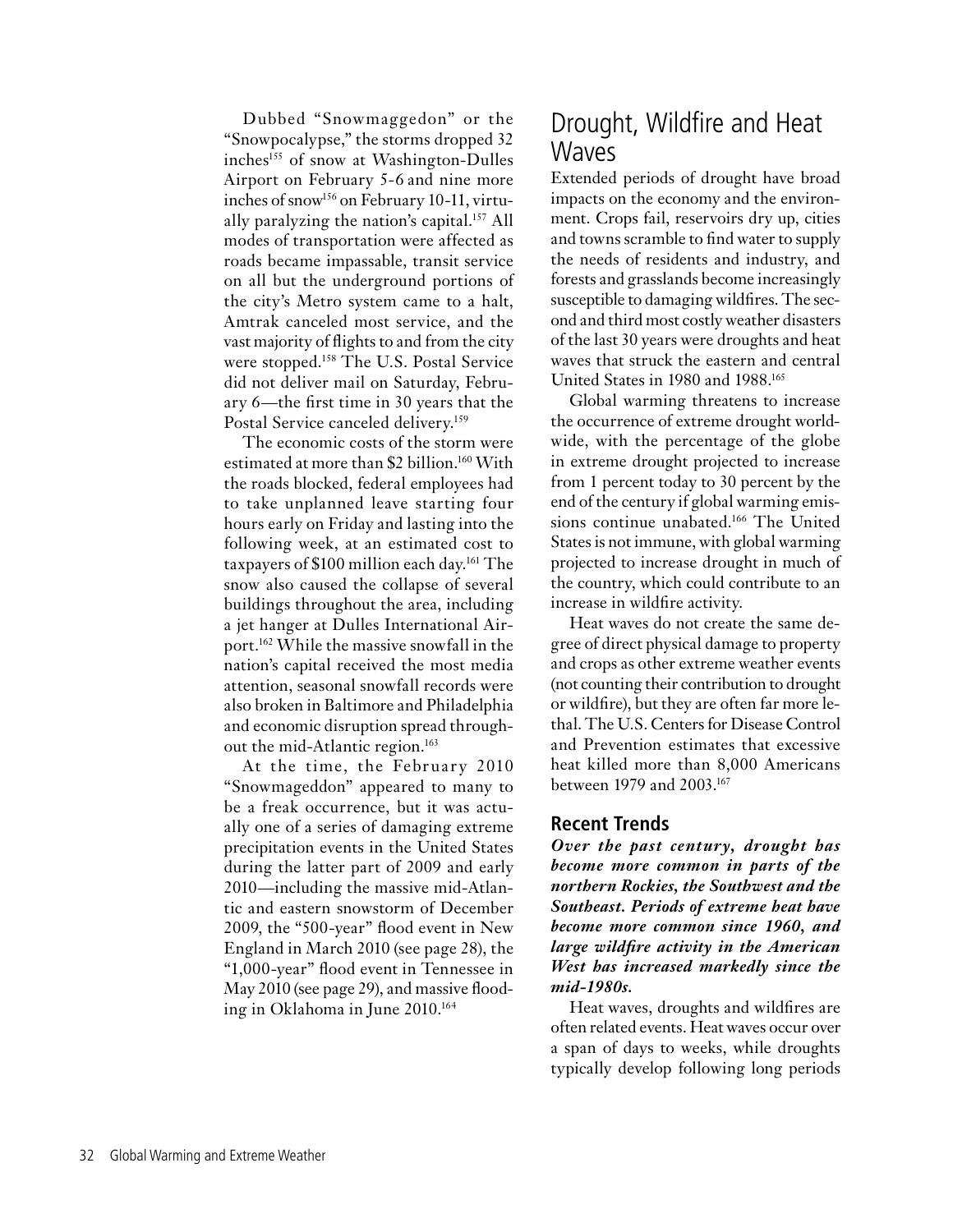of dry weather, and can persist for years. Wildfires, meanwhile, depend on dry conditions, but also require a source of ignition, and vary in their severity based on other weather factors (such as wind), the composition of the ecosystems at risk and, often, the way those ecosystems have been managed by humans.

There has been a documented increase in the number of heat waves in the United States since 1960.<sup>168</sup> Unlike previous episodes of hot weather in the historical record, such as during the 1930s, recent heat waves have come with marked increases in nighttime temperatures—indeed, the share of the United States experiencing hotter nighttime low temperatures is greater than the share experiencing hotter daytime temperatures.169 The trend in rising nighttime temperatures has been particularly marked along the Pacific coast, and in parts of the Southwest and northern Rockies.<sup>170</sup>

As noted earlier, the United States has experienced more heavy precipitation events in recent years. But parts of the country are also experiencing more and longer dry spells in between precipitation events. Prolonged dry spells—periods of little rain lasting a month or longer in the eastern United States and two months or longer in the Southwest—are occurring more frequently, with the projected period between such episodes shrinking from 15 years to 6-7 years in the eastern United States. 171

Hot and dry conditions—particularly when present for a long period of time lead to drought. During the second half of the 20th century, drought became more common in parts of the northern Rockies, the Southwest and the Southeast, and less common in parts of the northern Plains and Northeast.172

In parts of the United States, especially the West, drought can be caused not only by a lack of rain, but also by changes in the proportion of precipitation that falls as rain versus snow and the timing of snowmelt. Western states often rely on melting mountain snowpack to supply human and agricultural needs during the long dry season. In recent years, however, there have been significant reductions in snowpack in the West, with some precipitation shifting from snow to rain. The result has been the earlier melting of snowpack and earlier peak streamflows in much of the West.173 As snowpack declines even further, large parts of the West could find themselves under severe water stress.174

Dry conditions also contribute to wildfires. Fire is a natural part of many forest ecosystems. Changes in settlement patterns—which put more houses at the edge of forests—coupled with the intensive fire suppression practices of previous decades, which have led to a build-up of dry fuel in some forests, have contributed to a spate of costly, dangerous wildfires in recent years.

Weather, however, has also played a major role in recent wildfires. California, which has been the site of many of the most destructive fires, suffered through three years of drought from 2007 to 2009 and is in the midst of another dry year in 2010.175 Much of the Southwest has endured drought or drought-like conditions since 1999—the most severe Western drought in at least 110 years of record-keeping.176

Wildfire has increased in much of the American West in recent years. Large wildfire activity has been shown to have increased significantly since the mid-1980s, with the greatest increases happening in northern Rockies forests. The increase in the number of large wildfires there has its roots in higher spring and summer temperatures, which have resulted in earlier snowmelt, leaving forests devoid of moisture for longer periods of the summer. The result has been more frequent and longer wildfires as well as longer wildfire seasons.177 While the trend toward higher frequency of large fires has been strongest in the northern Rockies and northern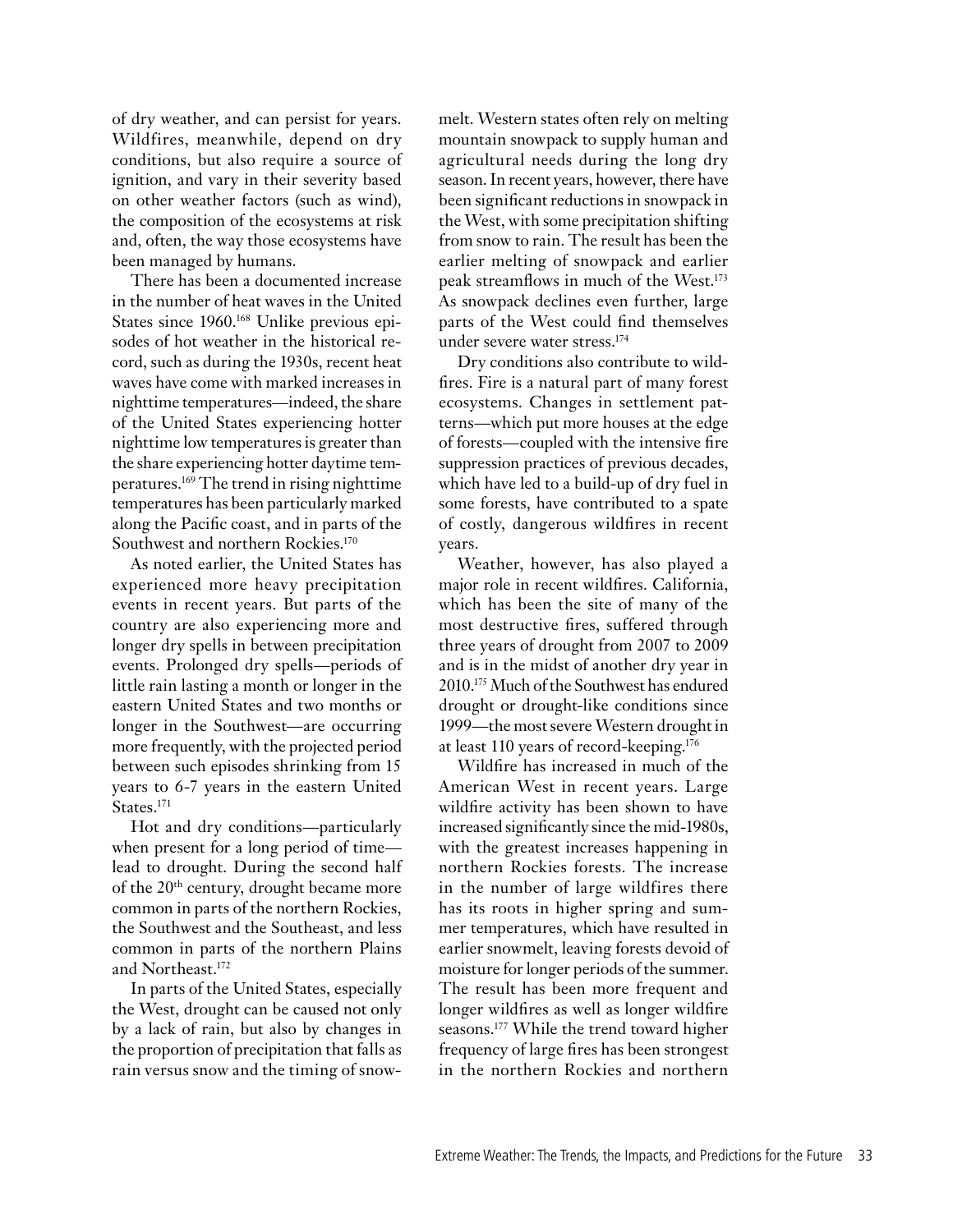California, increases in large wildfire frequency have occurred throughout most of the western United States. 178

## **Heat Waves, Drought and Wildfire in a Warming World**

*Heat waves are projected to be more frequent, more intense, and last longer in a warming world. Parts of the United States are projected to experience more frequent or severe drought, and to experience an increase in wildfire activity.*

Climate models project that the entire contiguous United States will experience a significant increase in the number of extreme heat days by the end of the century under a scenario in which global warming pollution continues unabated.179 By the end of the century, parts of the nation, particularly in the West, may experience a once-in-20-years heat event (based on the historical record) as frequently as once every other year.180

Heat waves and unusually hot seasons are also projected to become more common in a warming world. Recent research projects that seasons as hot as the hottest on record for the second half of the 20th century will occur four to seven times per decade by the 2030s in much of the United States.<sup>181</sup> Other research projects that the number of 90 degree days will increase dramatically by the end of the century, more than doubling in the southern part of the country. 182

Extreme heat, coupled with an expected decline in summer precipitation across most of the United States, could contribute to widespread summer drying and increased risk of drought. Climate models project that nearly the entire lower 48 states will experience more dry days by the end of the century, with strong agreement among the models across most of the country.<sup>183</sup>

Hot, dry conditions are expected to increase the risk of drought in much of the country. In the Northeast, climate models project an increase in the frequency of short and medium-term droughts by the end of the century under two emission scenarios, with greater changes under a high-emission scenario.<sup>184</sup>

 Climate models are in strong agreement that the Southwest will receive less annual precipitation, with significant reductions in soil moisture, over the course of the next century.185 Despite the Southwest's reputation as an arid region, research into the long-term weather history of the western United States suggests that the first half of the  $20<sup>th</sup>$  century—the period during which intense settlement of the area began—was actually an anomalously *wet* period in the region's history and that the region has historically been subjected to "megadroughts" that are associated with warmer temperatures.<sup>186</sup> (Similar findings have been made with regard to the historic climate record of the Southeast, which experienced an unusually wet period during the 20th century in the context of the last thousand years and has experienced severe, prolonged drought in the past.)<sup>187</sup>

Higher temperatures, prolonged dry spells, and drought are also expected to contribute to an increase in wildfire activity in parts of the country.

Global warming is expected to bring major changes to America's forests. Tree species are expected to move toward the north and upslope, while there are already signs of increasing destructive impacts from invasive species and insect pests, some of which may be linked to rising temperatures.188

On the whole, climate science predicts that conditions in the American West will change in ways that will bring about more frequent and more destructive wildfires. The area burned by wildfire in the western United States is projected to increase over time as a result of climate change. 189 Recent trends toward more frequent and bigger fires in the interior West, Southwest and Alaska are projected to continue.190 A study of the western United States projects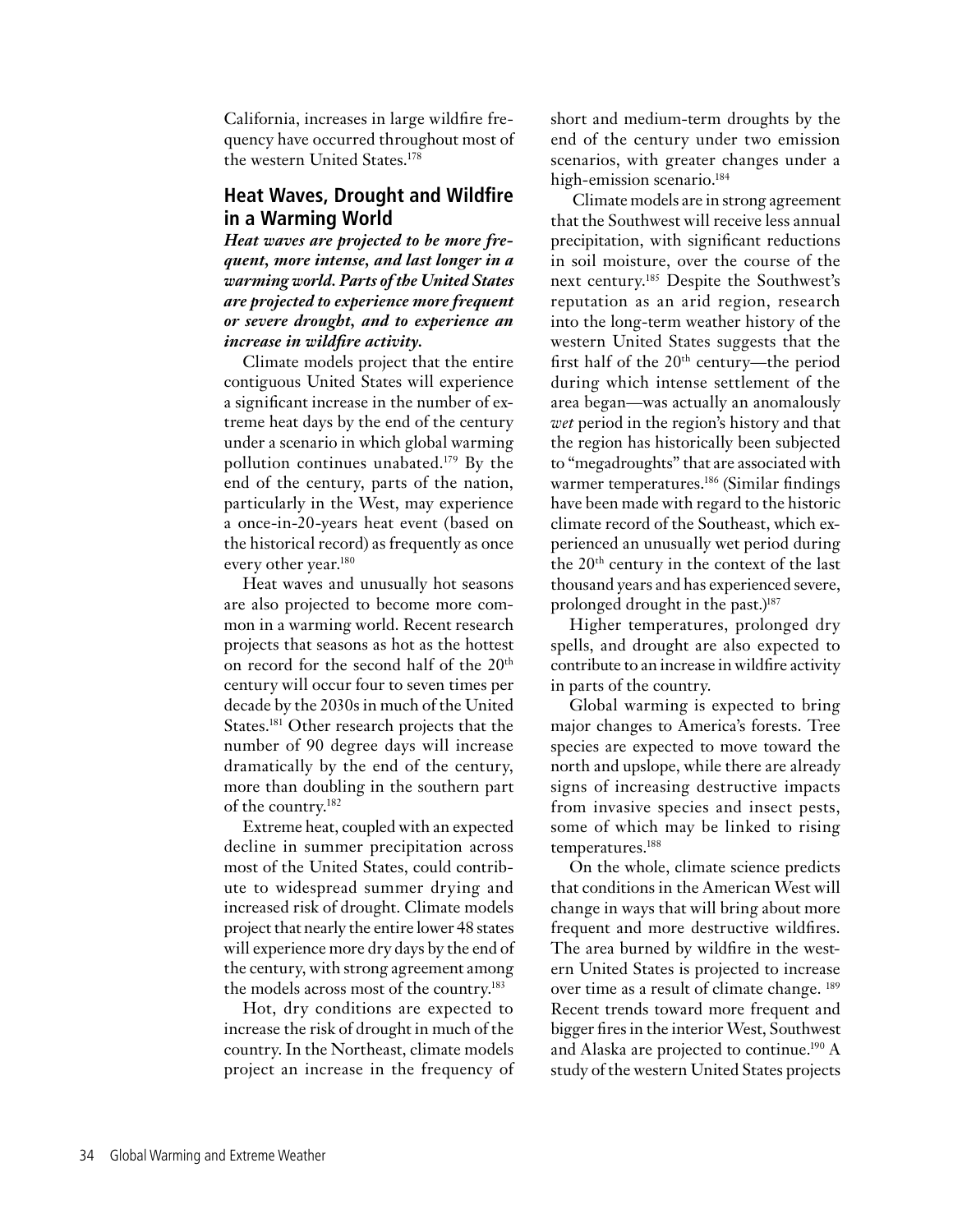

*A long-term drought in California contributed to a rash of wildfires in the state, including the destructive 2008 fires in Northern California.* Credit: Hayden Clark

that increases in temperature will lead to a 54 percent increase in the average area burned annually by the 2050s, with the greatest increases in the Pacific Northwest and Rocky Mountains.191

One recent modeling effort projected that California would experience a 12 to 53 percent increase in the probability of large fires by the 2070-2099 timeframe under several scenarios of future climate change. While fire risk increased in Northern California in all scenarios, some scenarios suggested that wildfire risk in parts of Southern California may decline. The modeling exercise projected that the value of structures burned in Northern California would increase between 21 and 96 percent.192

Global warming may also change the way that fires behave once started, possibly leading to increased damage. A 2005 study for the state of California found that fires in one area of Northern California could be expected to spread more quickly under a climate change scenario, leading to a potential increase in the number of fires that escape initial efforts at containment.<sup>193</sup>

Global warming may also change the distribution of plant species in such a way as to alter—and in some cases, magnify—fire risk. In California, for example, global warming is projected to lead to a dramatic change in the state's ecosystems, with a loss of alpine/subalpine forests and shrubland, and the expansion of grasslands and mixed evergreen forests by the end of the century.194 These changes contributed to a modeled 9 to 15 percent increase in the amount of area annually burned by fire by the end of the century.195

Global warming-induced shifts in pest populations and invasive species may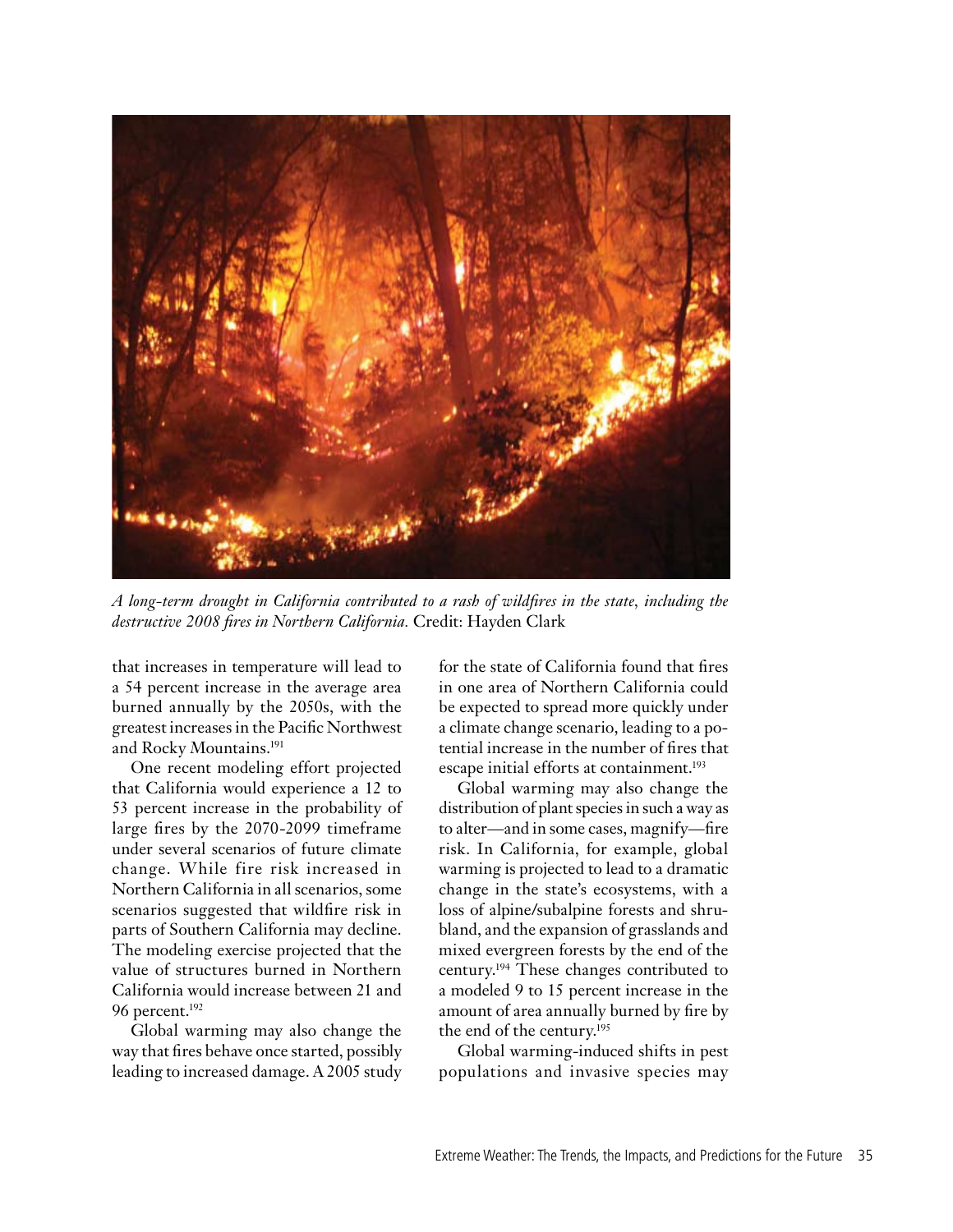further increase fire risk. The invasion of non-native grassland species in arid portions of the West is expected to increase fire risk in these regions.196 In addition to the threats to property, the loss of iconic plants of the Southwest—including the saguaro cactus and the Joshua tree—is considered likely.197

As noted earlier, the changes that global warming will impose on western forests are complex and multi-faceted, such that wildfire trends differ by location. In some pockets of the West, global warming could result in reduced fire risk, as a reduction in moisture inhibits plant growth, reducing the availability of fuel. 198

While this discussion has thus far been focused on the West, the risk of damaging wildfires may increase in other parts of the United States as well.<sup>199</sup> According to one recent modeling exercise, fire potential would increase across the country, with the potential for fires moving from "low" to "moderate" in the southeastern and northwestern United States, and fire potential increasing in the Northeast and Southwest as well.<sup>200</sup>

## **Notable Recent Heat Waves, Droughts, and Wildfires**

Heat waves, droughts and wildfires are all related phenomena linked with higher temperatures and dry conditions. But they have very different impacts, with heat waves primarily causing damage in the form of premature death, droughts hampering crop growth and straining water supplies, and wildfires damaging forests and threatening human settlements.

Since 2005, major droughts have imposed damages and other costs exceeding \$19 billion in the United States. Wildfires have caused more than \$1 billion in damages each year since 2006.201 Deadly heat waves have hit parts of the United States each year since 2005, including 2010. The following examples illustrate damage caused by these types of events.

## **U.S. Heat Wave (2006)**

#### *Nationwide*

During July and August 2006, much of the United States was affected by a strong and unusually long-lasting heat wave. The heat wave set 50 new all-time high temperature records in the central and western United States.<sup>202</sup> The month of July was the second-hottest July on record nationwide.203

The heat wave had lethal impacts across the country, including on both coasts. In California, county coroners reported 147 deaths resulting from the heat wave, though a subsequent analysis found that the true number of deaths from the heat wave could have been two to three times that number.204 In New York City, 40 people were reported to have died of heat stroke, while public health officials estimated that the heat contributed to the deaths of an additional 100 people.<sup>205</sup>

#### **California Drought and Wildfires (2008)**

### *California*

The spring of 2008 was the driest one on record for Northern California, with Governor Arnold Schwarzenegger declaring the first statewide drought in 17 years.<sup>206</sup> Sacramento saw only 0.17 inches of rain, less than a third of the previous record low of 0.55 inches in 1934.207 San Francisco was similarly dry, with only 0.67 inches of rain falling from March to May, the lowest amount since record-keeping began in 1850.208 Rare dry lightning strikes on June 20 and 21 ignited thousands of fires in Northern California, burning more than 1.2 million acres.<sup>209</sup>

CalFire, the state's fire-fighting agency, spent about \$204 million in June battling these Northern California fires, almost matching the \$225 million it typically spends in a year for the entire state.<sup>210</sup> Gov. Schwarzenegger was forced to mobilize military forces for the first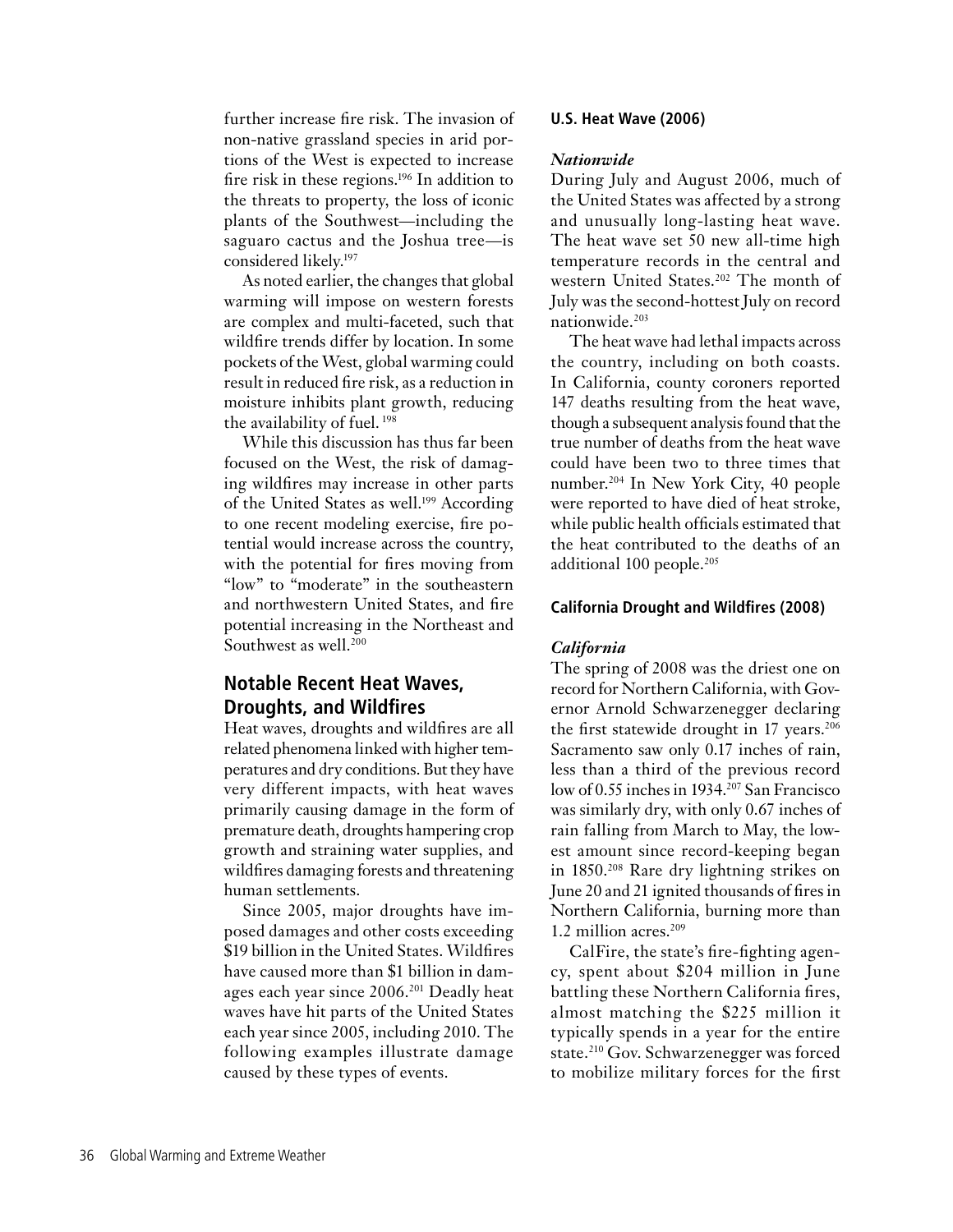time since 1977 to help battle the blaze.<sup>211</sup> Costs from fighting these and other wildfires throughout the West forced \$400 million in spending cuts by the U.S. Forest Service, causing closures of campgrounds and forest access throughout the region.212 Health in the region also suffered, as smoke created unhealthy levels of particulates in the air. Economic activity was slowed by the closure of six highways, $213$  and more than 30 homes were destroyed.<sup>214</sup> These fires contributed heavily to more than \$1.7 billion in overall federal and state fire suppression costs in the state that year. 215

### **Southeast Drought and Wildfires (2007)**

## *Georgia, Florida, North Carolina, South Carolina, Tennessee, Alabama*

A period of dry weather dating back to 2005 blossomed into a catastrophic drought in much of the Southeast during 2007. Low levels of precipitation, coupled with hot temperatures, left much of the Southeast exceptionally dry. As of August of that year, 2007 was the driest year-to-date on record for the Southeast region.<sup>216</sup> At one point, 83 percent of the Southeast was in moderate to exceptional drought.<sup>217</sup>

The drought created massive water supply problems as reservoirs and streams shrank. It also caused significant reduction in the yield of various agricultural crops, costing southeastern farmers an estimated \$1.3 billion.<sup>218</sup>

The drought also contributed to an unprecedented outbreak of wildfires. Wildfires are common in the Southeast during the summer months, but the 2007 wildfires that swept through parts of Georgia and Florida were the worst to strike the region in recorded history, burning for more than two months and consuming more than 560,000 acres of forest.<sup>219</sup> Hot, dry weather—coupled with a build-up of fuel in the state's forests—helped the fires to explode dramatically and defy normal fire-fighting techniques.

Despite striking a lightly populated area of the state, and destroying only nine homes, the cost imposed by fire suppression and property damage exceeded \$100 million.<sup>220</sup>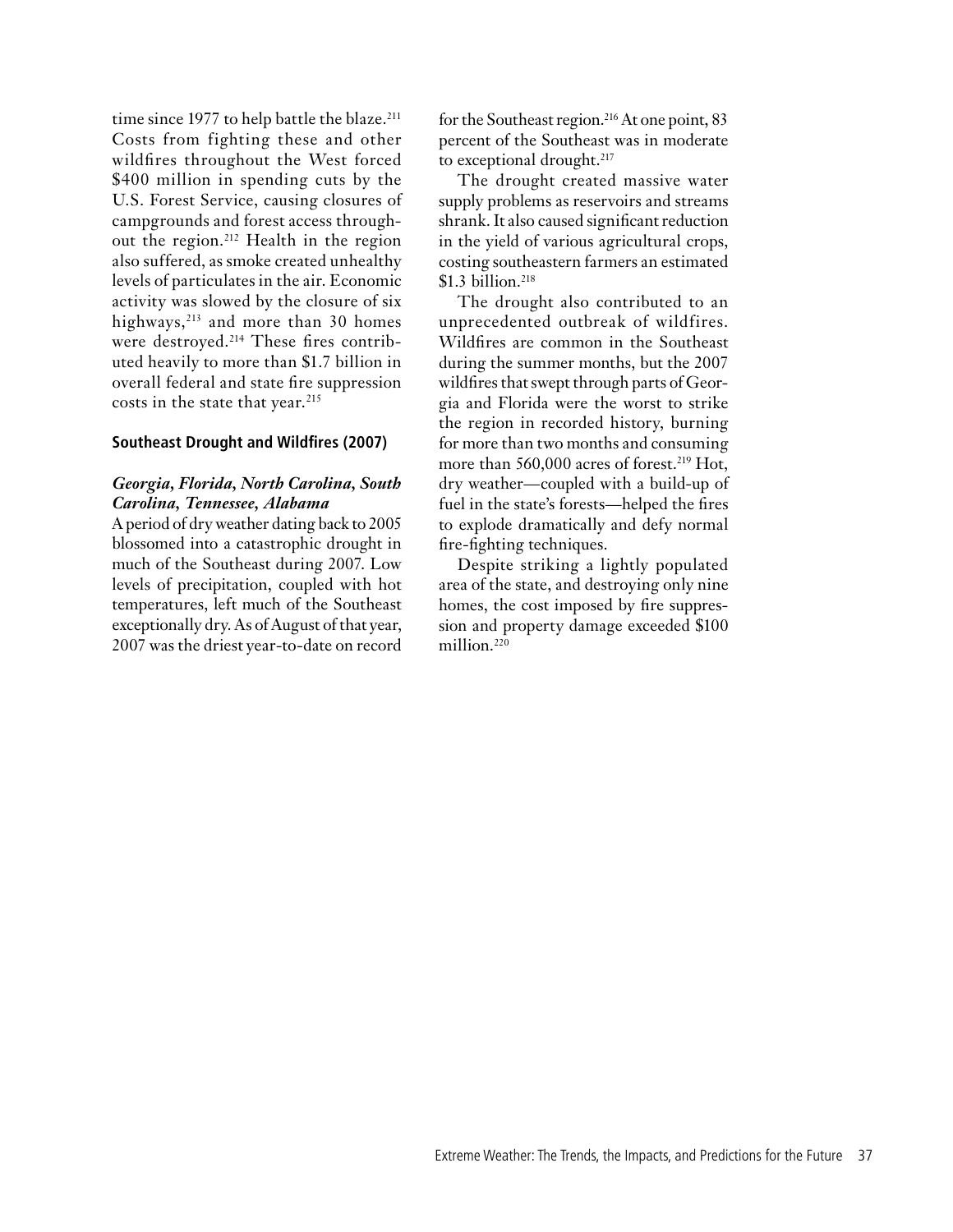# Conclusions and Recommendations

Extreme weather events impose massive<br>
costs on the nation and threaten the<br>
health and survival both of people af-<br>
fected by those events and of treesured aco xtreme weather events impose massive costs on the nation and threaten the fected by those events and of treasured ecosystems. Recent scientific findings about the potential impacts of global warming on extreme weather patterns provide yet another reason for the world to take action against global warming.

Climate science suggests that there is still time for the world to avoid the worst impacts of global warming—if we take immediate action to reduce emissions of global warming pollutants. While all nations in the world have an important role to play in curbing emissions, the United States—as the world's second-leading emitter of global warming pollution and the nation responsible for more of the humancaused carbon dioxide in the atmosphere than any other—has a special responsibility to lead.

The nation should move immediately to adopt policies that will reduce America's emissions of global warming pollution. Specifically:

• The United States and the world

should adopt measures designed to prevent an increase in global average temperatures of more than 2° C (3.6° F) above pre-industrial levels—a commitment that would enable the world to avoid the most damaging impacts of global warming.

- The United States should commit to emission reductions equivalent to a 35 percent reduction in global warming pollution from 2005 levels by 2020 and an 83 percent reduction by 2050, with the majority of near-term emission reductions coming from the U.S. economy (instead of through reducing or offsetting emissions in other parts of the world). A variety of policy measures can be used to achieve this goal, including:
	- o A cap-and-trade system that puts a price on emissions of global warming pollutants.
	- o A renewable energy standard to promote the use of clean renewable energy.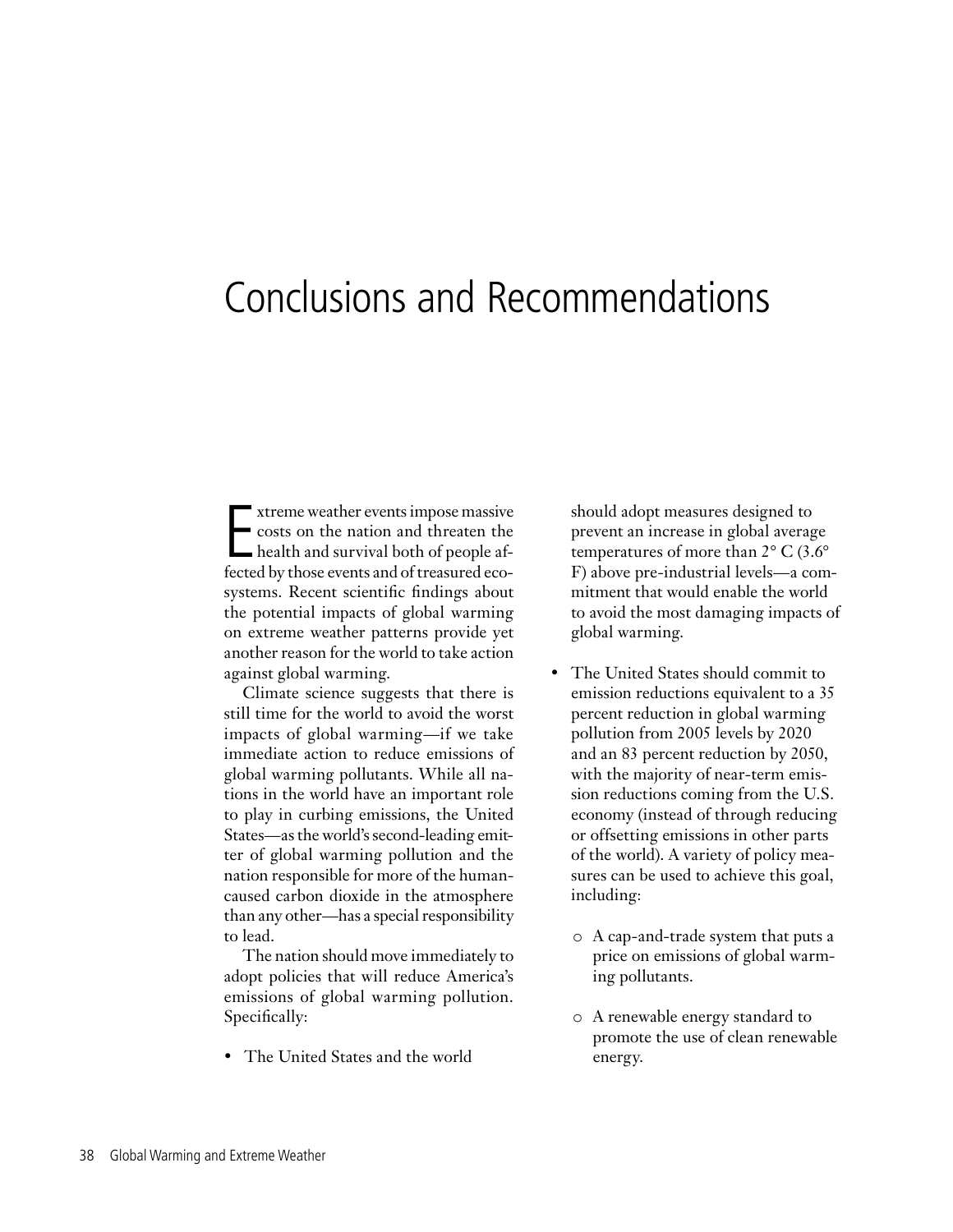- o A strong energy efficiency resource standard for utilities that maximizes the use of cost-effective energy efficiency improvements.
- o Enhanced energy efficiency standards for appliances and vehicles and stronger energy codes for new or renovated commercial and residential buildings.
- o Investments in low-carbon transportation infrastructure—including transit and passenger rail—and to support a transition away from oil to plug-in and other alternative vehicles.
- o Retention of the EPA's authority to require reductions in global warming pollution at power plants,

as well as retention of state authority to go beyond federal minimum standards in reducing global warming pollution.

• State and local governments should adopt similar measures to reduce global warming pollution and encourage a transition to clean energy.

In addition, federal, state and local officials should take steps to better protect the public from the impact of extreme weather events. Government officials should explicitly factor the potential for global warming-induced changes in extreme weather patterns into the design of public infrastructure and revise policies that encourage construction in areas likely to be at risk of flooding in a warming climate.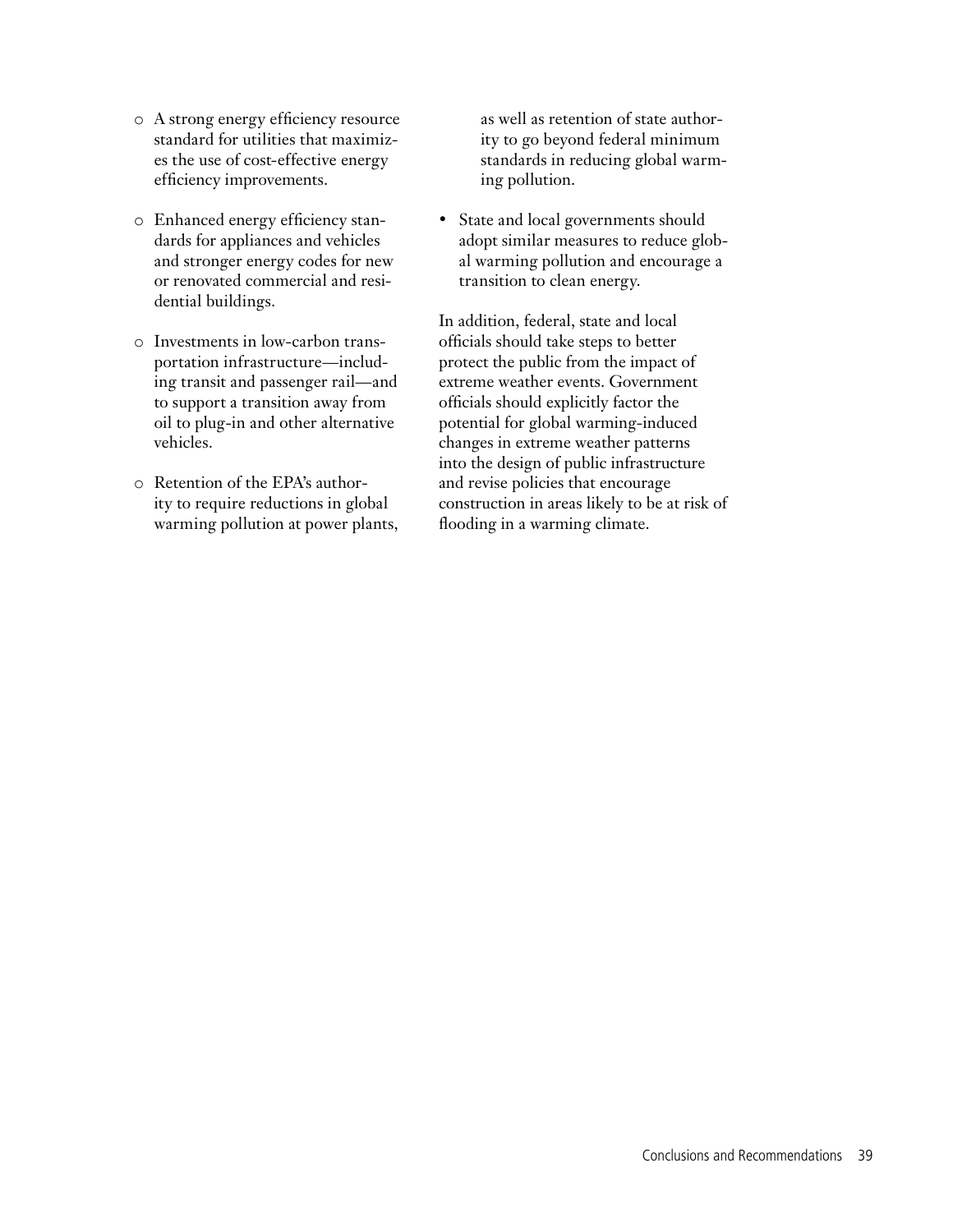## **Notes**

1 Intergovernmental Panel on Climate Change, "Summary for Policymakers" in S. Solomon, et al. (eds.), *Climate Change 2007: The Physical Science Basis, Contribution of Working Group I to the Fourth Assessment Report of the Intergovernmental Panel on Climate Change*, 2007.

2 "Heavy precipitation": Kevin E. Trenberth, Philip D. Jones, et al., "Observations: Surface and Atmospheric Climate Change" in S. Solomon, et al. (eds.), *Climate Change 2007: The Physical Science Basis, Contribution of Working Group I to the Fourth Assessment Report of the Intergovernmental Panel on Climate Change*, 2007.

3 Intergovernmental Panel on Climate Change, *Climate Change 2007: Synthesis Report: Contribution of Working Groups I, II and III to the Fourth Assessment Report of the Intergovernmental Panel on Climate Change*, 2007.

4 Ibid.

5 Ibid.

6 National Research Council, *Advancing the Science of Climate Change* (prepublication copy), National Academies Press, 2010, 17.

7 Jacob Palis, Jr., et al., *G8+5 Academies Joint Statement: Climate Change and the Transformation of Energy Technologies for a Low*  *Carbon Future*, May 2009.

8 William R.L. Anderegg, et al., "Expert Credibility in Climate Change," *Proceedings of the National Academy of Sciences*, doi: 10.1073/ pnas.1003187107, published online 21 June 2010.

9 Thomas R. Karl, Jerry M. Melillo and Thomas C. Peterson (eds.), U.S. Global Change Research Program*, Global Climate Change Impacts in the United States*, 2009.

10 Ibid.

11 Ibid.

12 Nathaniel L. Bindoff, Jurgen Willebrand, et al., "Observations: Oceanic Climate Change and Sea Level" in S. Solomon, et al. (eds.), *Climate Change 2007: The Physical Science Basis, Contribution of Working Group I to the Fourth Assessment Report of the Intergovernmental Panel on Climate Change*, 2007.

13 Axel Graumann, et al., National Oceanic and Atmospheric Administration, National Climatic Data Center, *Hurricane Katrina: A Climatological Perspective*, updated August 2006.

14 See note 9.

15 Ibid.

16 Peter Lemke and Jiawen Ren, et al., "Observations: Changes in Snow, Ice and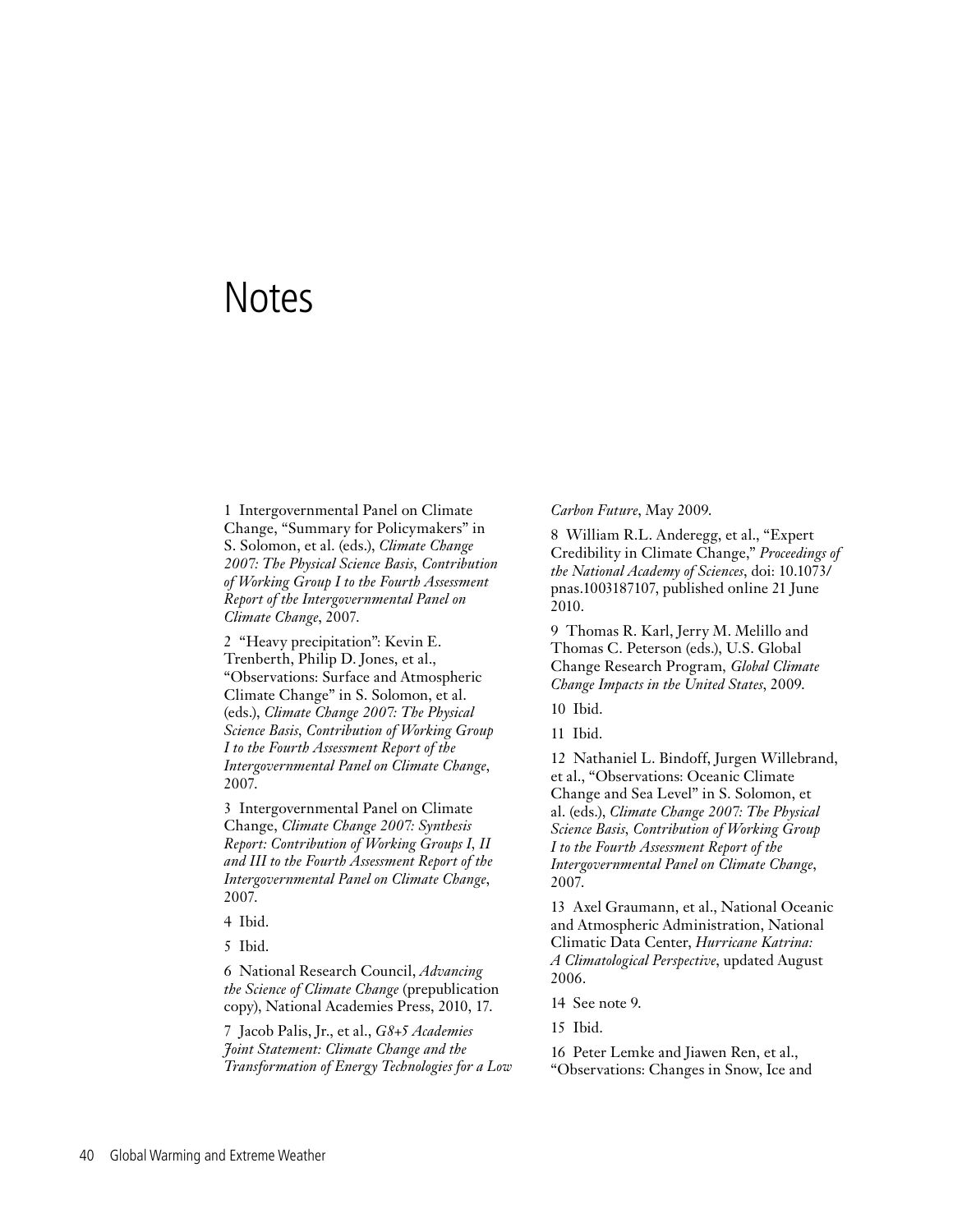Frozen Ground," in S. Solomon, et al. (eds.), *Climate Change 2007: The Physical Science Basis, Contribution of Working Group I to the Fourth Assessment Report of the Intergovernmental Panel on Climate Change*, 2007.

17 National Snow and Ice Data Center, *State of the Cryosphere: Northern Hemisphere Snow*, downloaded from nsidc.org/sotc/snow\_ extent.html, 14 July 2010.

18 Philip W. Mote, et al., "Declining Mountain Snowpack in Western North America," *Bulletin of the American Meteorological Society*, January 2005.

19 I. Allison, et al., *The Copenhagen Diagnosis: Updating the World on the Latest Climate Science*, University of New South Wales Climate Research Center, 2009.

20 Martin Vermeer and Stefan Rahmstorf, "Global Sea Level Linked to Global Temperature," *Proceedings of the National Academy of Sciences*, doi: 10.1073\_ pnas.0907765106, published online 7 December 2009.

21 See note 9.

22 A.P.M. Baede, ed., "Annex I: Glossary," in S. Solomon, et al. (eds.), *Climate Change 2007: The Physical Science Basis, Contribution of Working Group I to the Fourth Assessment Report of the Intergovernmental Panel on Climate Change*, 2007.

23 Ibid.

24 National Oceanic and Atmospheric Administration, National Weather Service, *Summary of Natural Hazard Statistics for 2008 in the United States*, 28 January 2010.

25 Ibid.

26 Virginia Burkett, U.S. Geological Survey, *Natural Barriers: To Serve and Protect* (Powerpoint presentation), 9 March 2006.

27 A. Sallenger, et al., "Barrier Island Failure During Hurricane Katrina" (abstract), American Geophysical Union Fall Meeting 2006, Abstract H31I-O3, 2006.

28 Piñon pines: M. Lisa Floyd, et al., "Relationship of Stand Characteristics to Drought-Induced Mortality in Three Southwestern Piñon-Juniper Woodlands," *Ecological Applications*, 19(5): 1223-1230, 2009; "Most extensive die-off": Hope Hamashige, "Drought Causing Record Forest Destruction in U.S. Southwest," *National Geographic News*, 5 December 2005.

29 Robert A. Robinson, U.S. Government Accountability Office, *Wildland Fire Suppression: Better Guidance Needed to Clarify Sharing of Costs Between Federal and Nonfederal Entities*, testimony before the Subcommittee on Public Lands and Forests, Committee on Energy and Natural Resources, U.S. Senate, 21 June 2006.

30 Erica Brown Gaddis, et al. "Full-Cost Accounting of Coastal Disasters in the United States: Implications for Planning and Preparedness," *Ecological Economics*, 63: 307- 318, doi:10.1016/j.ecolecon.2007.01.015, 2007.

31 Roger A. Pielke, Jr., et al., "Normalized Hurricane Damage in the United States: 1900-2005," *Natural Hazards Review*, 9(1):29- 42, February 2008.

32 Roger A. Pielke, Jr., Mary W. Downton and J. Zoe Barnard Miller, *Flood Damage in the United States: 1926-2006, A Reanalysis of National Weather Service Estimates*, June 2002.

33 See note 13.

34 Kevin E. Trenberth and John Fasullo, "Energy Budgets of Atlantic Hurricanes and Changes from 1970," *Geochemistry, Geophysics, Geosystems*, 9(9), doi: 10.1029/2007GC001847, 18 September 2008.

35 James B. Elsner, James P. Kossin and Thomas H. Jagger, "The Increasing Intensity of the Strongest Tropical Cyclones," *Nature*, 455: 92-95, doi: 10.1038/nature07234, 4 September 2008.

36 Morris A. Bender, et al., "Modeled Impact of Anthropogenic Warming on the Frequency of Intense Atlantic Hurricanes," *Science*, 327(5964):454-458, doi: 10.1126/science.1180568, 22 January 2010. Supporting materials available on-line at www.sciencemag.org/cgi/data/327/5964/454/ DC1/1.

37 Kerry Emanuel, "Environmental Factors Affecting Tropical Cyclone Power Dissipation," *Journal of Climate*, 20:5497- 5509, doi: 10.1175/2007JCLI1571.1, 15 November 2007.

38 See note 34.

39 See note 37.

40 "have been linked": World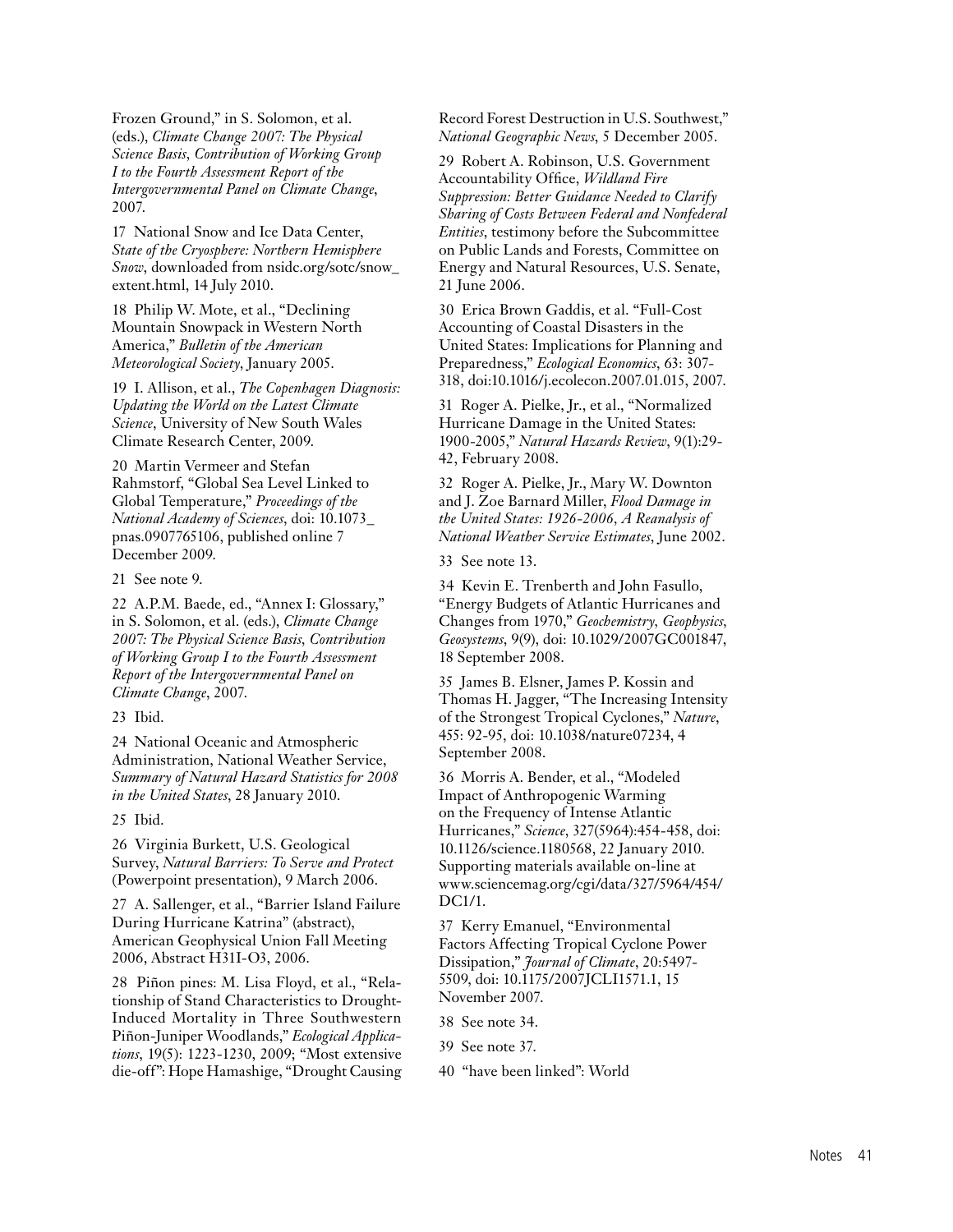Meteorological Organization, *Statement on Tropical Cyclones and Climate Change*, November 2006.

41 Gerard A. Meehl, Thomas F. Stocker, et al., "Global Climate Projections," in S. Solomon, et al. (eds.), *Climate Change 2007: The Physical Science Basis, Contribution of Working Group I to the Fourth Assessment Report of the Intergovernmental Panel on Climate Change*, 2007.

42 Mark A. Saunders and Adam S. Lea, "Large Contribution of Sea Surface Warming to Recent Increase in Atlantic Hurricane Activity," *Nature*, 451: 557-561, doi:10.1038/nature06422, 31 January 2008.

43 Greg J. Holland and Peter J. Webster, "Heightened Tropical Cyclone Activity in the North Atlantic: Natural Variability or Climate Trend?" *Philosophical Transactions of the Royal Society A*, doi: 10.1098/rsta.2007.2083, 365: 2695-2716, 2007.

44 Christopher W. Landsea, et al., "Impact of Duration Thresholds on Atlantic Tropical Cyclone Counts," *Journal of Climate*, 23: 2508-2519, 2010.

45 Increase in strength of hurricanes was considered "likely" (better than two-in-three chance of occurring), by IPCC, see note 41.

46 The level of confidence in this finding is "more likely than not," meaning a greater than 50 percent probability: Thomas R. Knutson, et al., "Tropical Cyclones and Climate Change," *Nature Geoscience 3: 157-163, doi: 10.1038/ ngeo779, March 2010.*

47 Thomas R. Knutson, et al., "Tropical Cyclones and Climate Change," *Nature Geoscience* 3: 157-163, doi: 10.1038/ngeo779, March 2010.

48 Kerry Emanuel, Ragoth Sundararajan and John Williams, "Hurricanes and Global Warming: Results from Downscaling IPCC AR4 Simulations," *Bulletin of the American Meteorological Society*, March 2008.

49 See note 36.

50 National Oceanic and Atmospheric Administration, National Climatic Data Center, *Billion Dollar U.S. Weather Disasters*, downloaded from www.ncdc.noaa.gov/oa/ reports/billionz.html, 24 June 2010.

51 Ibid.

52 Robbie Berg, National Hurricane Center, *Tropical Cyclone Report: Hurricane Ike*, updated 3 May 2010.

53 U.S. Minerals Management Service, *Minerals Management Service Updates Ike Damage Assessments* (press release), 18 September 2008.

54 Associated Press, "AP Investigation: Hurricane Ike Environmental Toll Apparent," *Dallas Morning News*, 5 October 2008.

55 Bruce Nichols and Erwin Seba, "Hurricane Ike Hits Heart of U.S. Oil Sector," *Reuters*, 13 September 2008.

56 Clifford Krauss and James C. McKinley, Jr., "Hurricane Damage Extensive in Texas," *New York Times*, 13 September 2008.

57 Ben Casselman, "Planning the 'Ike Dike' Defense," *Wall Street Journal*, 4 June 2009.

58 See note 52.

59 National Oceanic and Atmospheric Administration, *NOAA Reviews Record-Setting 2005 Atlantic Hurricane Season*, updated 13 April 2006.

60 Richard J. Pasch, et al., National Hurricane Center, *Tropical Cyclone Report: Hurricane Wilma*, 15-25 October 2005, 12 January 2006.

61 Ibid.

62 Kennard Chip Kaiser, National Weather Service, Key West Forecast Office, *Hurricane Wilma in the Florida Keys*, downloaded from www.srh.noaa.gov/key/?n=wilma, 15 July 2010.

63 U.S. Census Bureau, *Coastline Population Trends in the United States: 1960 to 2008*, May 2010.

64 Stephen K. Gill, et al., "Population, Land Use and Infrastructure," in James G. Titus, et al., U.S. Climate Change Science Program, *Coastal Sensitivity to Sea Level Rise: A Focus on the Mid-Atlantic Region*, January 2009.

65 National Oceanic and Atmospheric Administration, National Weather Service, *Service Assessment: Hurricane Isabel: September 18-19, 2003*, May 2004.

66 See note 19.

67 1,900 square miles: See note 9.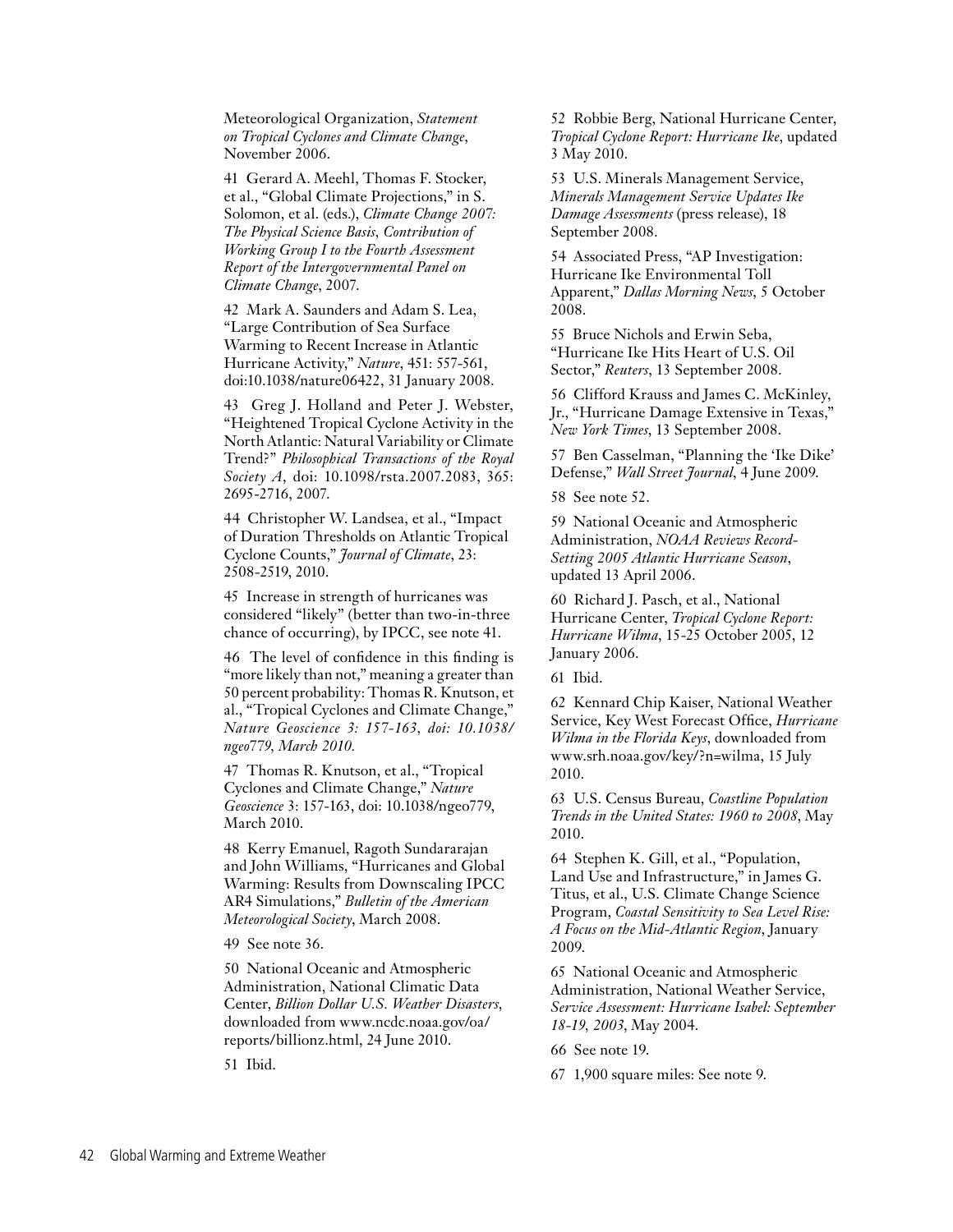68 National Oceanic and Atmospheric Administration, *Linear Mean Sea Level (MSL) Trends and 95% Confidence Intervals in Feet/ Century*, downloaded from tidesandcurrents. noaa.gov/sltrends/msltrendstablefc.htm, 25 June 2010. Please see linked Web site for 95% confidence intervals and dates of first measurement.

69 U. Ulbrich, G.C. Leckebusch and J.G. Pinto, "Extra-Tropical Cyclones in the Present and Future Climate: A Review," *Theoretical and Applied Climatology,* 96: (1-2) 117-131, doi: 10.1007/s00704-008-0083-8, April 2009.

70 Xiaolan L. Wang, Val R. Swail and Francis W. Zwiers, "Climatology and Changes of Extratropical Cyclone Activity: Comparison of ERA-40 with NCEP-NCAR Reanalysis for 1958-2001," *Journal of Climate*, 19: 3145-3166, doi: 10.1175/JCLI3781.1, 1 July 2006.

71 Peter Ruggiero, Paul D. Komar and Jonathan C. Allan, "Increasing Wave Heights and Extreme Value Projections: The Wave Climate of the U.S. Pacific Northwest," *Coastal Engineering*, 57(5): 539-552, doi: 10.1016/j.coastale ng.2009.12.005, May 2010.

72 Oregon State University, *Maximum Height of Extreme Waves Up Dramatically in Pacific Northwest* (press release), 25 January 2010.

73 Sergey K. Gulev and Vika Grigorieva, "Last Century Changes in Ocean Wind Wave Height from Global Visual Wave Data," *Geophysical Research Letters,* 31: L24302, doi:10.1029/2004GL021040, 2004.

74 P.D. Komar and J.C. Allan, "Higher Waves along U.S. East Coast Linked to Hurricanes," *Eos*, 88(30): 301-308, 24 July 2007.

75 See note 1.

76 Peter U. Clark, Andrew J. Weaver, et al., "Executive Summary," in U.S. Climate Change Science Program, *Abrupt Climate Change*, December 2008.

77 See note 20.

78 James G. Titus, Russell Jones and Richard Streeter, "Area of Land Close to Sea Level by State," Section 1.2 Appendix in J.G. Titus and E.M. Strange (eds.), *Background Documents Supporting Climate Change Science Program Synthesis* 

#### *and Assessment Product 4.1: Coastal Elevations and Sensitivity to Sea Level Rise*.

79 Union of Concerned Scientists, *New York: Confronting Climate Change in the U.S. Northeast*, downloaded from www. climatechoices.org/assets/documents/ climatechoices/new-york\_necia.pdf, 6 July 2010.

80 Joanne R. Potter, Michael J. Savonis and Virginia R. Burkett, "Executive Summary" in U.S. Climate Change Science Program, *Impacts of Climate Change and Variability on Transportation Systems and Infrastructure: Gulf Coast Study, Phase I*, March 2008.

81 Brian A. Colle, Katherine Rojowsky and Frank Buonaito, "New York City Storm Surges: Climatology and an Analysis of the Wind and Cyclone Evolution," *Journal of Applied Meteorology and Climatology*, 49: 85- 100, doi: 10.1175/2009JAMC2189.1, January 2010.

82 Jianjun Yin, Michael E. Schlesinger and Ronald J. Stouffer, "Model Projections of Rapid Sea-Level Rise on the Northeast Coast of the United States," *Nature Geoscience*, 2: 262-266, doi: 10.1038/ngeo462, 15 March 2009.

83 See note 69.

84 W.J. Gutkowski, et al., "Causes of Observed Changes in Extremes and Projections of Future Changes," in T.R. Karl, et al. (eds.), U.S. Climate Change Science Program, *Weather and Climate Extremes in a Changing Climate, Regions of Focus: North America, Hawaii, Caribbean and U.S. Pacific Islands*, June 2008. See also: Steven J. Lambert and John C. Fyfe, "Changes in Winter Cyclone Frequencies and Strengths Simulated in Enhanced Greenhouse Warming Experiments: Results from the Models Participating in the IPCC Diagnostic Exercise," *Climate Dynamics*, 26: 713-728, doi: 10.1007/s00382-006-0110-3, June 2006.

85 "No intensification …" Lennart Bengtsson, Kevin I. Hodges and Noel Keenlyside, "Will Extratropical Storms Intensify in a Warming Climate?" *Journal of Climate*, 22(9): 2276-2301, doi: 10.1175/2008JCLI2678.1 , May 2009.

86 Ibid.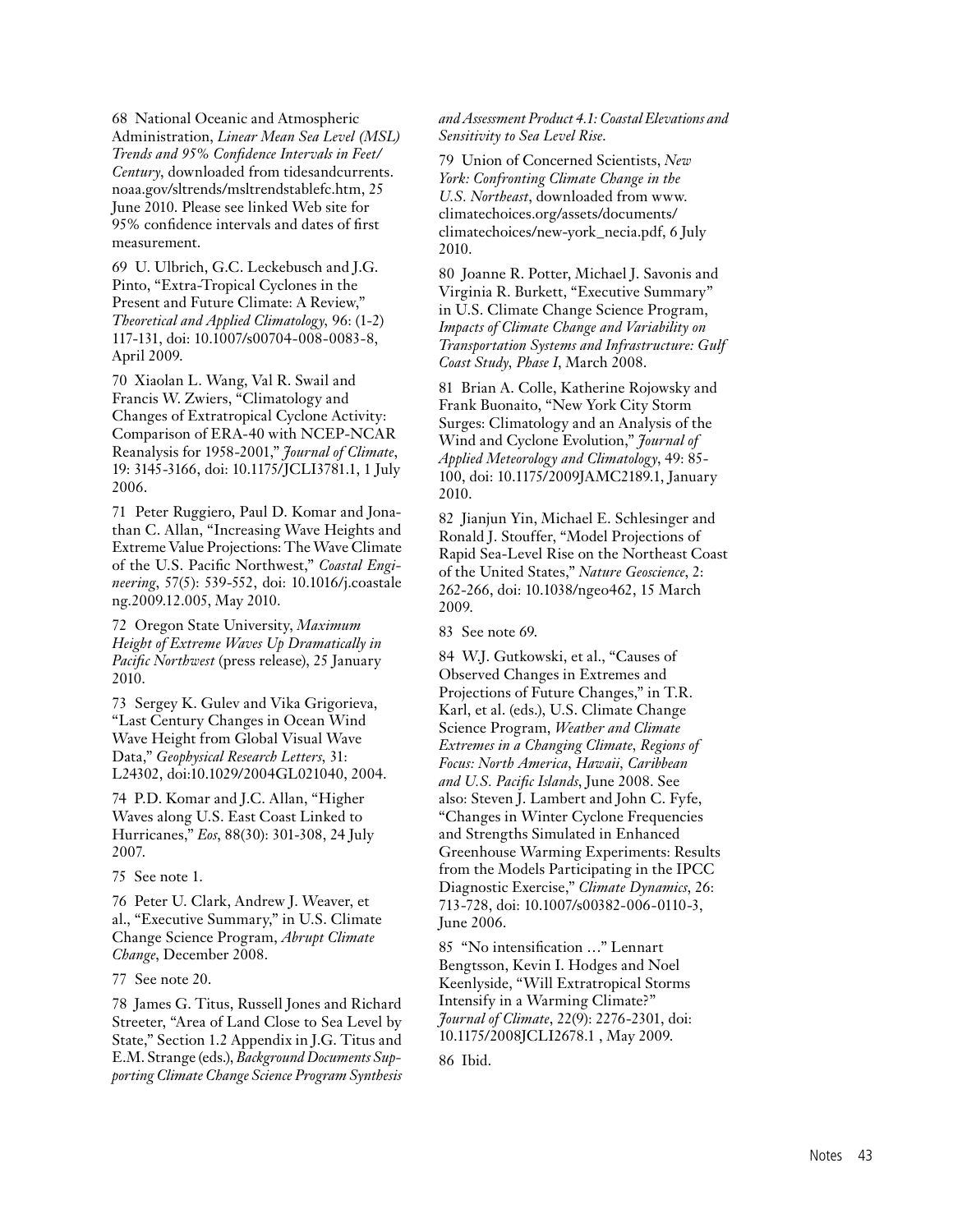87 Jing Jiang and William Perrie, "The Impacts of Climate Change on Autumn North Atlantic Midlatitude Cyclones," *Journal of Climate*, 20: 1174-1187, doi: 10.1175/JCLI4058.1, 1 April 2007.

88 See note 85.

89 Kristina Hill and Jonathan Barnett, "Design for Rising Sea Levels," *Harvard Design Magazine*, Fall 2007/Winter 2008.

90 Neal Lott, National Climatic Data Center, *The Big One! A Review of the March 12-14, 1993 "Storm of the Century,"* 14 May 1993.

91 See note 50.

92 Washington State Department of Natural Resources, *Tree Blowdown Aerial Survey: Dates Flown March 6-7, 2008, Washington Coast*, undated.

93 Dartmouth Flood Observatory, *2007 Global Register of Major Flood Events*, downloaded from www.dartmouth.edu/ ~floods/Archives/2007sum.htm, 6 July 2010.

94 Maryanne Reiter, Weyerhaeuser Company, *December 1-4, 2007 Storm Events Summary*, 8 February 2008.

95 \$180 million: Erik A. Knoder, Oregon Employment Department, *Storm Damage*, 25 January 2008; "possibly more than a billion": Hal Bernton and Ralph Thomas, "Flood-Damaged I-5 to Stay Closed Until this Weekend," *Seattle Times*, 5 December 2007.

96 National Oceanic and Atmospheric Administration, National Climatic Data Center, *State of the Climate: Global Hazards: January 2010*, downloaded from www.ncdc.noaa.gov/sotc/ ?report=hazards&year=2010&month=1, 15 July 2010.

97 National Oceanic and Atmospheric Administration, National Climatic Data Center, *State of the Climate: Tornadoes: January 2010,* downloaded from lwf.ncdc.noaa.gov/sotc/ ?report=tornadoes&year=2010&month=1, 15 July 2010.

98 National Oceanic and Atmospheric Administration, National Weather Service, *Local Service Assessment: 18-23 January 2010 Arizona Winter Storms*, undated.

99 Ibid.

100 See note 92.

101 See note 50.

102 See note 2.

103 Kenneth Kunkel, et al., "Observed Changes in Weather and Climate Extremes" in Thomas R. Karl, et al. (eds.), U.S. Climate Change Science Program, *Weather and Climate Extremes in a Changing Climate*, June 2008.

104 Pavel Ya. Groisman, et al., "Contemporary Changes of the Hydrological Cycle over the Contiguous United States: Trends Derived from In Situ Observations," *Journal of Hydrometeorology*, 5: 64-84, February 2004.

105 Travis Madsen and Emily Figdor, Environment America Research & Policy Center, *When it Rains, it Pours: Global Warming and the Rising Frequency of Extreme Precipitation in the United States*, December 2007.

106 Arthur T. DeGaetano, "Time-Dependent Changes in Extreme-Precipitation Return-Period Results in the Continental United States," *Journal of Applied Meteorology and Climatology*, 48: 2086-2099, doi: 10.1175/2009JAMC2179.1, 2009.

107 Ibid.

- 108 See note 9.
- 109 See note 103.
- 110 Ibid.
- 111 See note 9.
- 112 See note 105.
- 113 See note 9.
- 114 See note 105.

115 Jens Hesselbjerg Christensen, Bruce Hewitson, et al., "Regional Climate Projections," in Intergovernmental Panel on Climate Change, *Climate Change 2007: The Physical Science Basis*, *Contribution of Working Group I to the Fourth Assessment Report of the Intergovernmental Panel on Climate Change*, 2007.

116 See note 9.

117 Christopher B. Field, Linda D. Mortsch, et al., "North America," in Intergovernmental Panel on Climate Change, *Climate Change 2007: Impacts,*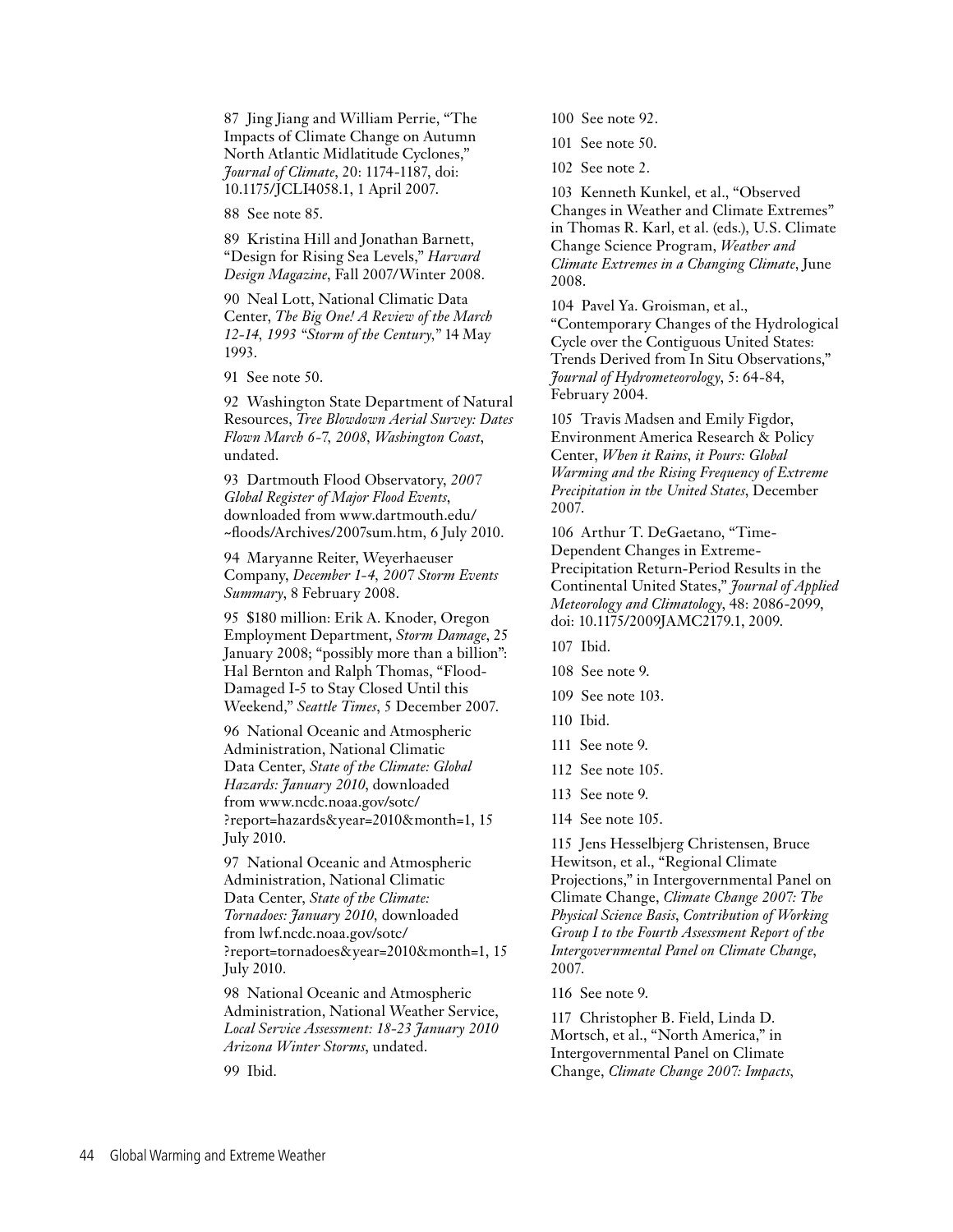*Adaptation and Vulnerability, Contribution of Working Group II to the Fourth Assessment Report of the Intergovernmental Panel on Climate Change*, 2007.

118 Yukiko Hirabayashi, et al., "Global Projections of Changing Risks of Floods and Droughts in a Changing Climate," *Hydrological Sciences*, 53(4): 754-772, August 2008.

119 Ibid.

120 P.C.D. Milly, et al., "Increasing Risk of Great Floods in a Changing Climate," *Nature*, 415: 514-517, doi:10.1038/415514a, 31 January 2002.

121 Rawle O. King, Congressional Research Service, *Federal Flood Insurance: The Repetitive Loss Problem*, 30 June 2005.

122 National Oceanic and Atmospheric Administration, National Climatic Data Center, *2008 Midwestern Floods*, downloaded from www.ncdc.noaa.gov/specialreports/2008-floods.html, 15 July 2010.

123 Grant Schulte, "A Year After Devastating Flood, Cedar Rapids Fights Back," *USA Today*, 16 June 2009.

124 Tony Leys, "U.S. Experts Hesitate to Rank Iowa's Disaster," *Des Moines Register*, 14 July 2008.

125 Rebuild Iowa Office, *Facts & Figures*, downloaded from www.rio.iowa.gov/ resources/facts.html, 6 July 2010.

126 See note 124.

127 George Ford, "Small Business Owners Losing Hope for Flood Aid," *The Gazette*, 7 June 2010.

128 See note 124.

129 Associated Press, "\$517M in Federal Disaster Funds Announced for Iowa," *ClaimsJournal.com*, 11 June 2009.

130 See note 122.

131 National Oceanic and Atmospheric Administration, National Climatic Data Center, *State of the Climate: Global Hazards: March 2010*, downloaded from www.ncdc.noaa.gov/sotc/ ?report=hazards&year=2010&month=3, 6 July 2010.

132 Oren Dorell, "R.I. Flooding: 'It Makes You Want to Cry,'" *USA Today*, 5 April 2010. 133 See note 131.

134 Associated Press, "Weeks After RI Flooding, Cleanup, Tough Choices," *The Hour*, 23 April 2010.

135 CBS and Associated Press, "Floods Put Rhode Island Economy Under Water," *CBSNews.com*, 1 April 2010.

136 See note 134.

137 National Oceanic and Atmospheric Administration, National Climatic Data Center, *State of the Climate: Global Hazards: October 2005*, downloaded from www.ncdc. noaa.gov/sotc/index.php?report=hazards&yea r=2005&month=oct, 6 July 2010.

138 National Oceanic and Atmospheric Administration, National Weather Service, Taunton, Mass. Forecast Office, *Public Information Statement: Spotter Reports, 637 PM EDT WED MAY 17 2006*, 17 May 2006.

139 Phillip J. Zarriello and Carl S. Carlson, U.S. Geological Survey, *Characteristics of the April 2007 Flood at 10 Streamflow-Gaging Stations in Massachusetts*, 2009.

140 William H. Armstrong, IV, Mathias J. Collins and Noah P. Snyder, "Evidence for Increased Flood Risk in New England Over the Past Century Using Statistical Analysis of the Partial Duration Flood Series" (abstract), *Geological Society of America Abstracts with Programs*, 42(1): 146, 2010.

141 Bobby Boyd, National Weather Service, *Flood of May 2010*, downloaded from www. srh.noaa.gov/news/display\_cmsstory.php?wfo =ohx&storyid=51976&source=0, 6 July 2010.

142 National Oceanic and Atmospheric Administration, National Climatic Data Center, *State of the Climate: Global Hazards: May 2010*, downloaded from www.ncdc.noaa. gov/sotc /?report=hazards&year=2010&mont h=5&submitted=Get+Report, 6 July 2010.

143 Associated Press, "Damages at \$1.5 Billion, Climbing in Nashville," WMCTV. com, 7 May 2010.

144 Sheila Burke and Travis Loller, Associated Press, "Nashville Flood Death Rises to 30," Salon.com, 6 May 2010.

145 See note 9.

146 Stanley A. Changnon, David Changnon and Thomas R. Karl, "Temporal and Spatial Characteristics of Snowstorms in the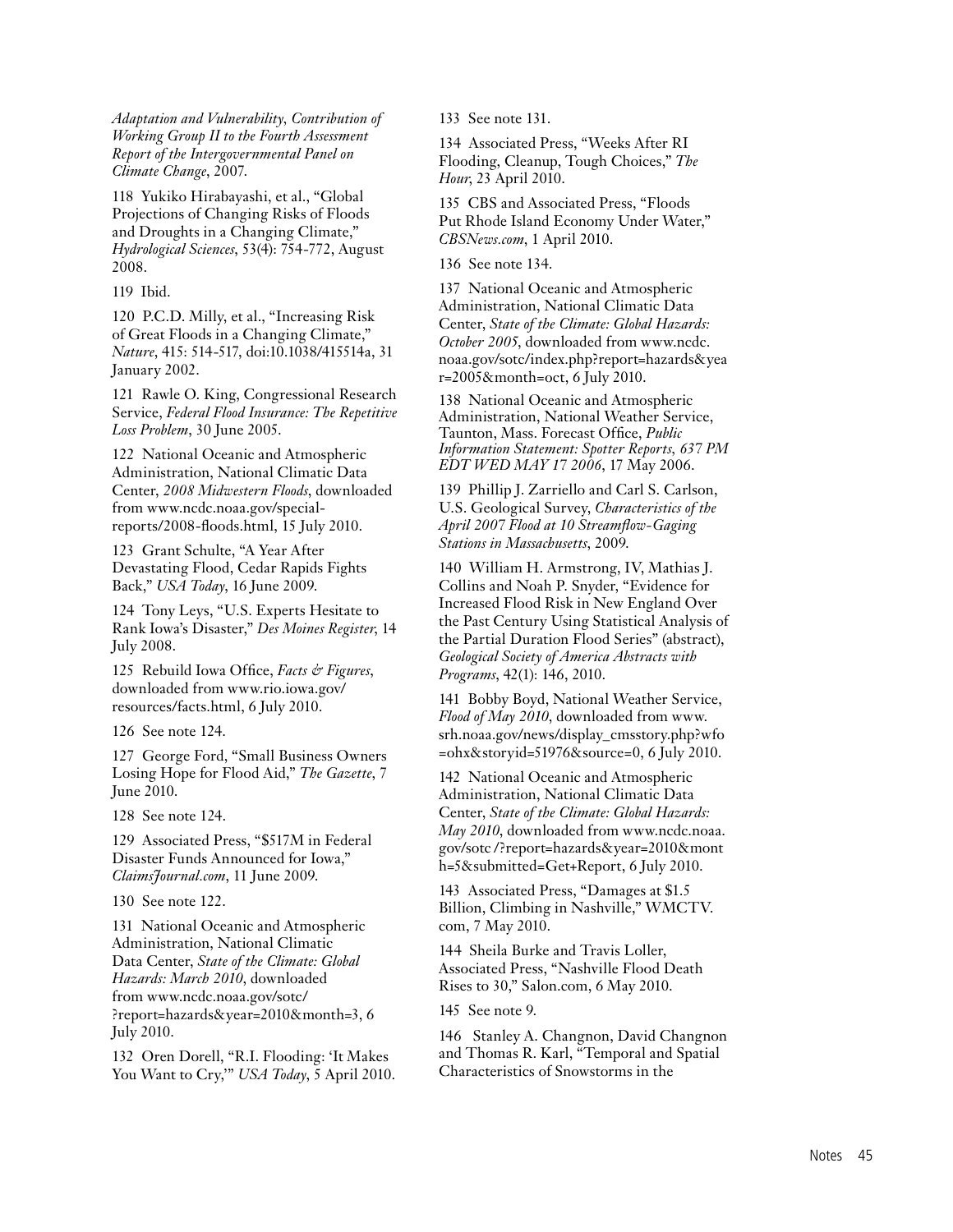Contiguous United States," *Journal of Applied Meteorology and Climatology*, 45: 1141-1155, doi: 10.1175/JAM2395.1, August 2006.

- 147 See note 103.
- 148 See note 146.
- 149 See note 9.

150 Adam W. Burnett, et al., "Increasing Great Lake-Effect Snowfall During the Twentieth Century: A Regional Response to Global Warming?" *Journal of Climate*, 16: 3535-3542, 1 November 2003.

151 See note 9.

- 152 Ibid.
- 153 Ibid.

154 National Oceanic and Atmospheric Administration, National Weather Service, Baltimore/Washington Forecast Office, *History of Big Winter Storms*, downloaded from www.erh.noaa.gov/lwx/winter/stormpr.htm, 6 July 2010.

155 National Oceanic and Atmospheric Administration, National Weather Service, Baltimore/Washington Forecast Office, *Public Information Statement: 139 PM EST THU FEB 11 2010*, 11 February 2010.

156 National Oceanic and Atmospheric Administration, National Weather Service, Baltimore/Washington Forecast Office, *Public Information Statement: 1030 PM EST SAT FEB 06 2010*, 6 February 2010.

157 Dennis Chesters and Rob Gutro, National Aeronautics and Space Administration, *GOES Satellite Movie Captures Record-Setting February Blizzards in Washington*, downloaded from www.nasa. gov/topics/earth/features/snow-record.html, 7 July 2010.

158 David Morgan, et al., "Blizzard Paralyzes U.S. Mid-Atlantic; Two Killed," *Reuters*, 6 February 2010.

159 Carol Morello and Ashley Halsey, III, "Historic Snowstorm in D.C. Leaves a Mess to Be Reckoned With," *Washington Post*, 7 February 2010.

160 National Oceanic and Atmospheric Administration, National Climatic Data Center, *State of the Climate: Global Analysis February 2010*, downloaded from www.ncdc.noaa.gov/sotc/

?report=hazards&year=2010&month=2, 7 July 2010.

161 Ewen MacAskill, "Washington D.C. Paralyzed by Snow for Fifth Working Day in a Row," *The Guardian*, 11 February 2010.

162 See note 158.

163 See note 160.

164 National Oceanic and Atmospheric Administration, National Climatic Data Center, *State of the Climate: Global Hazards: June 2010*, downloaded from www.ncdc.noaa. gov/sotc /?report=hazards&year=2010&mont h=5&submitted=Get+Report, 15 July 2010.

165 See note 50.

166 Eleanor J. Burke, Simon J. Brown and Nikolaos Christidis, "Modeling the Recent Evolution of Global Drought and Projections for the Twenty-First Century with the Hadley Climate Centre Model," *Journal of Hydrometeorology*, 7: 1113-1125, October 2006.

167 U.S. Centers for Disease Control and Prevention, *Emergency Preparedness and Response: Extreme Heat: A Prevention Guide to Promote Your Personal Health and Safety*, downloaded from www.bt.cdc.gov/disasters/ extremeheat/heat\_guide.asp, 13 July 2010.

168 See note 103.

169 Ibid.

170 Ibid.

171 Pavel Ya. Groisman and Richard W. Knight, "Prolonged Dry Episodes over the Conterminous United States: New Tendencies Emerging during the Last 40 Years," *Journal of Climate*, 21(9): 1850-1862, doi: 10.1175/2007JCLI2013.1, May 2008.

172 See note 9.

173 Ibid.

174 Ibid.

175 National Oceanic and Atmospheric Administration, National Climatic Data Center, *State of the Climate: Drought: Annual 2009*, downloaded from www.ncdc.noaa.gov/ sotc/index.php?report=drought&year=2009& month=ann, 24 June 2010.

176 See note 9.

177 A.L. Westerling, et al., "Warming and Earlier Spring Increase Western U.S. Forest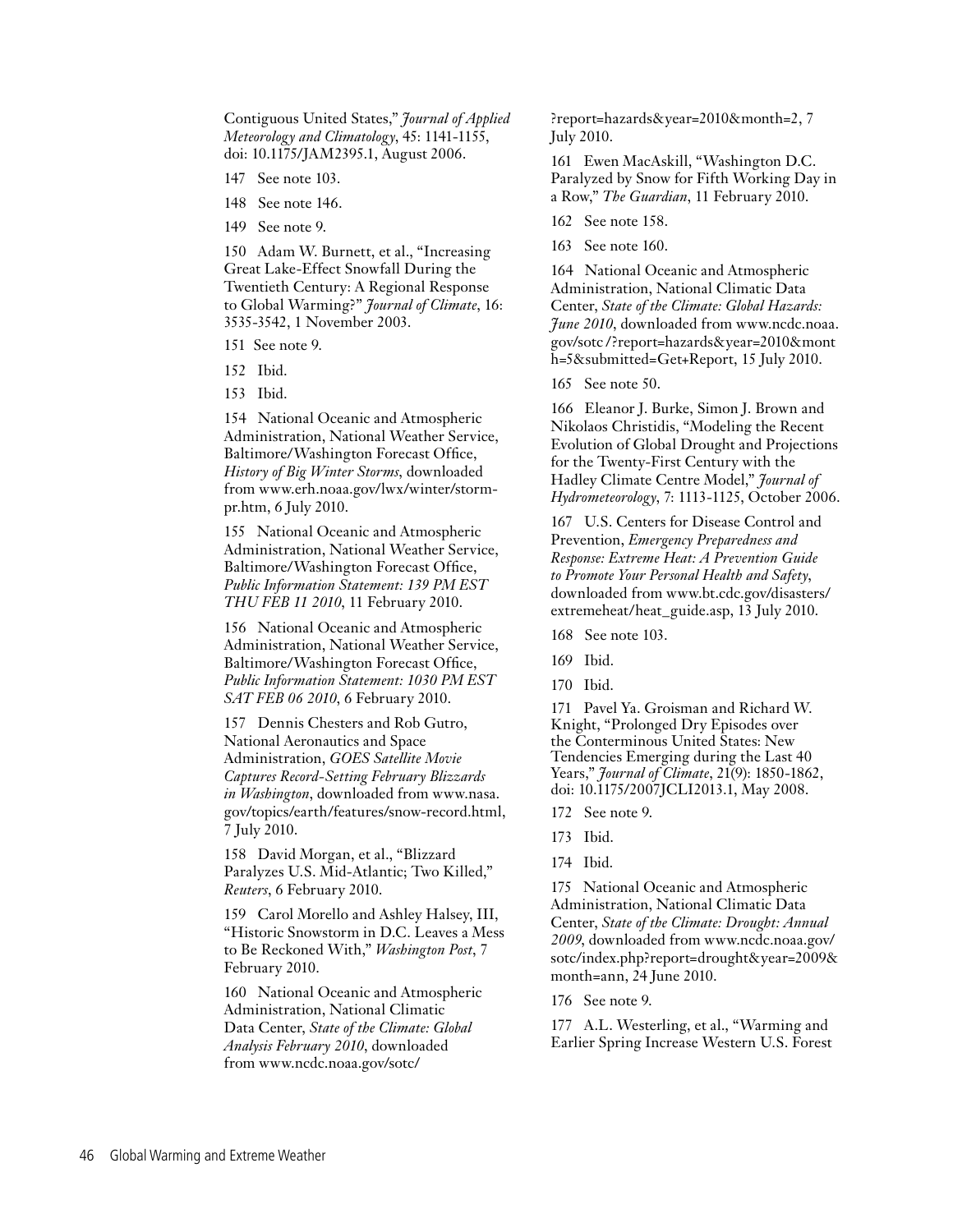Wildfire Activity," *Science*, 313: 940-943, 18 August 2006.

178 Ibid.

179 See note 9.

180 Ibid.

181 N.S. Diffenbaugh and M. Ashfaq, "Intensification of Hot Extremes in the United States," *Geophysical Research Letters*, 37:L15701, doi:10.1029/2010GL043888, 2010.

182 See note 9.

183 Bryson Bates, et al. (eds.), *Climate Change and Water,* technical paper of the Intergovernmental Panel on Climate Change, 2008.

184 Katharine Hayhoe, et al., "Past and Future Changes in Climate and Hydrological Indicators in the U.S. Northeast," *Climate Dynamics*, doi: 10.1007/s00382-006-0187-8, 2006.

185 See note 183.

186 Edward R. Cook, et al., "Long-Term Aridity Changes in the Western United States," *Science*, 306: 1015-1018, 5 November 2004.

187 Richard Seager, et al., "Drought in the Southeastern United States: Causes, Variability Over the Last Millennium, and the Potential for Future Hydroclimate Change," *Journal of Climate*, 22: 5021-5045, doi: 10.1175/2009JCLI2683.1, 1 October 2009.

188 See note 9.

189 Ibid.

190 Peter Backlund, et al., "Executive Summary," in U.S. Climate Change Science Program, *The Effects of Climate Change on Agriculture, Land Resources, Water Resources and Biodiversity in the United States*, 2008.

191 Domenick V. Spracklen, et al., "Impacts of Climate Change from 2000 to 2050 on Wildfire Activity and Carbonaceous Aerosol Concentrations in the Western United States," *Journal of Geophysical Research*, 114: D20301, doi:10.1029/2008JD010966, 2009.

192 A.L. Westerling and B.P. Bryant, "Climate Change and Wildfire in California," *Climatic Change*, 87 (Suppl 1): S231-S249, doi: 10.1007/s10584-007-9363-z, 2008.

193 Jeremy S. Fried, et al., *Predicting the Effect of Climate Change on Wildfire Severity and Outcomes in California: Preliminary Analysis*, California Climate Change Center, March 2006.

194 James M. Lenihan, et al., "Response of Vegetation Distribution, Ecosystem Productivity, and Fire to Climate Change Scenarios for California," *Climatic Change*, 87 (Suppl 1): S215-S230, doi: 10.1007/s10584- 007-9362-0, 2008.

195 Ibid.

196 See note 190.

197 Ibid.

198 See note 192.

199 Marko Scholze, et al., "A Climate-Change Risk Analysis for World Ecosystems," *Proceedings of the National Academy of Sciences*, 103(35): 13116-13120, doi: 10.1073\_pnas.0601816103, 29 August 2006.

200 Yongqiang Liu, John Stanturf and Scott Goodrick, "Trends in Global Wildfire Potential in a Changing Climate," *Forest Ecology and Management*, 259(4): 685-697, doi: 10.1016/j.foreco.2009.09.002, February 2010.

201 See note 50.

202 National Oceanic and Atmospheric Administration, *Summer's Peak Has Arrived: Caution: Deadly Heat Wave Reaches East Coast*, 1 August 2006.

203 National Oceanic and Atmospheric Administration, National Climatic Data Center, *State of the Climate: National Overview, July 2006*, downloaded from www.ncdc.noaa.gov/sotc/ ?report=national&year=2006&month=7, 15 July 2010.

204 Bart D. Ostro, et al., "Estimating the Mortality Effect of the July 2006 California Heat Wave," *Environmental Research*, 109(5): 614-619, doi: 10.1016/j.envres.2009.03.010, July 2009.

205 Richard Perez-Pena, "Heat Wave Was a Factor in 140 Deaths, New York Says," *New York Times*, 16 November 2006.

206 Kelly Zito and Matthew Yi, "Governor Declares Drought in California," *San Francisco Chronicle*, 5 June 2008.

207 Eric Bailey, "Rare Lightning Storm